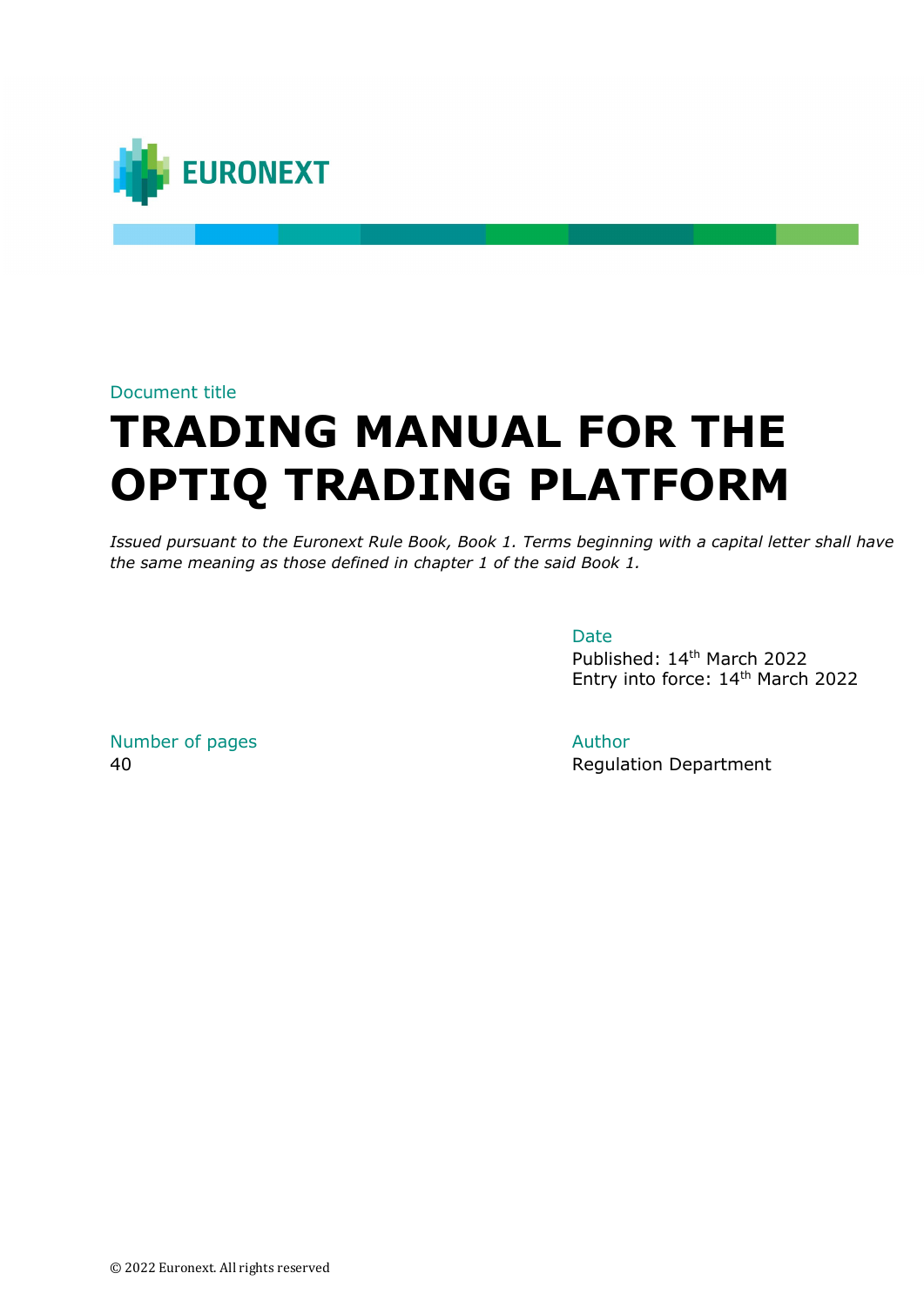# **CONTENTS**

| 1.      |                                                                               |  |
|---------|-------------------------------------------------------------------------------|--|
| 1.1     |                                                                               |  |
| 1.2     |                                                                               |  |
| 1.3     |                                                                               |  |
| 1.3.1   |                                                                               |  |
|         |                                                                               |  |
|         |                                                                               |  |
|         |                                                                               |  |
|         |                                                                               |  |
|         |                                                                               |  |
| 1.4     |                                                                               |  |
|         |                                                                               |  |
|         |                                                                               |  |
|         |                                                                               |  |
| 2.      |                                                                               |  |
| 2.1     |                                                                               |  |
|         |                                                                               |  |
|         |                                                                               |  |
|         |                                                                               |  |
|         |                                                                               |  |
|         |                                                                               |  |
|         |                                                                               |  |
|         | 2.1.6 Stop-on-quote orders - RFE - Request For Execution - LP Quote driven 10 |  |
|         |                                                                               |  |
|         |                                                                               |  |
| 2.2     |                                                                               |  |
| 2.2.1   |                                                                               |  |
|         |                                                                               |  |
|         |                                                                               |  |
|         |                                                                               |  |
|         |                                                                               |  |
|         |                                                                               |  |
|         |                                                                               |  |
|         |                                                                               |  |
|         |                                                                               |  |
| 2.2.9.1 |                                                                               |  |
| 2.2.9.2 |                                                                               |  |
| 2.2.9.3 |                                                                               |  |
| 2.3     |                                                                               |  |
|         |                                                                               |  |
|         |                                                                               |  |
| 2.4     |                                                                               |  |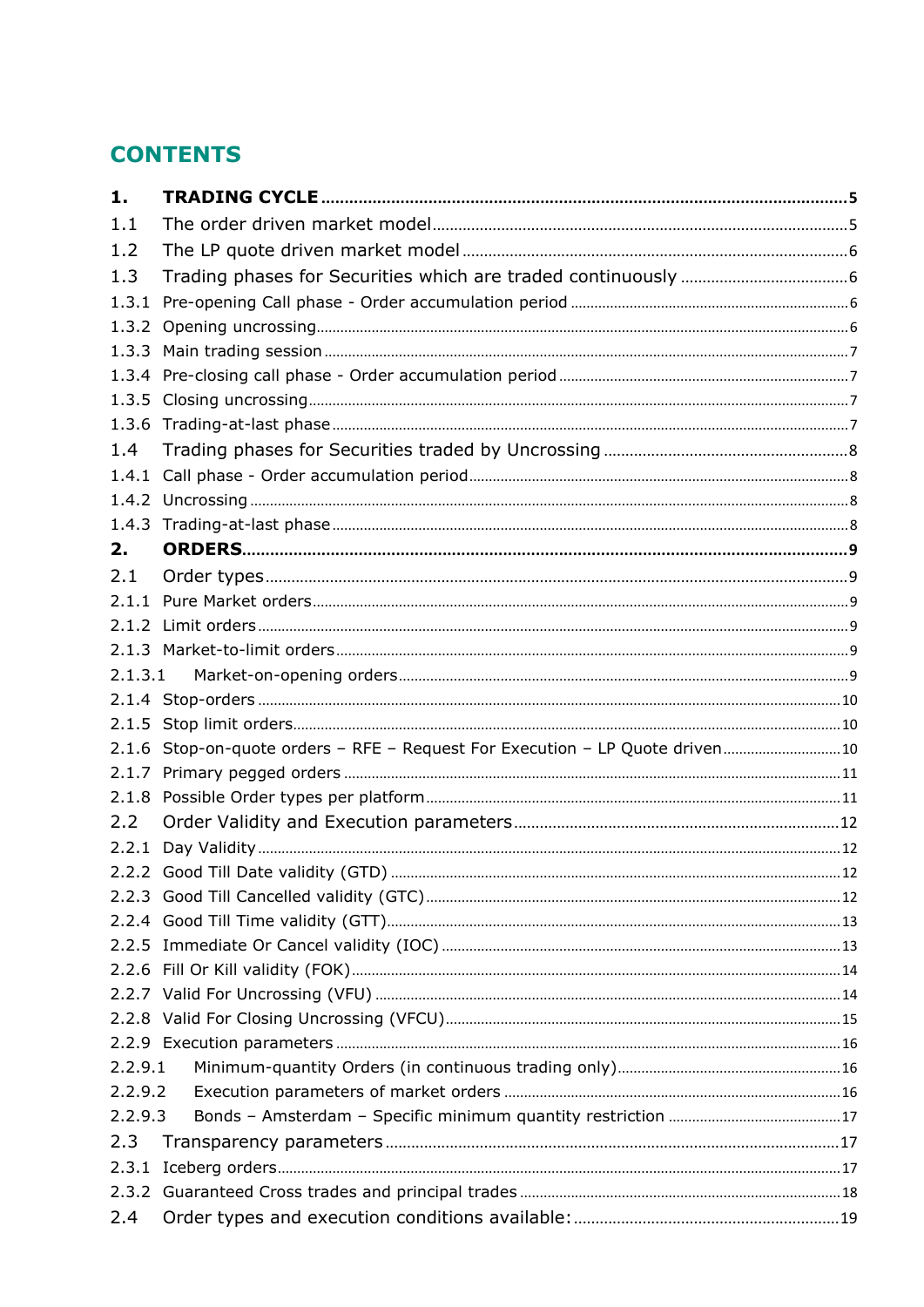| 2.5     |                                                                                   |  |
|---------|-----------------------------------------------------------------------------------|--|
| 2.6     |                                                                                   |  |
| 2.7     |                                                                                   |  |
| 2.8     |                                                                                   |  |
| 2.9     |                                                                                   |  |
| 2.9.1   |                                                                                   |  |
|         |                                                                                   |  |
|         |                                                                                   |  |
|         |                                                                                   |  |
|         |                                                                                   |  |
| З.      |                                                                                   |  |
| 3.1     | Determination of prices and allocation of Securities during an UNCROSSING28       |  |
| 3.1.1   |                                                                                   |  |
|         |                                                                                   |  |
|         |                                                                                   |  |
|         |                                                                                   |  |
| 3.2     | Determination of prices of Securities during the main trading session 29          |  |
|         |                                                                                   |  |
|         |                                                                                   |  |
|         |                                                                                   |  |
| 3.3     |                                                                                   |  |
| 3.4     |                                                                                   |  |
| 3.4.1   |                                                                                   |  |
|         |                                                                                   |  |
| 3.4.2.1 |                                                                                   |  |
| 3.4.2.2 |                                                                                   |  |
|         |                                                                                   |  |
|         | 3.4.4 Bid-only status (Only applicable for the LP Quote Driven market model)33    |  |
|         | 3.4.5 Offer-only status (Only applicable for the LP Quote Driven market model) 33 |  |
|         |                                                                                   |  |
|         |                                                                                   |  |
| 4.      | TRADING: REFERENCE PRICE, COLLARS AND RESERVATIONS  35                            |  |
| 4.1     |                                                                                   |  |
|         |                                                                                   |  |
|         |                                                                                   |  |
|         | 4.1.3 Special provisions for reference prices for specific types of securities 36 |  |
| 4.1.3.1 |                                                                                   |  |
| 4.1.3.2 | Securities linked to a benchmark: use of external reference prices36              |  |
| 4.1.3.3 |                                                                                   |  |
| 4.1.3.4 |                                                                                   |  |
| 4.1.3.5 |                                                                                   |  |
| 4.2     |                                                                                   |  |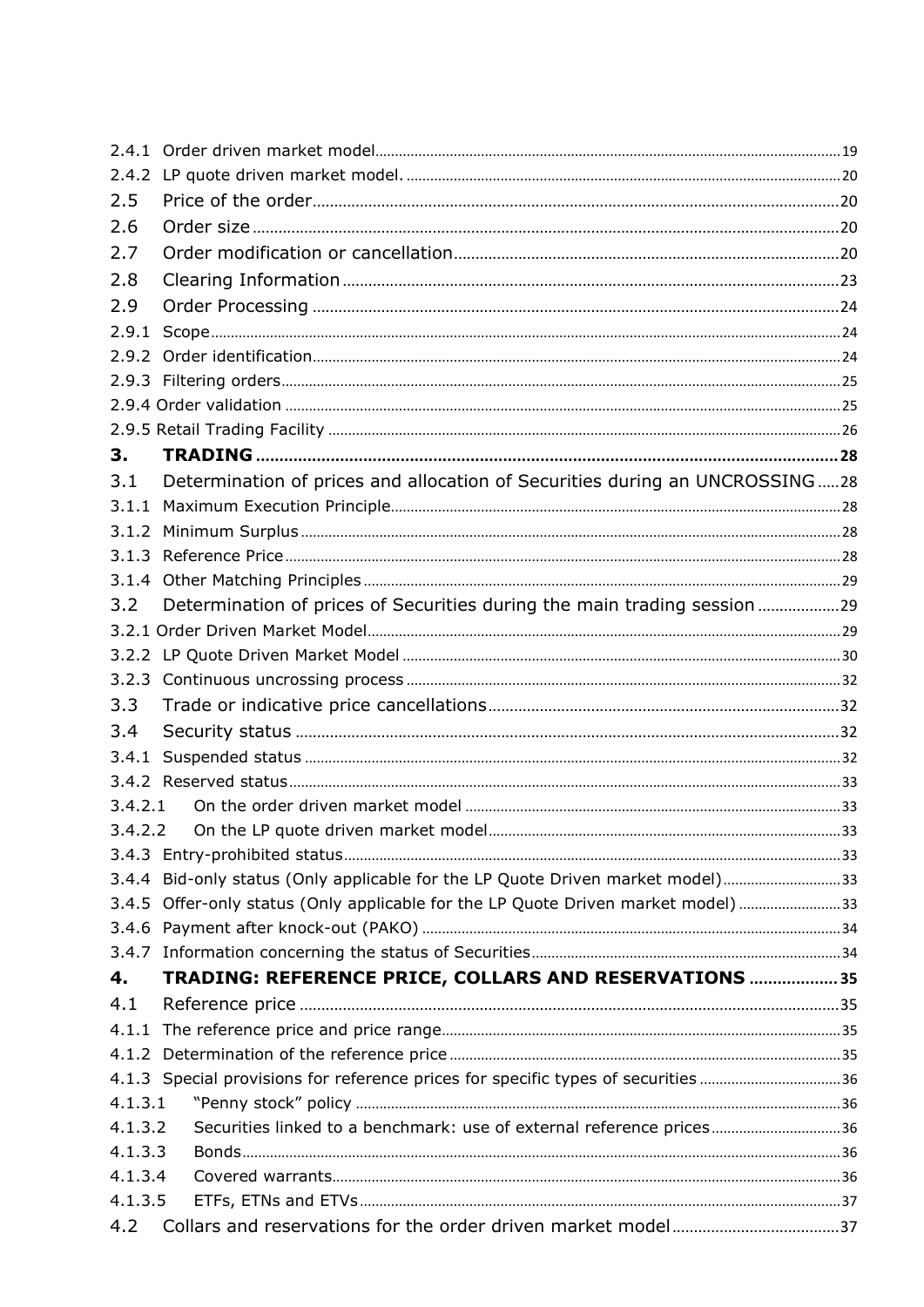| 4.2.1.1 |                                                                                               |  |
|---------|-----------------------------------------------------------------------------------------------|--|
| 4.2.1.2 |                                                                                               |  |
|         |                                                                                               |  |
|         |                                                                                               |  |
|         | 4.2.4 Trading resumptions during the main trading session after a reservation due to a collar |  |
| 4.3     | Reference price, collars and reservations for the LP Quote driven market model                |  |
| 4.4     |                                                                                               |  |
| 4.4.1   |                                                                                               |  |
|         |                                                                                               |  |
|         |                                                                                               |  |
| 4.5     |                                                                                               |  |
| 4.5.1   |                                                                                               |  |
|         |                                                                                               |  |
| 4.5.2.1 |                                                                                               |  |
| 4.5.2.2 |                                                                                               |  |
| 5.      |                                                                                               |  |
| 5.1     |                                                                                               |  |
| 5.2     |                                                                                               |  |
| 5.3     |                                                                                               |  |
| 5.4     |                                                                                               |  |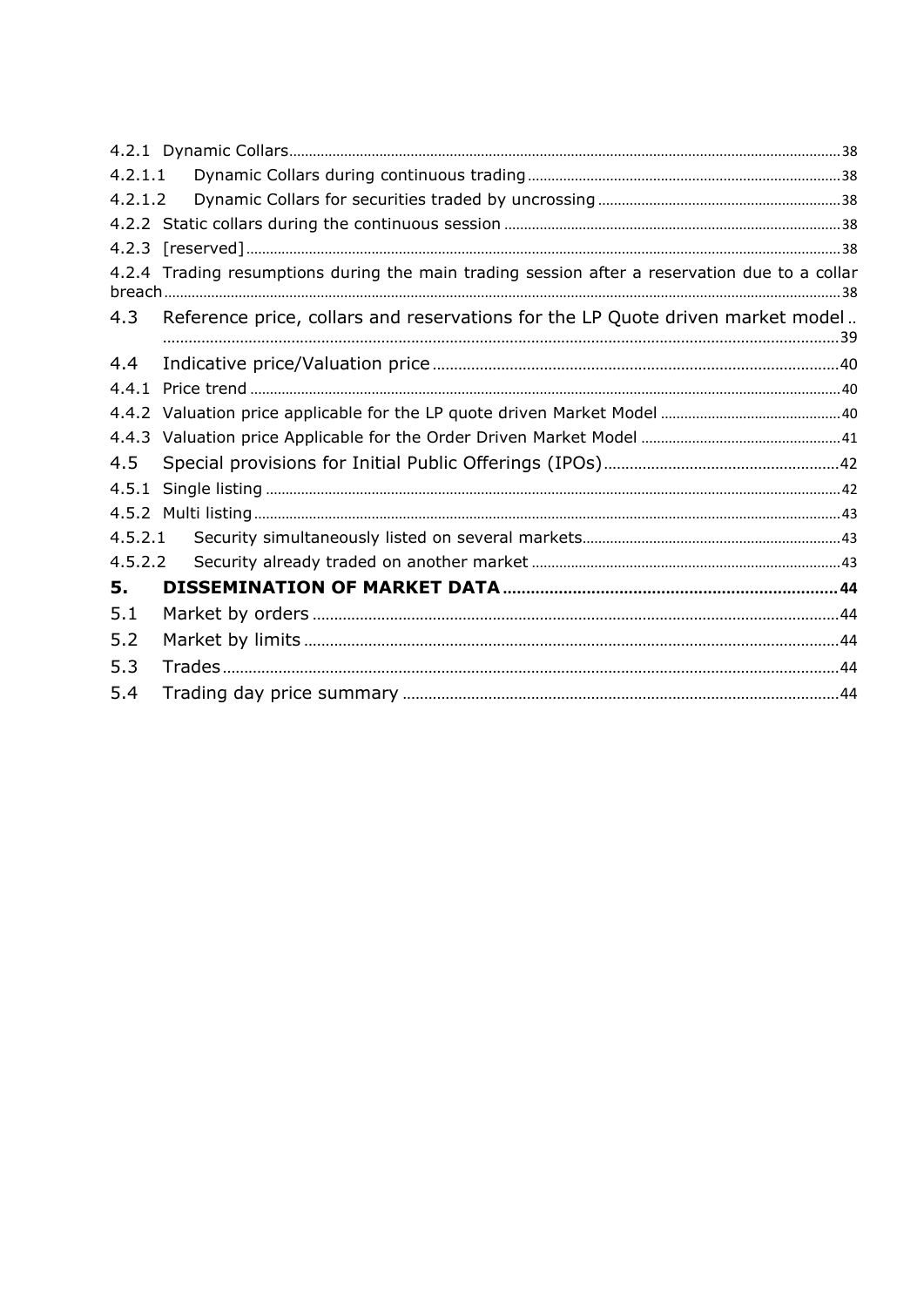# <span id="page-4-0"></span>**1. TRADING CYCLE**

#### <span id="page-4-1"></span>**1.1 THE ORDER DRIVEN MARKET MODEL**

#### Classification of Securities into trading groups and trading categories

Securities are traded on the Euronext Trading Platform either continuously for Securities that are liquid enough or Securities with a Liquidity Provider willing to accept certain obligations or, when they are less liquid, by uncrossing.

The operating hours of all of the Euronext Trading Platforms and the times of the different phases of the Trading Day are published by Euronext in the appendix attached to this Trading Manual (the appendix). If technical incidents cause the normal session timetable to be changed, Euronext immediately informs Members by disseminating a message through the Euronext Trading Platform giving the new trading session timetable. The main communication on market incidents will be done through the Euronext market status website.

The Securities are divided into trading groups based on different trading procedures. The composition of these groups, determined on the basis of factors such as the particular characteristics and liquidity of the Securities, is detailed in the appendix. Securities within the same group are subject to the same timetable and collars parameters. Euronext announces the admission of a Financial Instrument to trading groups by means of a Notice.

Securities are divided into two trading categories referred to as: continuous or uncrossing.

#### Securities (other than bonds)

- The following Securities are traded continuously:
	- Equities included in the Euronext 100 index;
	- Equities included in the Next 150 index;
	- Equities included in the AEX, AMX, BEL 20®, CAC 40®, ISEQ 20®, OBX, PSI20 or SBF 120 that are not in the Euronext 100;
	- Securities in which the annual number of Central Order Book Transactions is 2,500 or more (single counted) unless the Issuer prefers to remain traded through uncrossing if its number of Central Order Book Transactions is close to such threshold;
	- Newly listed Securities that are expected to have sufficient liquidity based on the free float;
	- Securities with a Permanent Liquidity Provider;
	- Equities admitted to trading on Oslo Børs trading venues.
- All other Securities are traded by uncrossing.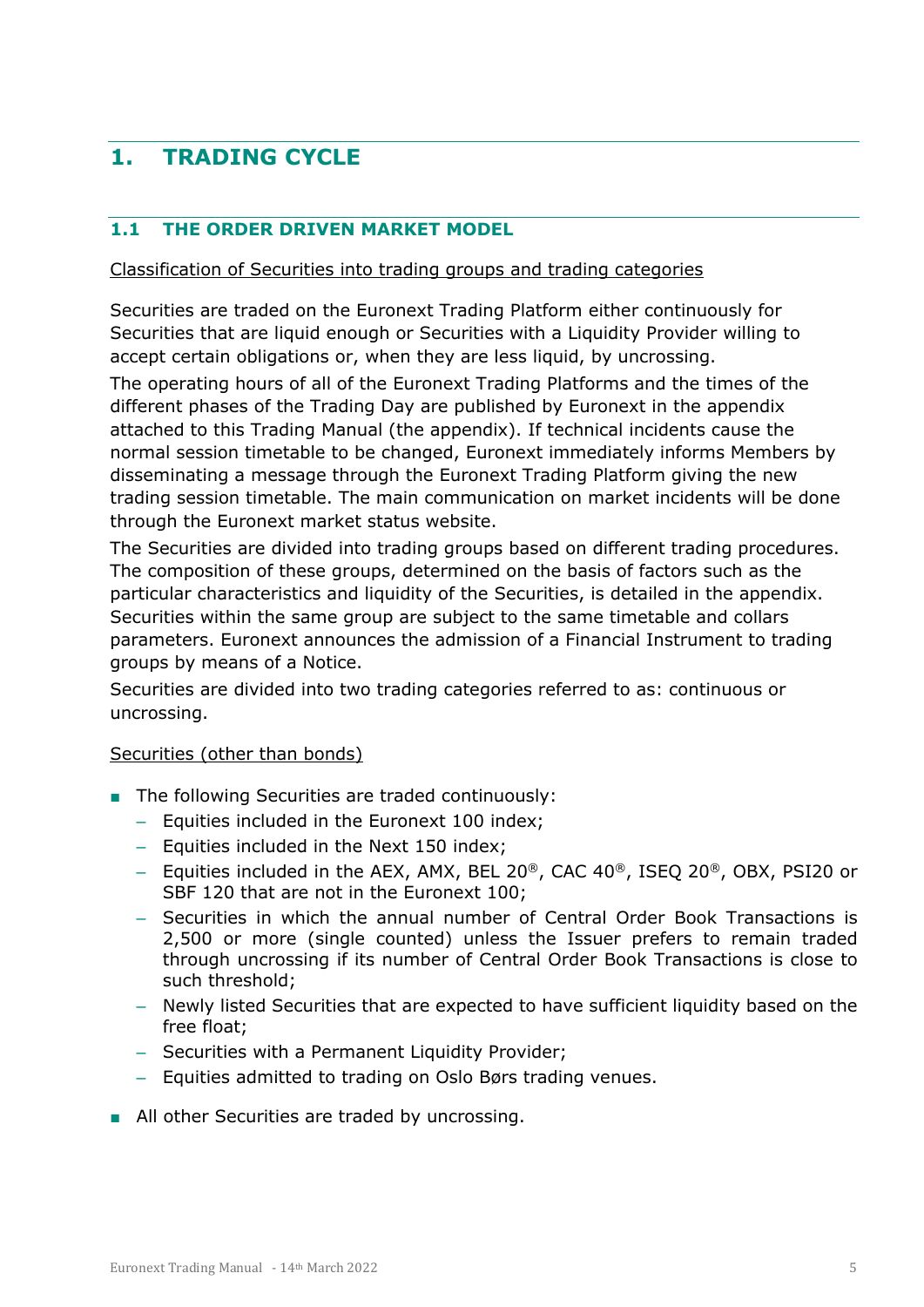#### <span id="page-5-0"></span>**1.2 THE LP QUOTE DRIVEN MARKET MODEL**

Securities governed by the LP quote driven market model are traded on the Euronext Trading Platform continuously

Continuous trading may follow two alternative modes:

- either quotes by liquidity providers are firm in any instance; or
- quotes by liquidity providers are firm when they aggress any matchable outstanding order in the central order book, then transitionally turn to indications of interest ("IOI") which are reactivated as firm orders after a refresh period following a request for execution ("RFE") message.

For the purposes of this Trading Manual, the latter category shall be referred to as the "RFE securities" or "RFE trading" as the context requires.

The Securities are accordingly divided into trading groups based on different trading procedures. The composition of these groups, determined on the basis of factors such as the particular characteristics and liquidity of the Securities, is detailed in the appendix. Securities within the same group are subject to the same timetable and execution rules. Consequently, such appendix also sets forth the refresh period per instrument type for each relevant RFE trading group

Euronext reviews from time to time the allocation of securities to the RFE trading groups and may transfer to non-RFE trading groups those securities that have recorded notably insufficient execution quality, as assessed solely by Euronext

#### <span id="page-5-1"></span>**1.3 TRADING PHASES FOR SECURITIES WHICH ARE TRADED CONTINUOUSLY**

For each trading group, applicable trading phases and the relevant trading hours are mentioned in the Appendix. Please note that not all the below mentioned phases necessarily apply to all trading groups

#### <span id="page-5-2"></span>**1.3.1 Pre-opening Call phase - Order accumulation period**

During this order accumulation period, orders entered by Members and transmitted to the Euronext Trading Platform are automatically recorded in the Central Order Book without giving rise to trades. The Central Order Book the theoretical opening price, and the components of the potentially executable volume at that price, which are calculated each time that a new order is entered into the Central Order Book, are continuously disseminated.

#### <span id="page-5-3"></span>**1.3.2 Opening uncrossing**

At the opening, the Euronext Trading Platform seeks to match orders for each Security (the "opening uncrossing"). At the beginning of the price determination phase for a Security the Central Order Book is frozen momentarily (orders may not be entered into the Euronext Trading Platform, and orders already entered may not be cancelled or modified) while the matching algorithm is running.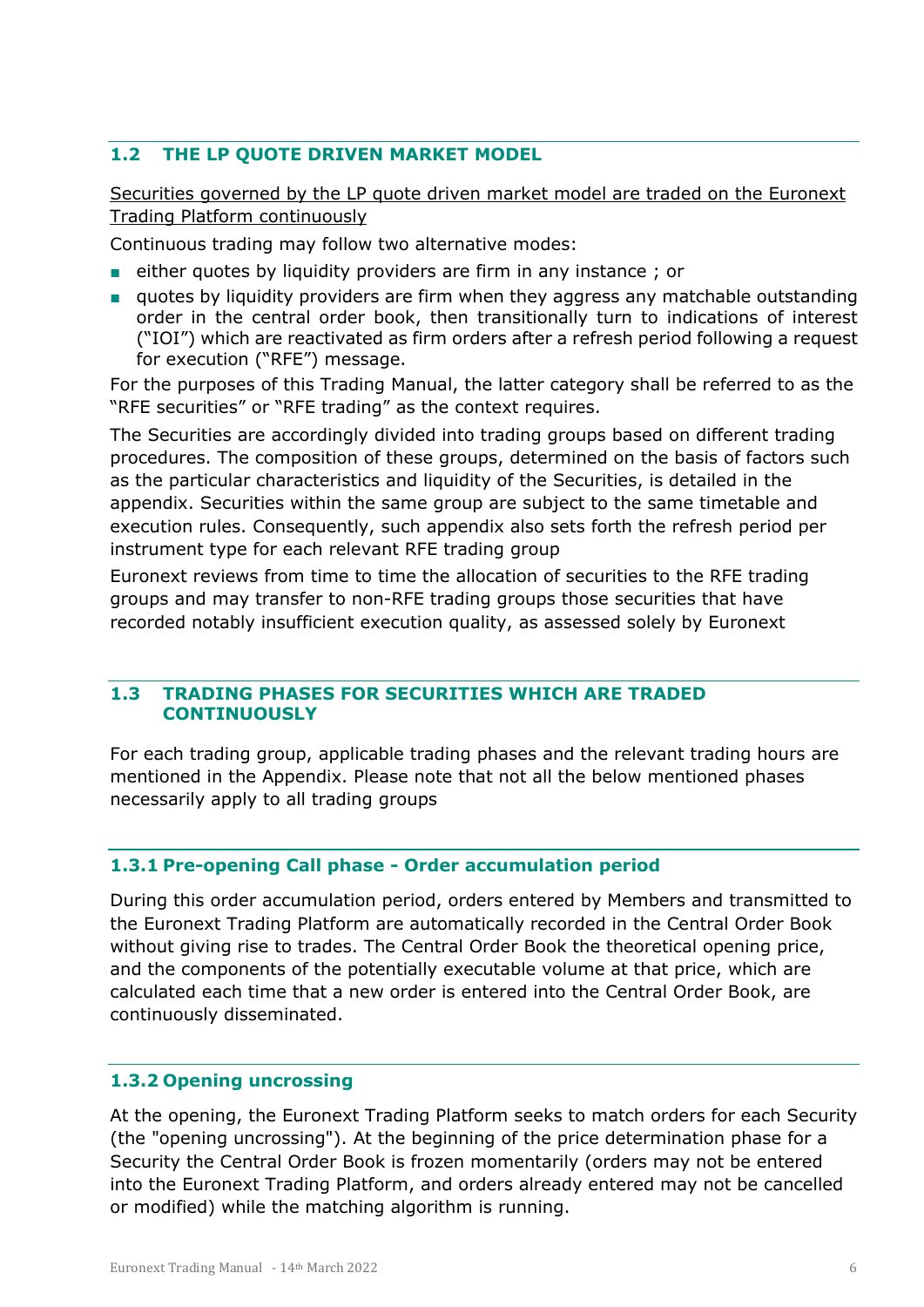The opening price is the last theoretical opening price calculated before matching. If a match occurs within the price collars authorised by Euronext, an opening price is displayed and the Members, whose orders are, in part or in full, executed, are informed by a message confirming each execution that has occurred and giving all relevant trade information.

If no matching can be done at the opening, the price of the first trade occurring in the main trading session is designated as the opening price.

#### <span id="page-6-0"></span>**1.3.3 Main trading session**

Once the opening uncrossing is completed, trading takes place continuously until the pre-closing call phase.

Once the price determination phase for each Security is completed, continuous trading in that Security begins and orders can be entered, maintained, modified and deleted. All unexecuted orders of the opening uncrossing are forwarded to the main trading session.

Once the opening uncrossing is completed, the execution of orders during the main trading session is effected according to the execution priority principle as defined in Rule 4401/1. Each new order is immediately checked to see if it can be executed against orders on the other side of the Central Order Book; the limits of the orders sitting in the book determine the price.

#### <span id="page-6-1"></span>**1.3.4 Pre-closing call phase - Order accumulation period**

The pre-closing call phase starts after the main trading session phase. Orders entered by Members and transmitted to the Euronext Trading Platform are automatically recorded in the Central Order Book without giving rise to trades.

#### <span id="page-6-2"></span>**1.3.5 Closing uncrossing**

The processes of the closing uncrossing are the same as described for the opening uncrossing.

The closing price for Securities which are traded continuously shall be the price defined by the closing uncrossing. If no price is issued at the closing uncrossing, the closing price shall be the last traded price during the main trading session.

In the event of no quotation during a Trading Day, the closing price is the last known traded price. This price can still be adjusted due to a corporate event as defined in section 2.8.

#### <span id="page-6-3"></span>**1.3.6 Trading-at-last phase**

During the trading-at-last phase, orders can be entered and matched at the closing price and only at that price. For Securities traded continuously, the trading-at-last phase will be available after the closing uncrossing.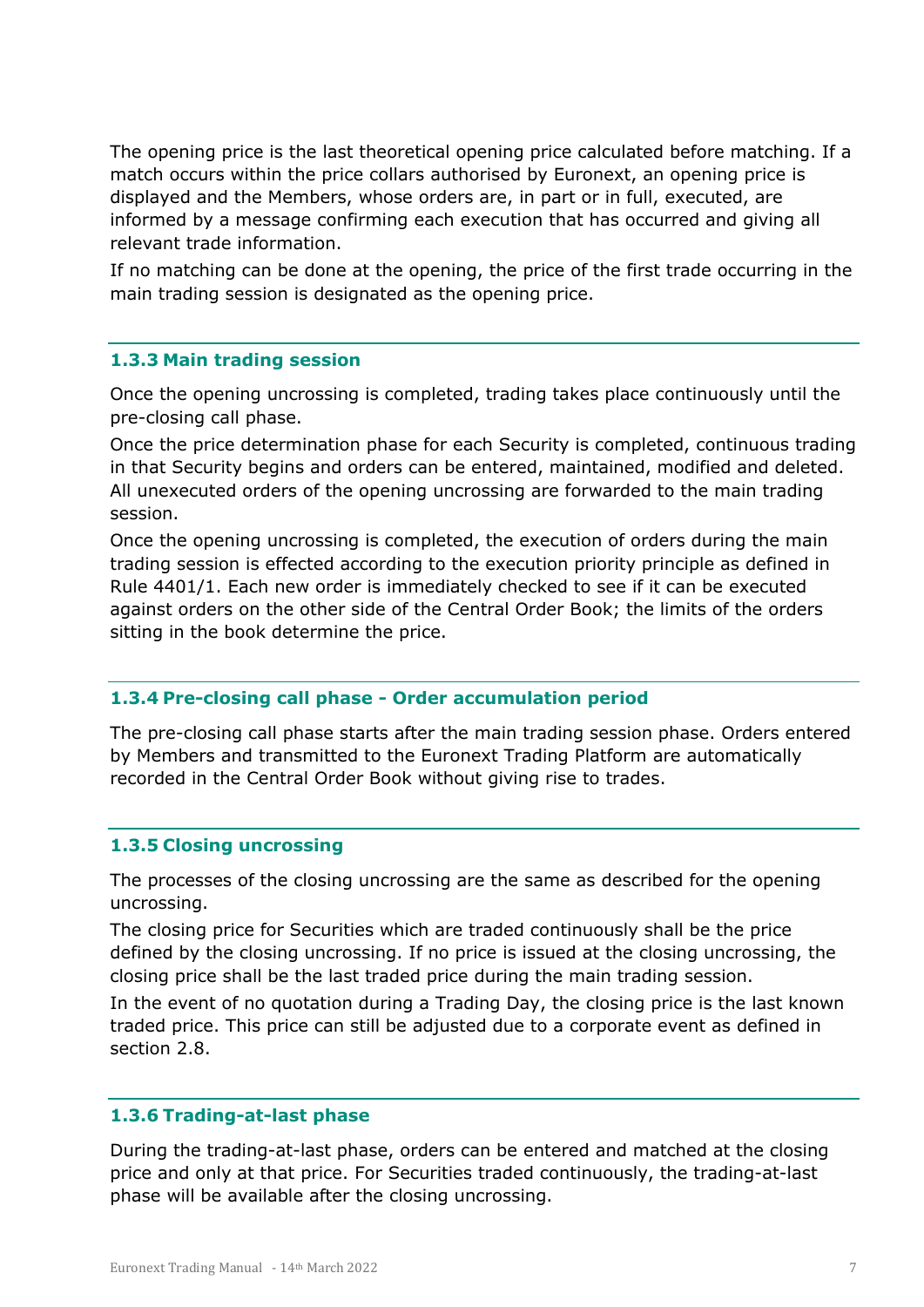The appendix to this Trading Manual sets out the ordinary hours of the trading-at-last phase. If warranted by market conditions, Euronext may modify the duration of the trading-at-last phase after having notified Members by any means considered appropriate to ensure information, including messages in public market data feed.

#### <span id="page-7-0"></span>**1.4 TRADING PHASES FOR SECURITIES TRADED BY UNCROSSING**

For each trading group, trading phases available and the relevant trading hours are mentioned in the Appendix.

#### <span id="page-7-1"></span>**1.4.1 Call phase - Order accumulation period**

During this phase, orders entered by Members and transmitted to the Euronext Trading Platform are automatically recorded in the Central Order Book without giving rise to trades.

#### <span id="page-7-2"></span>**1.4.2 Uncrossing**

At least once, but mostly twice a day, at times specified in the appendix for each trading group, the Euronext Trading Platform seeks to match orders for each Security in the group. If a match occurs within the price collars authorised by Euronext, a price is quoted. During this matching period, orders may not be entered into the Euronext Trading Platform, and orders already entered may not be cancelled or modified. After the price determination phase is concluded, the Members whose orders have been partially or fully executed are informed by a message confirming each execution that has occurred and giving all relevant trade information.

The closing price for Securities traded by uncrossing (single or double uncrossing) shall be the price of the last uncrossing. In the event of no quotation at the last uncrossing, the price of the previous uncrossing shall be the closing price for the day. In the event of no quotation during a Trading Day, the closing price is the last known traded price. This price can still be adjusted due to a corporate event as defined in section 2.8.

#### <span id="page-7-3"></span>**1.4.3 Trading-at-last phase**

During the trading-at-last phase, orders can be entered and matched at the closing price and only at that price. For Securities traded by uncrossing the trading-at-last phase will be available immediately after each uncrossing.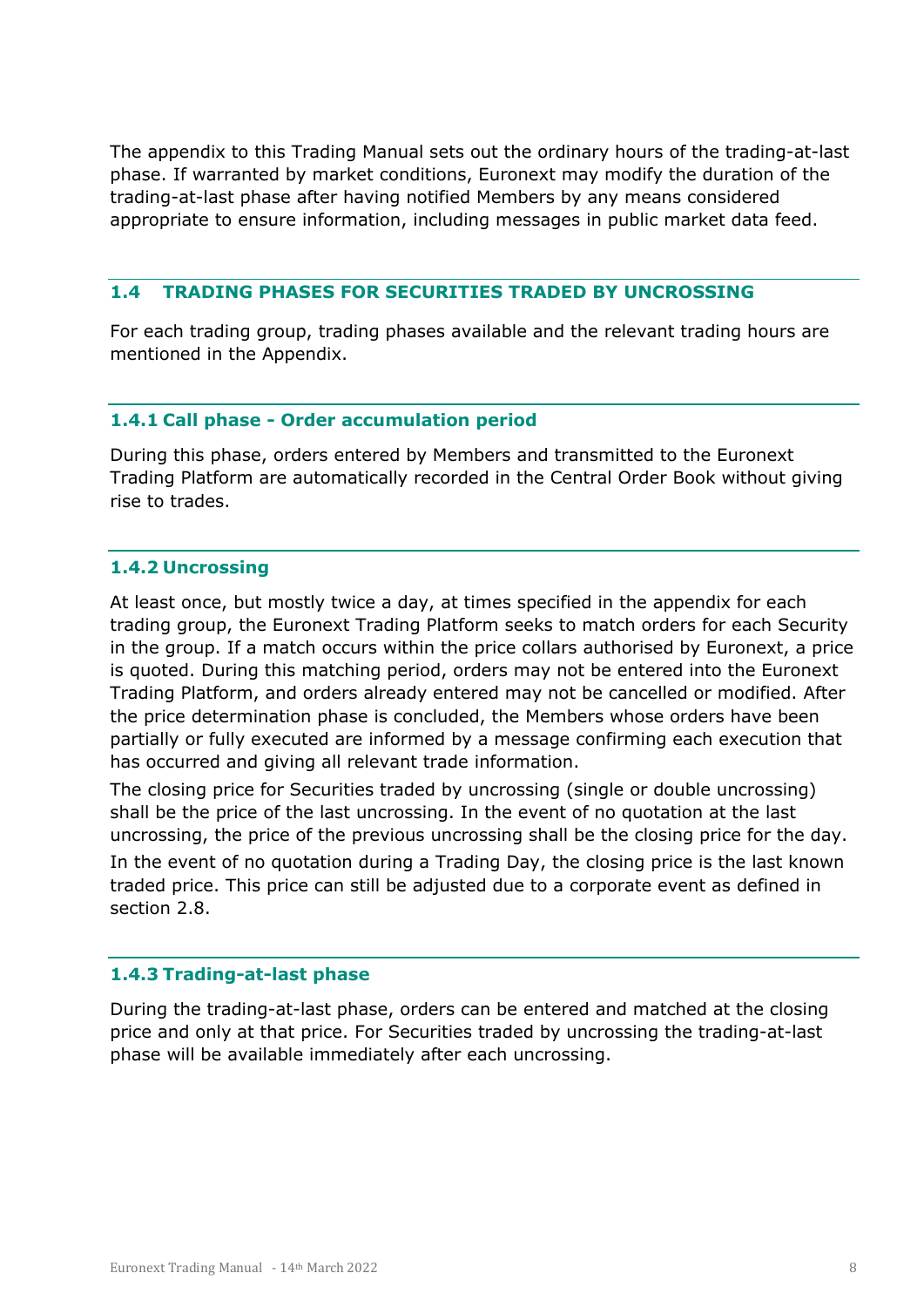# <span id="page-8-0"></span>**2. ORDERS**

#### <span id="page-8-1"></span>**2.1 ORDER TYPES**

Please see chapter 2.1.8 for the possible order types per platform as not all of the below order types are available on each of the Euronext platforms.

#### <span id="page-8-2"></span>**2.1.1 Pure Market orders**

Market orders are entered in the Euronext Trading Platform with no price stipulation. Market orders can be placed during the order accumulation periods and during the

main trading session. They can be used for Securities traded continuously and for Securities traded by uncrossing.

An order to buy or to sell a stated amount of a Security that is to be executed at the best price(s) obtainable when the order reaches the Central Order Book.

<span id="page-8-3"></span>Market orders have priority over all other orders.

#### **2.1.2 Limit orders**

A limit order stipulates a maximum purchase price or minimum selling price.

A limit order can be placed during the order accumulation period and during the main trading session.

A limit order entered during the trading session is executed either fully or partially, as market conditions permit. Failing this, it is logged in the Central Order Book in descending buy-price order or ascending sell-price order (the price-priority principle) and joins the queue of orders having the same price (the time-priority principle).

#### <span id="page-8-4"></span>**2.1.3 Market-to-limit orders**

Market-to-limit orders are entered into the trading platform with no price stipulation.

A market-to-limit order is an order to buy or to sell a stated amount of a financial instrument that is to be executed at the best price obtainable when the order reaches the order book. A market-to-limit order is converted into a limit order at the best sell price (for buy orders) or best buy price (for sell orders).

Execution of this type of orders depends on when they are sent (call phase or main session). Refer to execution parameters (paragraph 2.2.9) for more details.

#### <span id="page-8-5"></span>**2.1.3.1 Market-on-opening orders**

When entered during a pre-opening call phase, market-to-limit orders are called market-on-opening orders. Please see explanation in 2.2.9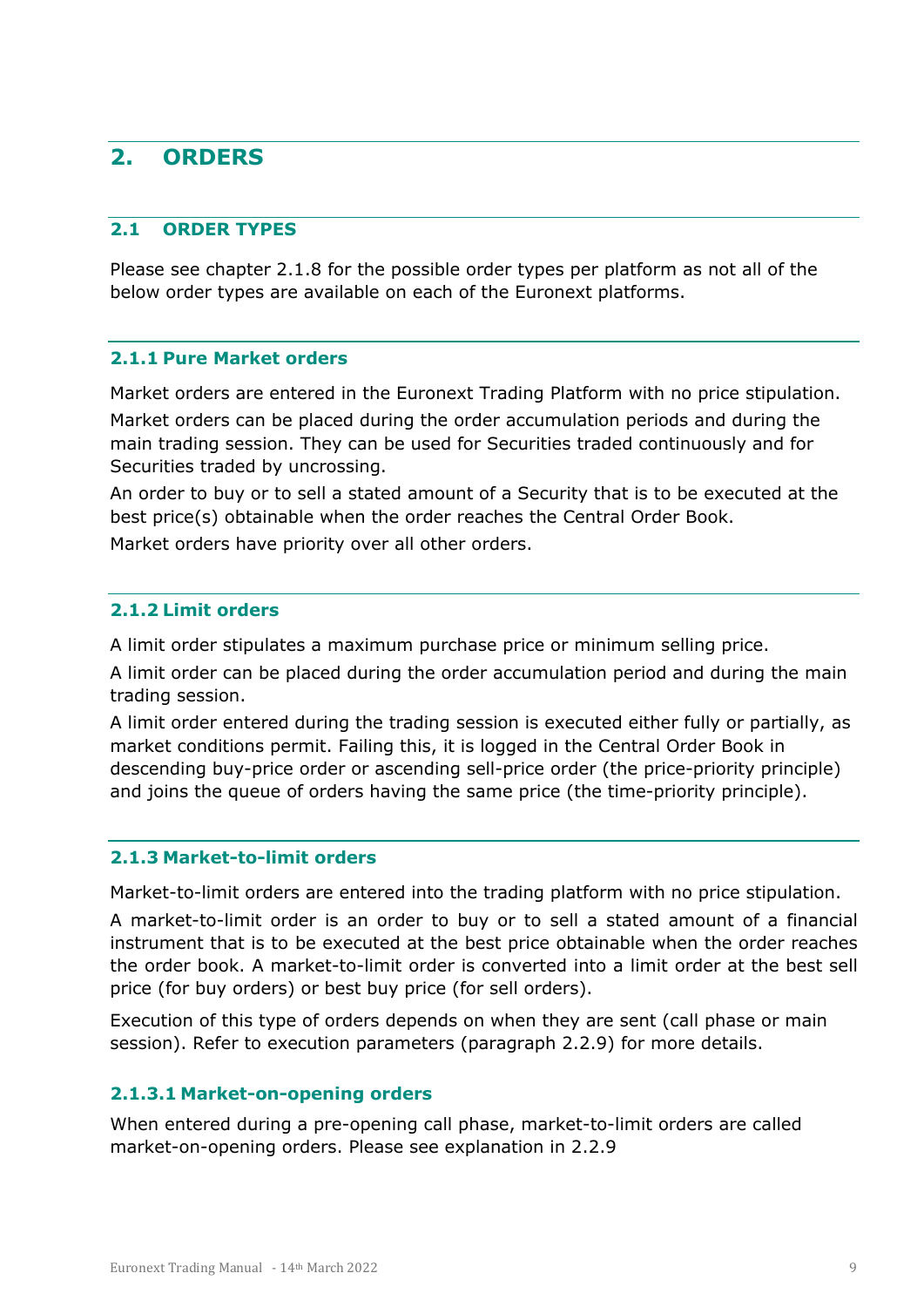#### <span id="page-9-0"></span>**2.1.4 Stop-orders**

A stop order is an instruction to buy or sell a quantity of Securities at the prevailing market price once the Security has reached a "stop price" specified by the Client. The trigger price for a buy order must be higher than the last traded price. A sell order's trigger price must be below the last traded price. A buying stop order is triggered when the last traded price or the uncrossing price is equal or higher than the given stop limits. A selling stop order is triggered when this last price is equal or lower than the stop limit. A pure stop- market order that has been triggered will executed at the next prices In the book like a market order.

"Stop" orders can be placed during the order accumulation periods and during the main trading session. They can be used for Securities traded continuously and for Securities traded by uncrossing.

During the order accumulation periods, triggerable "stop" orders are not used in calculating the theoretical opening price. They are taken into account in a second phase that aims at generating additional executions at the opening price on the basis of post-opening balances.

During the main trading session, a "stop-pure market" order that has been triggered behaves like a pure market order*.* A "stop-limit" order becomes a limit order once triggered.

#### <span id="page-9-1"></span>**2.1.5 Stop limit orders**

A stop limit order has the same characteristics as the stop order as described above the difference with a pure stop order is that a stop-limit order will be executed within a price range as set out when sending the order. Once triggered It will be executed as a limit order.

#### <span id="page-9-2"></span>**2.1.6 Stop-on-quote orders – RFE – Request For Execution – LP Quote driven**

A stop-on-quote order is an order which is triggered when a specified price limit is reached on the Liquidity Provider's indications of interest, implying that the indication of interest on the buy side must move at or below the stop limit to trigger a selling stop order, respectively at or above the stop limit for the indication of interest on the sell side to trigger a buying stop order. Accordingly, the stop limit of a selling stop order upon entry must be lower than the Liquidity Provider's current indication of interest on the buy side, respectively higher than the Liquidity Provider's current indication of interest on the sell side in the case of a buying stop order. Absent such indications of interest by the Liquidity Provider, no entry restriction applies.

In the case of a stop loss order, a market order shall automatically be generated and added in the central order book. In the case of a stop limit order, a limit order shall automatically be generated and added in the central order book. Where appropriate depending on the trading mode, RFE will be triggered upon such order generation.

Stop-on-quote orders can be placed during the order accumulation periods and during the main trading session. They can be used for Securities traded continuously and for Securities traded by uncrossing.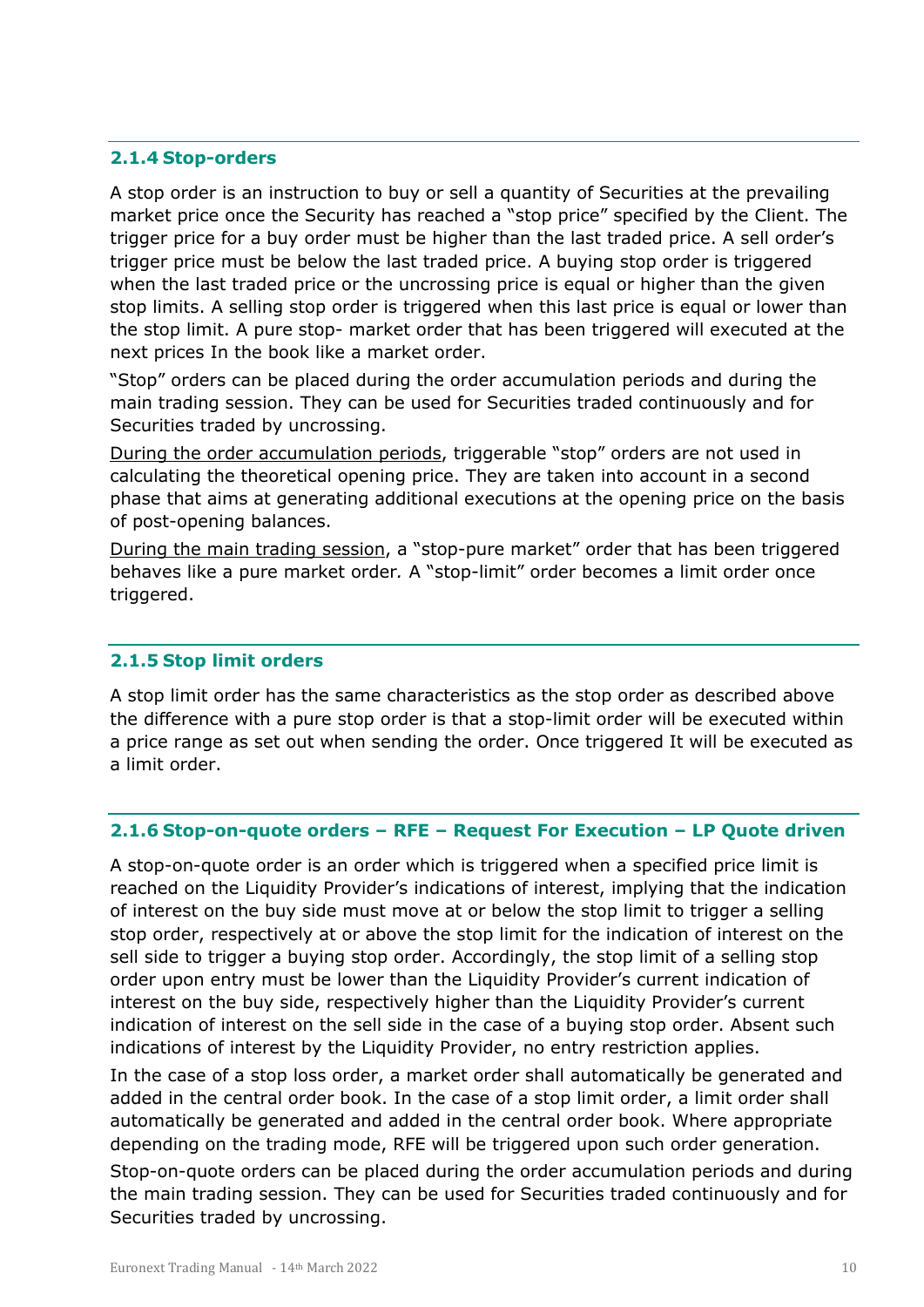#### <span id="page-10-0"></span>**2.1.7 Primary pegged orders**

A Primary pegged order is a limit order to buy or sell a stated amount of a Security at a displayed price set to primarily track the Best Bid or Best Offer or possibly with an offset (measured in ticks) of the Euronext Central Order Book.

Primary peg consists of tracking the price of orders in the same direction either at the BBO or with a certain level of offset (measured in ticks) to be applied on the BBO, but always remaining at best at the BBO and otherwise outside the spread if an offset is to be applied. In other words, a primary peg order can never be aggressive. For the avoidance of doubt, only a negative offset (measured in ticks) can be applied for the bid (i.e. Best Bid minus a certain value) and only a positive offset (measured in ticks) can be applied for the offer (i.e. Best Offer plus a certain value) .

The associated price of each primary pegged order that is updated will be assigned a new entry time with priority in accordance with Euronext rules. Every update of a Primary peg order will be considered as a Cancelled order, and will be considered as part of the Order/ Trade ratio.

In case of empty Central Order Book the Primary peg order is automatically rejected.

A Primary peg order can have a limit price which if reached, will cause the pegging to temporarily stop as long as the benchmark is higher for a buy order or lower for a sell order than this price and become an order limited at its limit price. The pegging of the order to the bid or ask will resume if the bid/ask, with offset effect where appropriate, becomes lower/higher than the limit price.

<span id="page-10-1"></span>A primary peg order can only be placed during the main trading session.

|                       | Order driven<br>market model | LP quote driven<br>market model |
|-----------------------|------------------------------|---------------------------------|
| <b>Order</b>          |                              |                                 |
| Pure Market order     | Yes                          | Yes                             |
| Limit order           | Yes                          | Yes                             |
| Market to limit order | Yes                          | <b>No</b>                       |
| Market on open order  | Yes                          | <b>No</b>                       |
| Stop order            | Yes                          | <b>No</b>                       |
| Stop limit order      | Yes                          | <b>No</b>                       |
| Stop on quote orders  | No                           | Yes                             |
| Primary peg order     | Yes                          | <b>No</b>                       |

#### **2.1.8 Possible Order types per platform**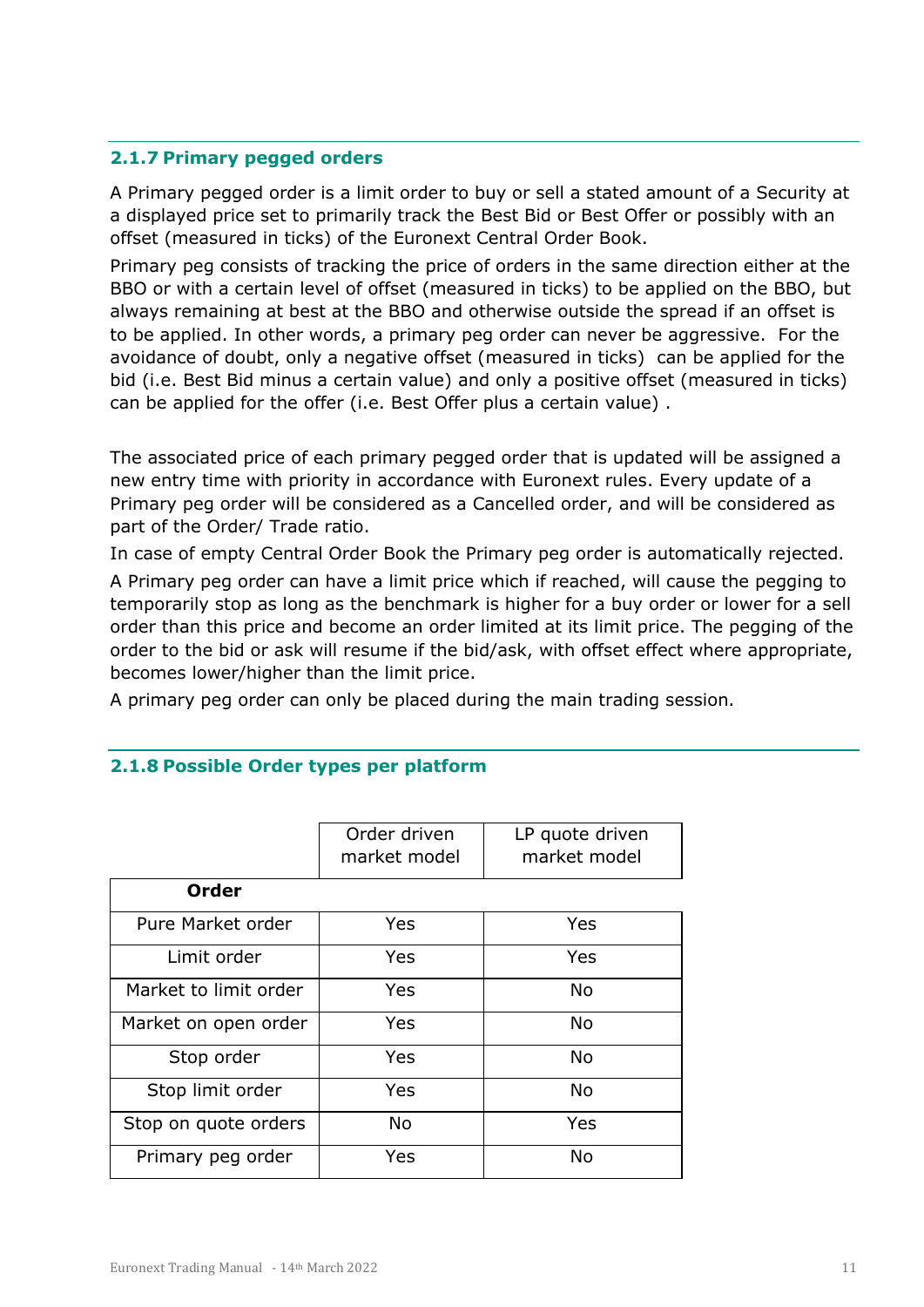#### <span id="page-11-0"></span>**2.2 ORDER VALIDITY AND EXECUTION PARAMETERS**

#### <span id="page-11-1"></span>**2.2.1 Day Validity**

An order with a day validity remains valid until the end of the trading day during which it was entered. It is withdrawn automatically at the post-session marking the end of the day. No cancellation notice is disseminated.

#### Admissibility

The Day validity is accepted in all trading phases and is compliant with all order types, whatever their additional execution criterion.

#### <span id="page-11-2"></span>**2.2.2 Good Till Date validity (GTD)**

A Good Till Date order remains valid until close of business on the validity date that is specified when the order is entered. The expiration date specified when submitting a GTD order cannot be greater than the trading date plus one year minus one day or earlier than the current trading day. When the closing date is reached, the order is automatically withdrawn at the post-session marking the end of the day. No cancellation notice is disseminated.

#### Examples

- if an order is entered on 20 January 2014, the maximum validity will be 19 January 2015.
- If an order is entered on 20 January 2014 with a validity date of 20 January 2015, the order will be automatically rejected.

#### Admissibility

The Good Till Date validity is accepted in all trading phases and is compliant with all the order types, whatever their additional execution criterion.

#### <span id="page-11-3"></span>**2.2.3 Good Till Cancelled validity (GTC)**

#### Definition

A Good Till Cancelled order remains active until the broker decides to cancel it or the order is fully executed. If a GTC order is not cancelled or fully executed during one year, it is automatically cancelled at the corresponding post-session and a cancellation notice is sent to inform the owner of the order's deletion. There is no impact whether the year is a leap year or not.

#### Examples

If an order is entered on 20 January 2014, unless cancelled, the order will be valid until the end of the trading day on 20 January 2015.

Orders entered on 29 February, during a leap year: if an order is entered on 29 February 2012, unless cancelled, the order will be valid until 29 February 2013. As this date does not exist, the order will be eliminated at the post-session on 1 March 2013.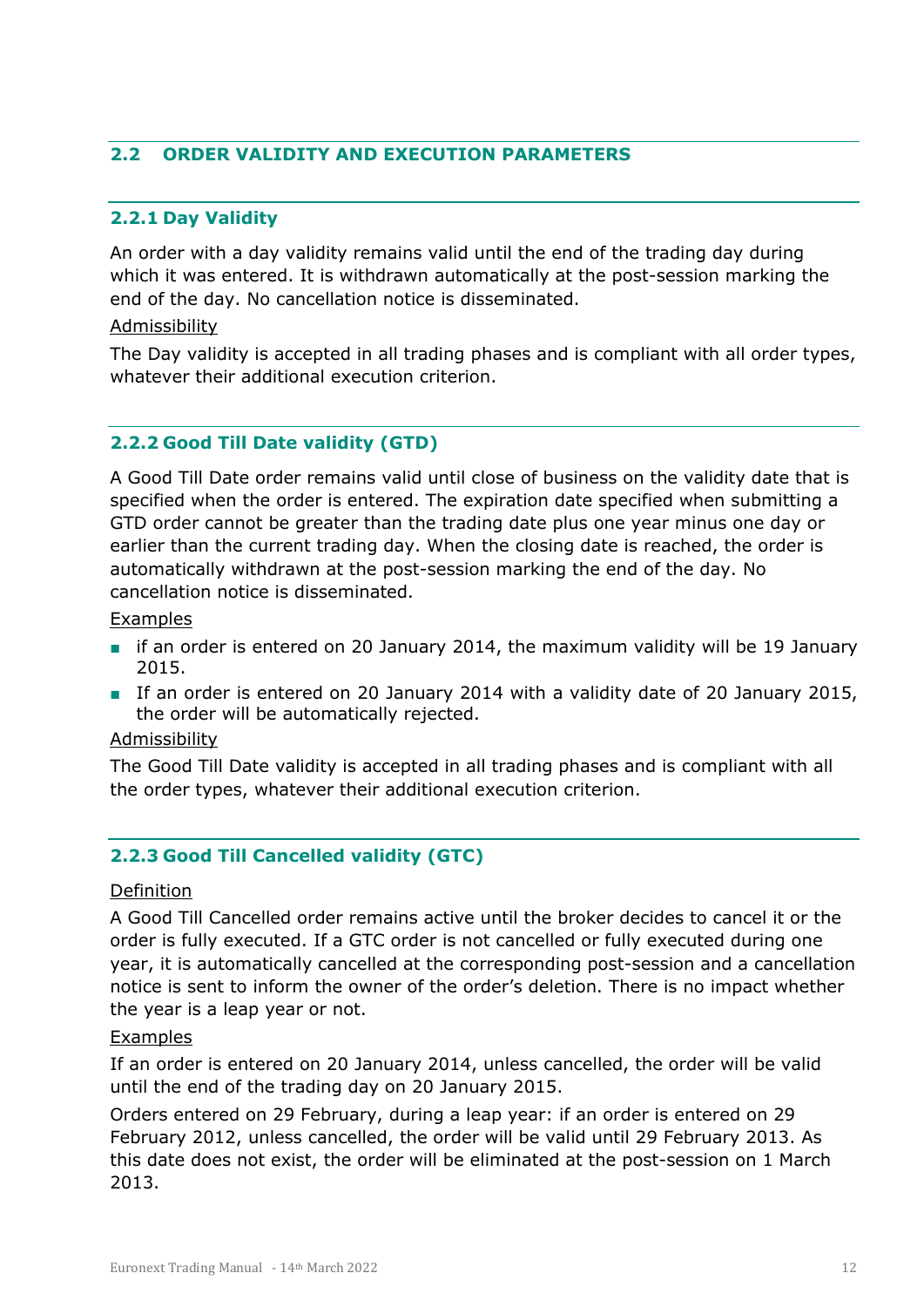#### Admissibility

The Good Till Cancelled validity is accepted in all trading phases and is compliant with all order types, whatever their additional execution criterion.

#### <span id="page-12-0"></span>**2.2.4 Good Till Time validity (GTT)**

#### Definition

A Good Till Time order remains active until the expiration time specified by the broker at order entry.

The expiration time applies to the current trading day. An order specified Good Till 10:00:00am, is automatically cancelled within one second of the specified time, at the latest at 10:00:01am. A cancellation notice is sent when time has passed and the order is deleted.

#### **Admissibility**

The Good Till Time validity is accepted in all trading phases and is compliant with all order types, whatever their additional execution criterion.

#### <span id="page-12-1"></span>**2.2.5 Immediate Or Cancel validity (IOC)**

An order combined with the Immediate Or Cancel validity is immediately executed for the maximum possible quantity on the opposite side (in compliance with the collars) and the remaining quantity, if any, will be automatically cancelled by the system. An IOC order that cannot be executed upon entry is rejected with an error message indicating that there are no shares available in the market.

#### Admissibility

The IOC validity is accepted in Continuous Trading phase and in Trading At Last phase. It is rejected in Call phase.

#### Features

Immediate Or Cancel validity is not compliant with:

- the disclosed quantity attribute (iceberg)
- stop orders
- peg orders.

#### Processing in Continuous Trading Phase

An order combined with the IOC validity may be:

- Executed at once for the maximum possible quantity on the opposite side. The remaining quantity is then cancelled by the system and an execution report and information message produced containing the reason for the rejection
- partially executed at once and then eliminated for the remaining quantity when it hits a collar
- not executed at all and then rejected with an execution report and information message giving the reason for the rejection produced.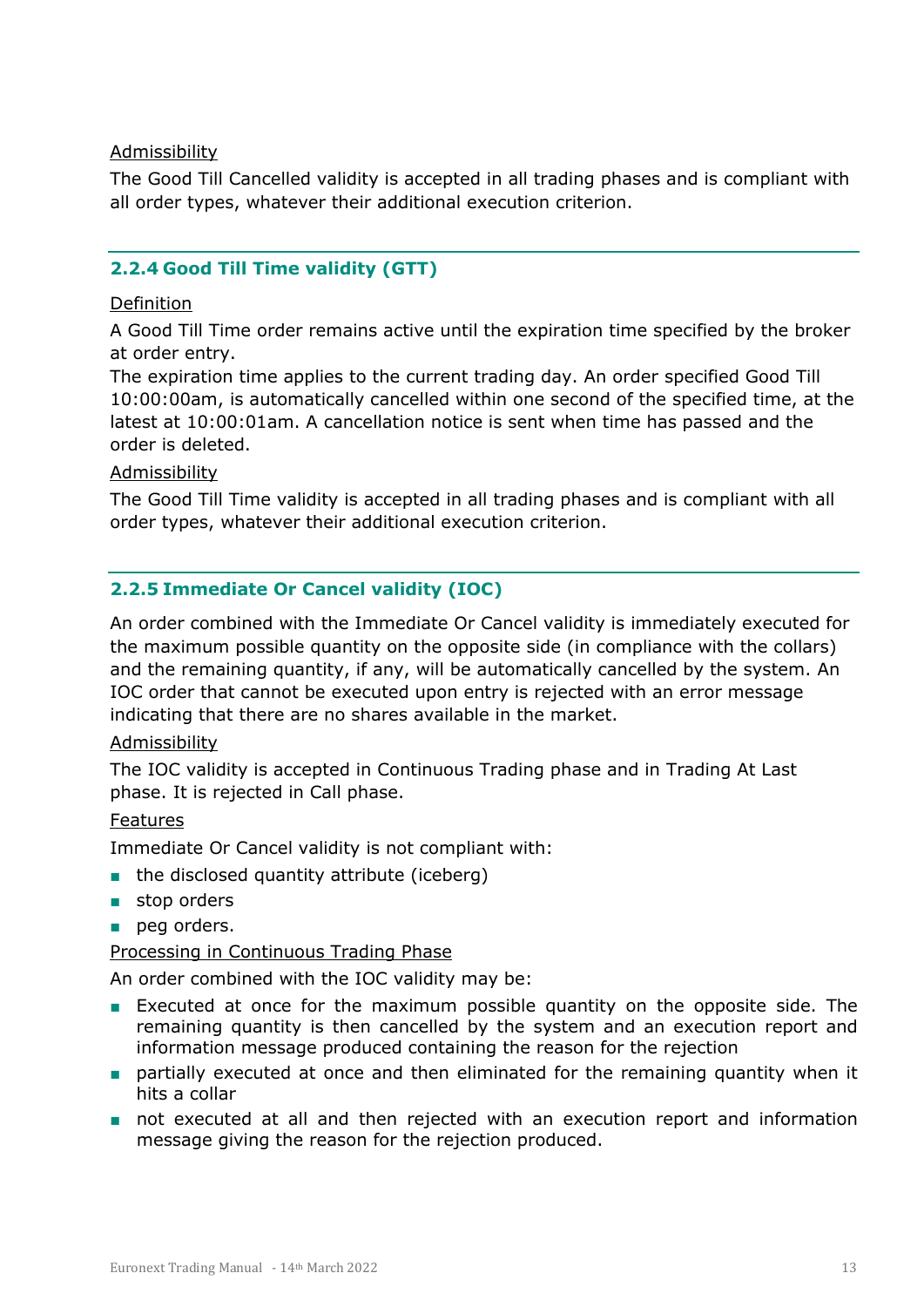#### <span id="page-13-0"></span>**2.2.6 Fill Or Kill validity (FOK)**

An order combined with the Fill Or Kill validity is immediately executed if the entire quantity can be filled against the order book. If conditions do not permit a complete fill, the entire order is rejected and an execution report produced informing its owner that no shares are available for a FOK order.

#### Admissibility

The Fill Or Kill validity is accepted in Continuous Trading phase and in Trading At Last phase. It is rejected in Call phase.

#### Features

Fill Or Kill validity is not compliant with:

- the attributes "disclosed (iceberg) and minimum quantities"
- stop orders
- peg orders.

#### Processing in Continuous Trading Phase

An order combined with the Fill Or Kill validity may be:

- Executed at once for its entire quantity on the opposite side
- Rejected because there is insufficient quantity on the opposite side to fill it. It will be rejected and an execution report produced informing the owner that no shares are available for this order.
- Rejected because the quantity available on the opposite side does not allow an execution inside the collars. It will then be rejected and an execution report produced informing the owner that no shares are available for this order.

#### <span id="page-13-1"></span>**2.2.7 Valid For Uncrossing (VFU)**

An order combined with the Valid For Uncrossing validity is processed during uncrossing only. It can be entered throughout the trading day and participate in the next scheduled uncrossing, whether that be an opening or closing trading group uncrossing, or any instrument uncrossing. Once the uncrossing is completed, any unfilled remaining quantity of the VFU orders is immediately cancelled.

#### Admissibility

The Valid For Uncrossing validity is accepted in all the trading phases.

#### Features

The Valid For Uncrossing validity is not compliant with:

- the minimum quantity attribute
- stop orders
- peg orders
- cross orders.

#### Processing in Call Phase

A VFU order entered in Call phase is disseminated at once as it participates in the Indicative Matching Price determination. At the uncrossing, the VFU order can be:

■ totally executed at the Indicative Matching Price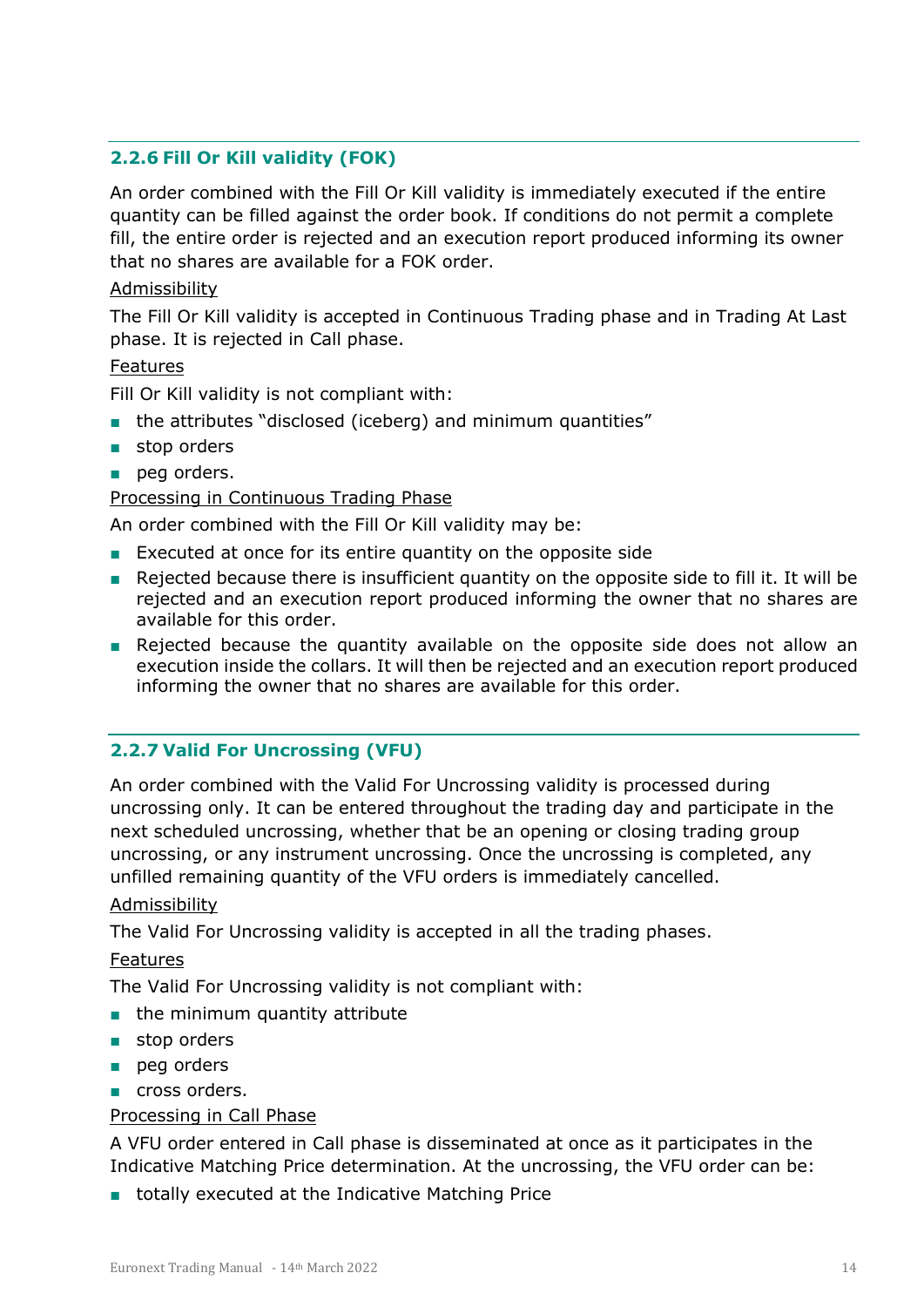- partially executed at the Indicative Matching Price and, at the end of the uncrossing, the remaining quantity is automatically cancelled with a cancellation notice
- not executable at all at the Indicative Matching Price: the order is automatically cancelled at the end of the uncrossing, with a cancellation notice
- not executable at all because there is no Indicative Matching Price: the order is automatically cancelled as soon as the instrument opens
- kept in the order book following a trading halt caused by an Indicative Matching Price outside the collars. It will then participate in the next instrument uncrossing.
- If there are VFU orders remaining in the order book for any reason at the end of the trading day, all of them will be automatically cancelled in post-session.

#### Processing in the Continuous Trading Phase

A VFU order entered in Continuous Trading phase will be stored in the order book but kept inactive as not yet valid. It is displayed, according to its timestamp of order entry, as soon as the instrument or the trading group returns in Call phase and follows the rules described above.

#### <span id="page-14-0"></span>**2.2.8 Valid For Closing Uncrossing (VFCU)**

An order combined with the Valid For Closing Uncrossing validity is processed during the closing uncrossing only. It can be entered throughout the trading day but takes part in the closing uncrossing only.

Once the closing uncrossing is completed, any unfilled remaining quantity of the VFCU orders is immediately cancelled.

#### Admissibility

The Valid For Closing Uncrossing validity is accepted in all the trading phases.

#### Features

Valid For Closing Uncrossing is not compliant with:

- the minimum quantity attribute
- stop orders
- peg orders
- cross orders.

#### Processing in Call Phase

A VFCU order entered in Pre-opening Call phase (first Call phase of the trading day) is stored in the order book but is kept inactive and not yet valid. As long as the trading group is in a different state to the pre-closing Call phase, VFCU orders are kept inactive and not yet valid. They will be displayed as soon as the trading group enters the pre closing Call phase and then be able to take part in the Indicative Matching Price determination and in the closing uncrossing. In the same way, a VFCU order entered in pre-closing Call phase is immediately disseminated and takes part in the Indicative Matching Price determination and in the closing uncrossing.

At the closing uncrossing, the VFCU order can be:

- totally executed at the Indicative Matching Price
- partially executed at the Indicative Matching Price and, at the end of the uncrossing, the remaining quantity is automatically cancelled with a cancellation notice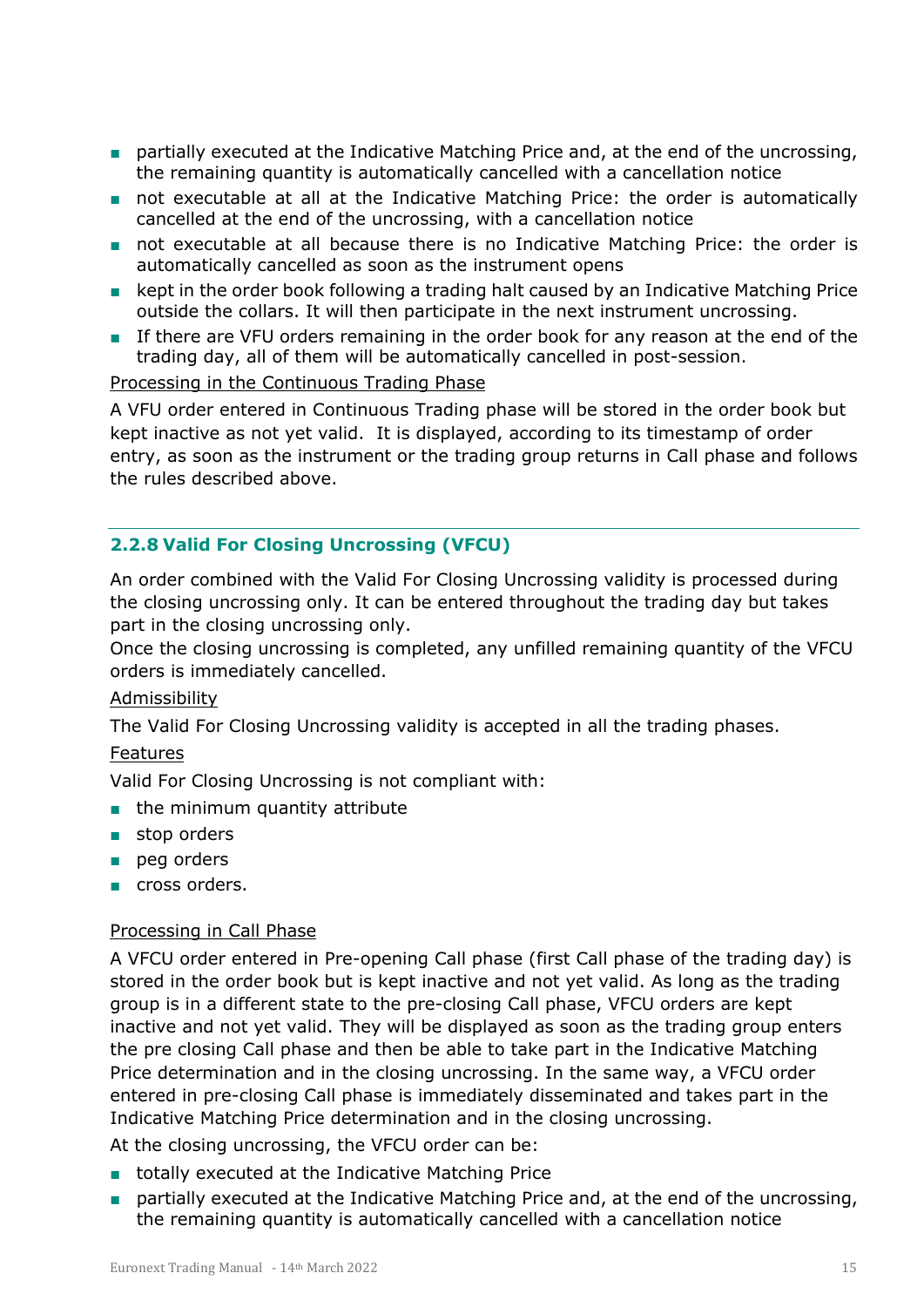- Not executable at all at the Indicative Matching Price: the order is automatically cancelled at the end of the uncrossing, with a cancellation notice
- Not executable at all because there is no Indicative Matching Price: the order is automatically cancelled as soon as the instrument opens
- Kept in the order book following a trading halt caused by an Indicative Matching Price outside the collars. It will then participate in the next instrument uncrossing.
- If there are VFCU orders remaining in the order book for any reason at the end of the trading day, all of them will be automatically cancelled in post-session.

#### Processing in the Continuous Trading Phase

A VFCU order entered in Continuous Trading phase will be stored in the order book but kept inactive as not yet valid .

It is displayed as soon as the instrument or the trading group returns to the preclosing Call phase and follows the rules described above.

#### <span id="page-15-0"></span>**2.2.9 Execution parameters**

#### <span id="page-15-1"></span>**2.2.9.1 Minimum-quantity Orders (in continuous trading only)**

The minimum-size requirement is valid only at the time the order is entered. If the specified minimum quantity is filled immediately, the unexecuted part of the order remains on the market. If the minimum quantity is not immediately executed, the entire order is cancelled.

#### <span id="page-15-2"></span>**2.2.9.2 Execution parameters of market orders**

During uncrossing market orders have priority over orders limited at the uncrossing price.

Pure Market orders

If a pure market order cannot be matched, it also remains in the Central Order Book until executed or deleted either by the Member or on reaching the specified expiry date. An unexecuted part of a pure market order remains a pure market order.

For Securities traded by uncrossing: if pure market orders within the Central Order Book are not fully or partially executed during an uncrossing the remaining part will participate in the next uncrossing.

#### Market to limit

(Also applicable for Market on Opening as explained in text below)

#### Processing during uncrossing

During the order accumulation periods, market-to-limit orders are entered into the Euronext Trading Platform with the indication "at opening price" (the existence of a matching order with a limit price is not required). The system will automatically attribute a limit price equal to the theoretical opening price at the time of entry. This limit price will constantly be revised to keep it equal to the theoretical price until trading commences. The unexecuted part will remain in the Central Order Book at the uncrossing price. For Securities which are traded by uncrossing, a Market-to-limit order not executed at all during an uncrossing remains in the Central Order Book for the next uncrossing as a Market-to-limit order.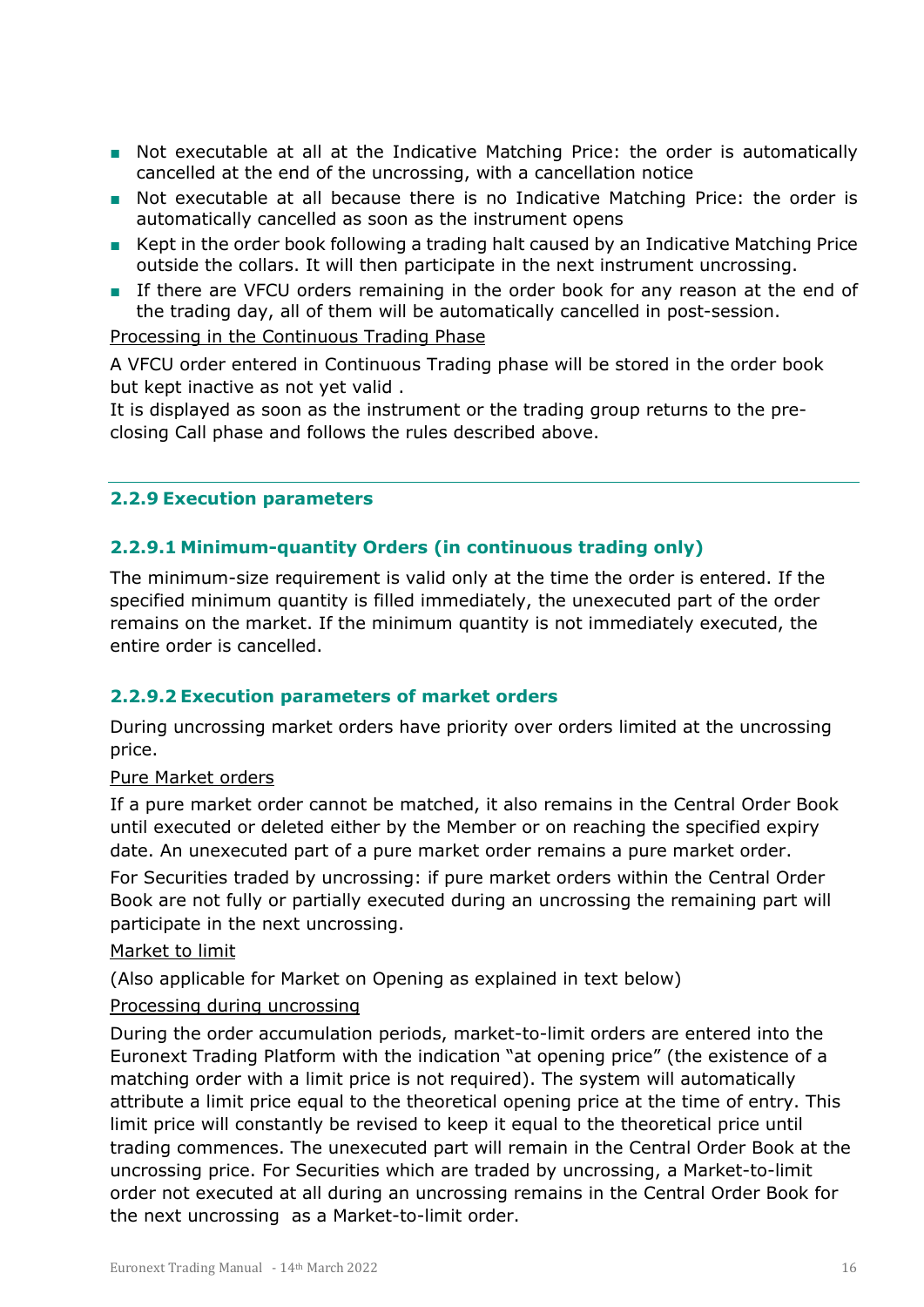#### Processing during main trading session

During the main trading session, a market-to-limit order is converted into a limit order at the best bid price (for sell orders) or best ask price (for buy orders). Consequently, the existence of a matching order is essential. Failing this, the order is rejected.

#### <span id="page-16-0"></span>**2.2.9.3 Bonds – Amsterdam – Specific minimum quantity restriction**

Orders on bonds (FMT) that have a minimum denomination ("Par Value" in MDG standing data) with smaller multiple tradable amounts ("lot size" in MDG Standing data), admitted to listing and trading on Euronext Amsterdam since the 2 May are subject to minimum quantity restriction equal to the minimum denomination.

Members have the flexibility to trade in smaller multiples of the lot size above the minimum denomination.

These bonds can identified as follows :

- They are hosted on specific trading groups (cf Appendix to trading manual)
- The "Par Value" is set to the minimum denomination and the "lot size" is set to the multiple amount members can trade above the minimum denomination.

This restriction will not apply to :

- Remaining quantities resulting from partial execution that remain in the order book. These orders will be able to be executed and will receive price updates as long as the order is valid in the order book (depending on order type).
- <span id="page-16-1"></span>- Orders on bonds listed before 2 May 2016.

#### **2.3 TRANSPARENCY PARAMETERS**

#### <span id="page-16-2"></span>**2.3.1 Iceberg orders**

The disclosed quantity of an iceberg order means the quantity of Securities the Member wishes to be apparent to the market. It is the maximum quantity of Securities that will be visible to the market at any given time. The disclosed quantity must be set by the member and member can also choose whether on refill to randomize or not this disclosed quantity. .

An iceberg order can be placed during order accumulation periods and during the main trading session.

On entry the Member must specify a total volume and a peak volume (the disclosed quantity). The peak must be a multiple of the lot size and at minimum ten times the lot size. The member also has the choice to have a randomized peak volume, meaning the system will automatically generate a new peak volume.

The total value of the iceberg order must be larger than EUR 10.000, otherwise the order will be automatically converted into a transparent Limit order.

The initial peak is introduced into the Central Order Book with the original timestamp of the iceberg order according to price/time priority. When an iceberg order is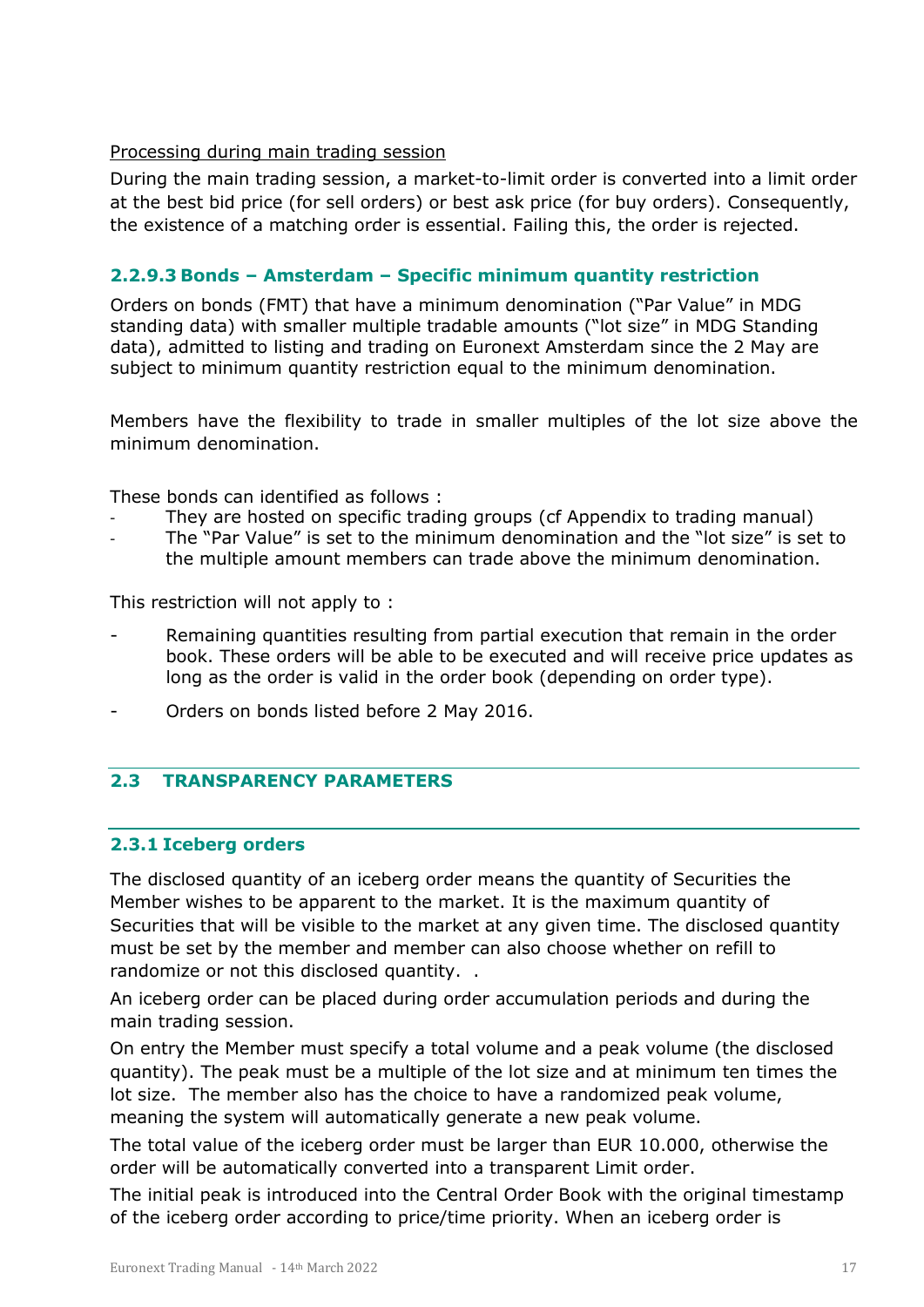executed for its disclosed quantity (the "peak"), that quantity is renewed automatically and the order is positioned behind orders at the same limit. For the execution of one entering opposite-side order, the displayed quantities of all orders at the same price first are executed on time priority and secondly the remaining iceberg orders are executed for their total amount according time priority. However, where the member is participating in the Internal Matching Facility, the execution priority will be price, then IMS pool members, and then time. The modification of the total quantity does not affect the order priority.

An iceberg order cannot be stipulated in an "at opening price" order (i.e. a market-tolimit order entered during order accumulation periods).

#### <span id="page-17-0"></span>**2.3.2 Guaranteed Cross trades and principal trades**

The automatic execution through the Central Order Book of a buy and sell order from a Member is permitted by the order book system during continuous trading. The resulting trade will be marked. Guaranteed Cross trades have to be limited at a price within the best bid-offer (BBO), boundaries included. The Euronext Trading Platform automatically rejects a Guaranteed cross trade outside the BBO.

A Guaranteed Cross trade is said to be a principal trade if it involves a member trading voluntarily against their clients. It shall be effected on the conditions applicable to cross trades.

As a reminder, guaranteed cross trades shall not be used with a view to crossing LP or house orders between each other. Only bona fide errors in the submission of guaranteed cross trades may result in the posting of both sides of the trade on an appropriate execution error account.

Guaranteed cross orders are considered as Negotiated transaction under the MIFID II regulation.

Guaranteed cross orders are available only for Equities and ETFs.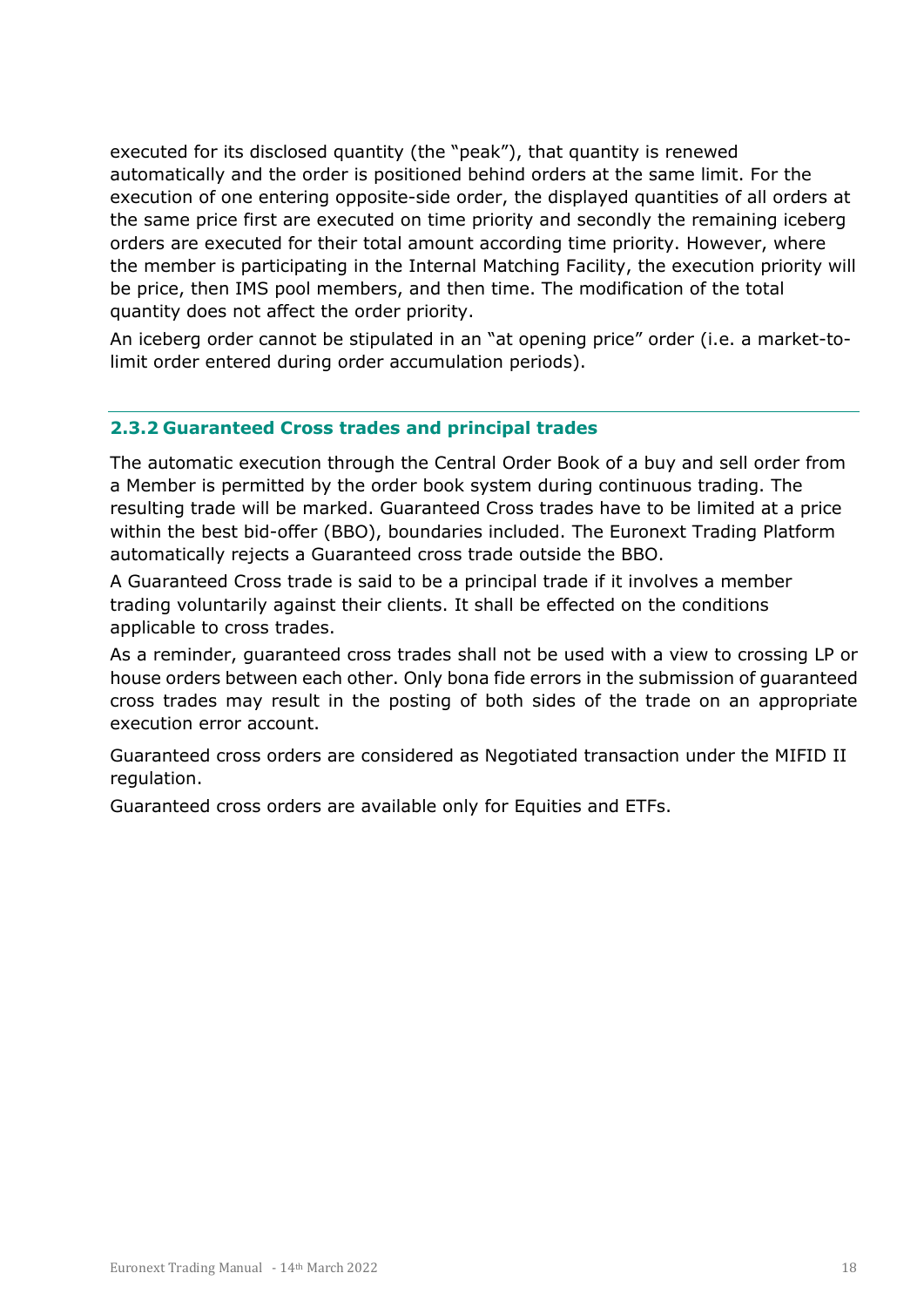### <span id="page-18-1"></span><span id="page-18-0"></span>**2.4 ORDER TYPES AND EXECUTION CONDITIONS AVAILABLE:**

#### **2.4.1 Order driven market model**

|                                       | Day | Good till<br>Date | Good Till<br>Cancel | Good Till<br>Time | $IOC*$ | Fill or Kill Valid for<br>$(*)$ (**) | Uncrossi<br>$ng (**)$ | Valid for<br>Closing<br>Uncrossin<br>$g$ (**) |
|---------------------------------------|-----|-------------------|---------------------|-------------------|--------|--------------------------------------|-----------------------|-----------------------------------------------|
| <b>Order types</b>                    |     |                   |                     |                   |        |                                      |                       |                                               |
| <b>Pure Market</b><br>$order(*)$ (**) | Yes | Yes               | Yes                 | Yes               | Yes    | Yes                                  | Yes                   | Yes                                           |
| Limit order                           | Yes | Yes               | Yes                 | Yes               | Yes    | Yes                                  | Yes                   | Yes                                           |
| Market to limit order<br>$(*)$        | Yes | Yes               | Yes                 | Yes               | Yes    | Yes                                  | No                    | No                                            |
| Market on-opening<br>$order(*)$ (**)  | Yes | Yes               | Yes                 | Yes               | Yes    | Yes                                  | Yes                   | Yes                                           |
| Stop limit order<br>$(*)$ (**)        | Yes | Yes               | Yes                 | Yes               | Yes    | Yes                                  | Yes                   | Yes                                           |
| Stop orders $(*)$ (**)                | Yes | Yes               | Yes                 | Yes               | No     | No                                   | No                    | No                                            |
| Pegged order $(*)$ (**)               | Yes | Yes               | Yes                 | Yes               | No     | No                                   | No                    | No                                            |

\* Not eligible for iceberg execution

\*\* Not eligible for minimum quantity execution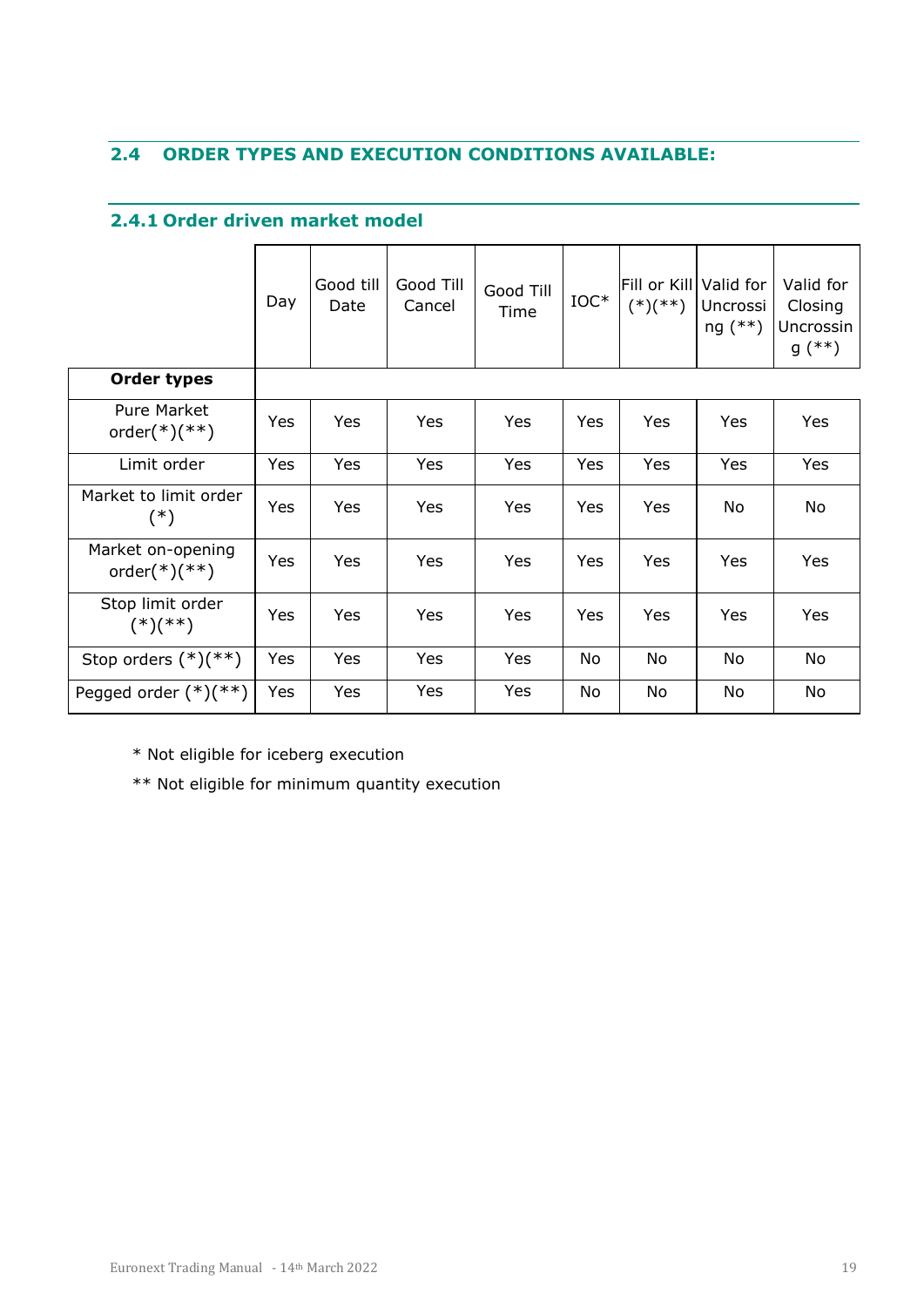#### <span id="page-19-0"></span>**2.4.2 LP quote driven market model.**

|                           | Day | Good till<br>Date | Good Till<br>Cancel | $IOC(*)$ |
|---------------------------|-----|-------------------|---------------------|----------|
| <b>Order types</b>        |     |                   |                     |          |
| Limit order               | Yes | Yes               | Yes                 | Yes      |
| Market order $(*)$        | Yes | Yes               | Yes                 | Yes      |
| Stop-on-quote_order $(*)$ | Yes | Yes               | Yes                 | No       |

\* Not eligible for iceberg execution

#### <span id="page-19-1"></span>**2.5 PRICE OF THE ORDER**

If a price is needed, it is expressed in currency or in percentages (generally for bonds).

#### <span id="page-19-2"></span>**2.6 ORDER SIZE**

The volume of the order is a number of Securities or an amount expressed in currency. All volumes are tradable but for some specific instruments Euronext can decide to implement a trading lot size.

#### <span id="page-19-3"></span>**2.7 ORDER MODIFICATION OR CANCELLATION**

During the order accumulation periods and the main trading session, the Member who entered it may change any order that has not been cancelled, deleted or executed in full.

An order modification leads to a new time priority if either the limit is changed or the modification has a negative impact on the priority of the execution of other orders in the Central Order Book (e.g. the increase of the volume of an existing order). The current time priority is maintained if the volume of an existing order is decreased*.* 

For the LP quote driven market model in specific:

An order modification leads to a new time priority if either the limit is changed or the modification has a negative impact on the priority of the execution of other orders in the order book (e.g. the increase of the volume of an existing order). The current time priority is maintained if the volume of an existing order is decreased*.* As far as RFE trading is concerned, these principles equally apply to the refreshment actions by LPs that turn indications of interest into firm orders.

#### Corporate Action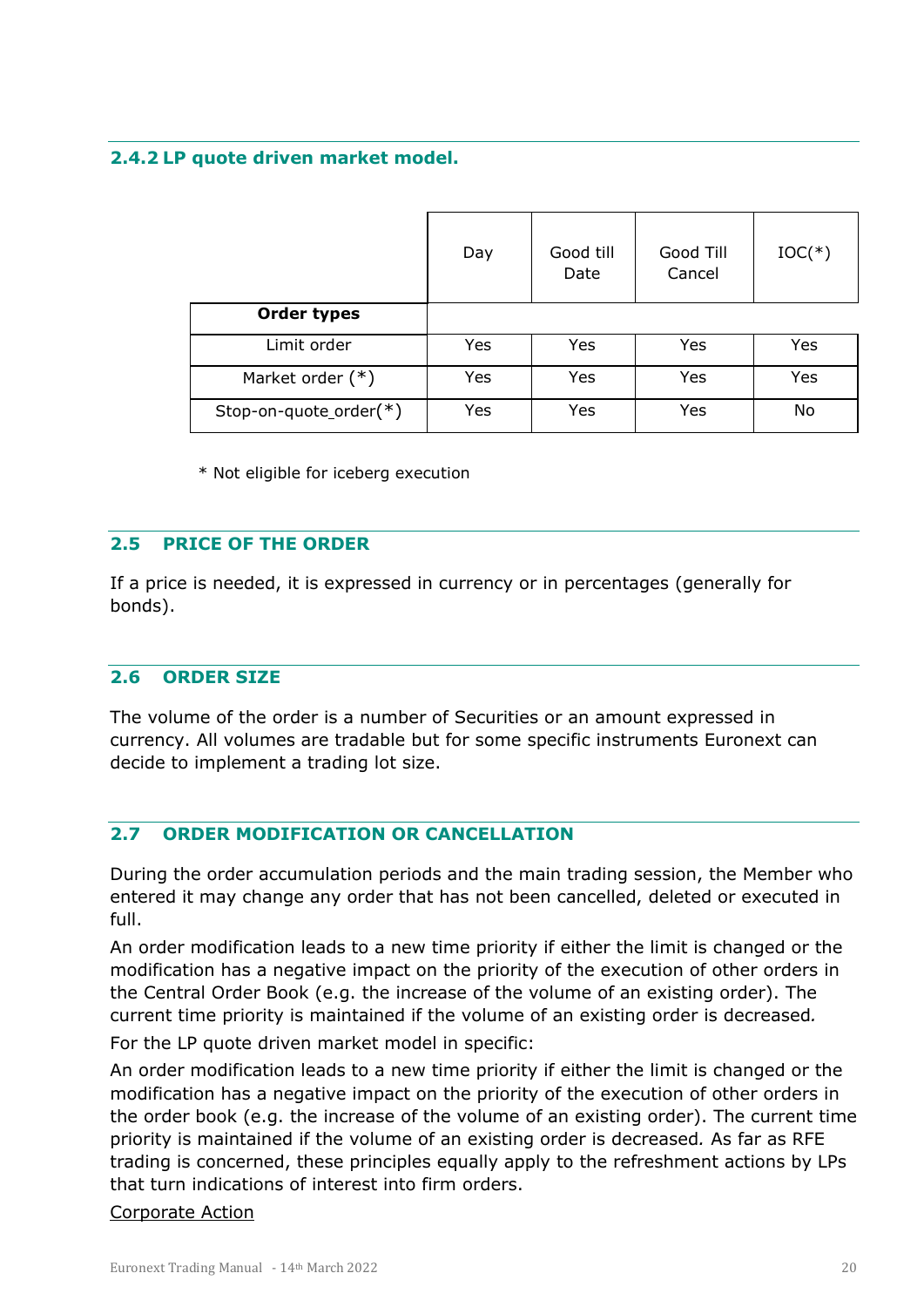A corporate action is any event initiated upon a security by an Issuer or by an offer or / bidder, affecting an investor's entitlement to investments or benefits related to those investments.

There are two main categories of corporate actions which are:

- Distributions: Corporate action whereby the Issuer of a security delivers particular proceeds to the holder of the Underlying Security without affecting the Underlying Security.
- Reorganisations: A corporate action whereby the underlying security is replaced with proceeds (securities and / or cash).

The consequences of a corporate event can be:

- The cancellation of the orders remaining in the Central Order Book and
- The adjustment of the reference price. The reference price shall be either:
	- The last traded price (generally the previous day's closing price); or
	- The last indicative price.
- The delisting of an Instrument
- The listing of a new Instrument

Corporate Actions on the underlying instrument or reference on the LP quote driven market model

In principle, corporate actions on the underlying instrument or reference do not give rise to cancellation of orders in the central order book. It is for the Liquidity provider to adjust its quotes where appropriate.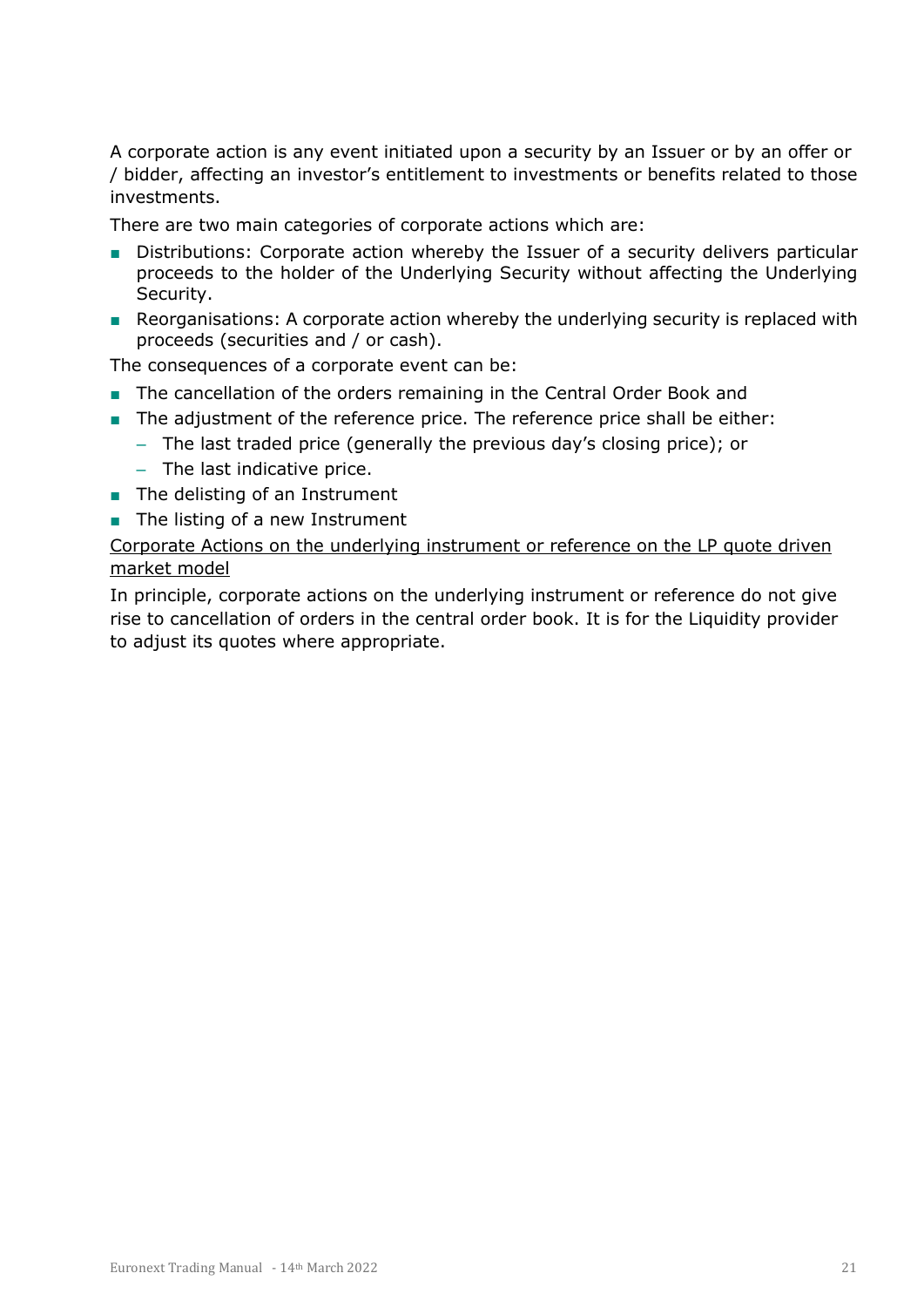### Standard treatment of corporate actions

Euronext specifies in a Notice the consequences of a given corporate action. In general the consequences will be as follows:

| <b>Corporate Actions</b>                                 | <b>Consequences on the Central</b><br><b>Order Book</b>                                                        | <b>Reference price</b>                   |  |
|----------------------------------------------------------|----------------------------------------------------------------------------------------------------------------|------------------------------------------|--|
| Stock split with ISIN change                             | Delisting of the "old" ISIN code<br>and listing of the "new" ISIN<br>code.                                     | Adjustment                               |  |
| Stock split without ISIN change                          | Cancellation of orders                                                                                         | Adjustment                               |  |
| Reverse Split                                            | Delisting of the "old" ISIN code<br>and listing of the "new" ISIN<br>code.                                     | Adjustment                               |  |
| Dividends on equities and ETF's                          | Cancellation of orders                                                                                         | Adjustment                               |  |
| Interest on bonds quoted in<br>Applicable currency/ EUR  | Cancellation of orders                                                                                         | Adjustment                               |  |
| Interest on bonds quoted in<br>percentage                | N/A                                                                                                            | N/A                                      |  |
| Interest on structured notes and<br>certificates         | N/A                                                                                                            | N/A                                      |  |
| Capital amortization / Partial<br>redemption (bonds)     | Cancellation of orders                                                                                         | N/A                                      |  |
| Drawing (bonds)                                          | Cancellation of orders and<br>suspension from trading one<br>settlement cycle before the<br>payment date       | N/A                                      |  |
| <b>Bonus Issue</b>                                       | Cancellation of orders                                                                                         | Adjustment                               |  |
| Detachment of Rights                                     | Cancellation of orders and<br>possible listing of subscription<br>right                                        | Adjustment                               |  |
| Merger/absorption, Takeover,<br>Public<br>Exchange Offer | On a case by cases basis<br>according to the transaction<br>structure : suspension /<br>cancellation of orders | N/A                                      |  |
| Spin-off                                                 | Cancellation of orders                                                                                         | Adjustment                               |  |
| IPO/ IBO                                                 | Creation of the order book                                                                                     | Set up of the initial<br>reference price |  |
| De-listing                                               | Cancellation of orders                                                                                         | N/A                                      |  |
| Exclusion from DSO / L&B facility                        | Cancellation of orders                                                                                         | N/A                                      |  |
| Final and Early Bond Maturity                            | Delisting one settlement cycle<br>before the payment date                                                      | N/A                                      |  |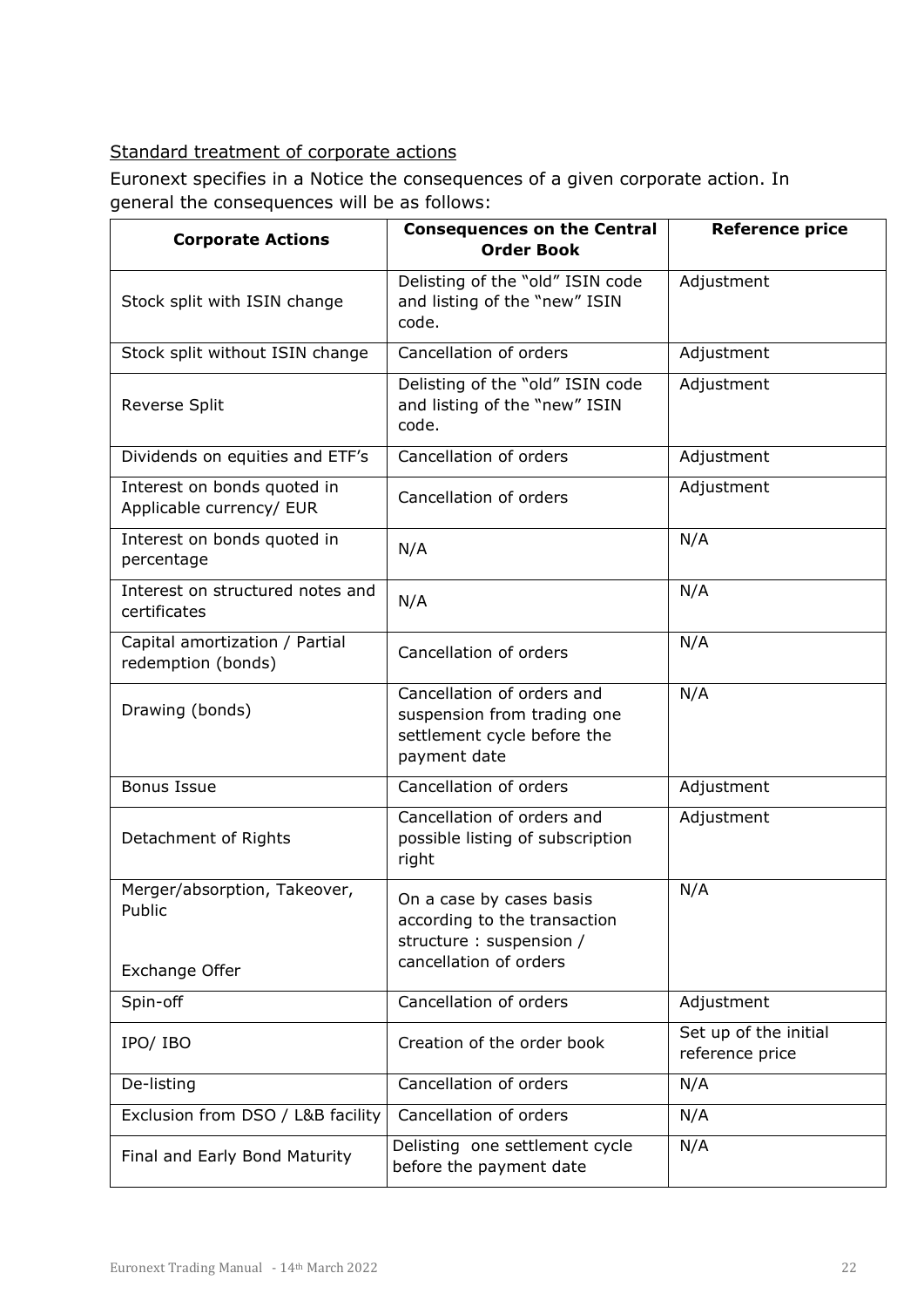Barring exceptions, Euronext will be processing an adjustment of the closing / reference price and/or the historical prices only in the event the Corporate Action proceeds are equally distributed / offered to all shareholders. The above also applies for the cancellation of orders in relation to a corporate action.

| <b>Administrative operations</b>                          | <b>Consequences on the Central</b><br><b>Order Book</b>                                                                                                  |  |  |
|-----------------------------------------------------------|----------------------------------------------------------------------------------------------------------------------------------------------------------|--|--|
| Change of company name                                    | Nothing                                                                                                                                                  |  |  |
| Change of trading code                                    | Cancellation of orders                                                                                                                                   |  |  |
| Change of Mnemonic code                                   | Nothing                                                                                                                                                  |  |  |
| Change of trading currency                                | Cancellation of orders                                                                                                                                   |  |  |
| Change of trading group                                   | Nothing unless the tick size changes<br>due to the nature of the receiving<br>trading group (fewer decimals) in<br>that case orders will be cancelled    |  |  |
| Change of Market of Reference                             | Cancellation of orders                                                                                                                                   |  |  |
| Change of price expression<br>(unit<br>versus percentage) | Cancellation of orders                                                                                                                                   |  |  |
| Change of minimum lot size                                | Cancellation of orders                                                                                                                                   |  |  |
| Change of Security type                                   | Cancellation of orders                                                                                                                                   |  |  |
| Suspension                                                | Nothing                                                                                                                                                  |  |  |
| Resumption                                                | Cancellation<br><sub>of</sub><br>France/ Ireland:<br>possible (indicated<br>orders<br>per<br>notice).<br>Netherlands/ Belgium/ Portugal /<br>Norway: N/A |  |  |

#### Other operations

#### <span id="page-22-0"></span>**2.8 CLEARING INFORMATION**

Pre-clearing information may be specified on an optional basis with the order:

- Allocated Member code:
- Account number;
- Posting indicator (opening or closing the position);
- Clearing operation mode (automatic give up or systematic posting);
- And other information like the Member's internal order number or Client identification.

For Admitted Financial Instruments specified by a Euronext Market Undertaking, preclearing information relating to preferences in respect of choice of Clearing Organisation may be specified on an optional basis by such means as may be specified by the Euronext Market Undertaking and published in a Notice. Where the counterparties to a trade have indicated a preference for the same Clearing Organisation, the trade shall be sent to that Clearing Organisation for clearing and settlement; in all other cases the trade will be sent to LCH SA. This option is not applicable to Euronext Dublin, where all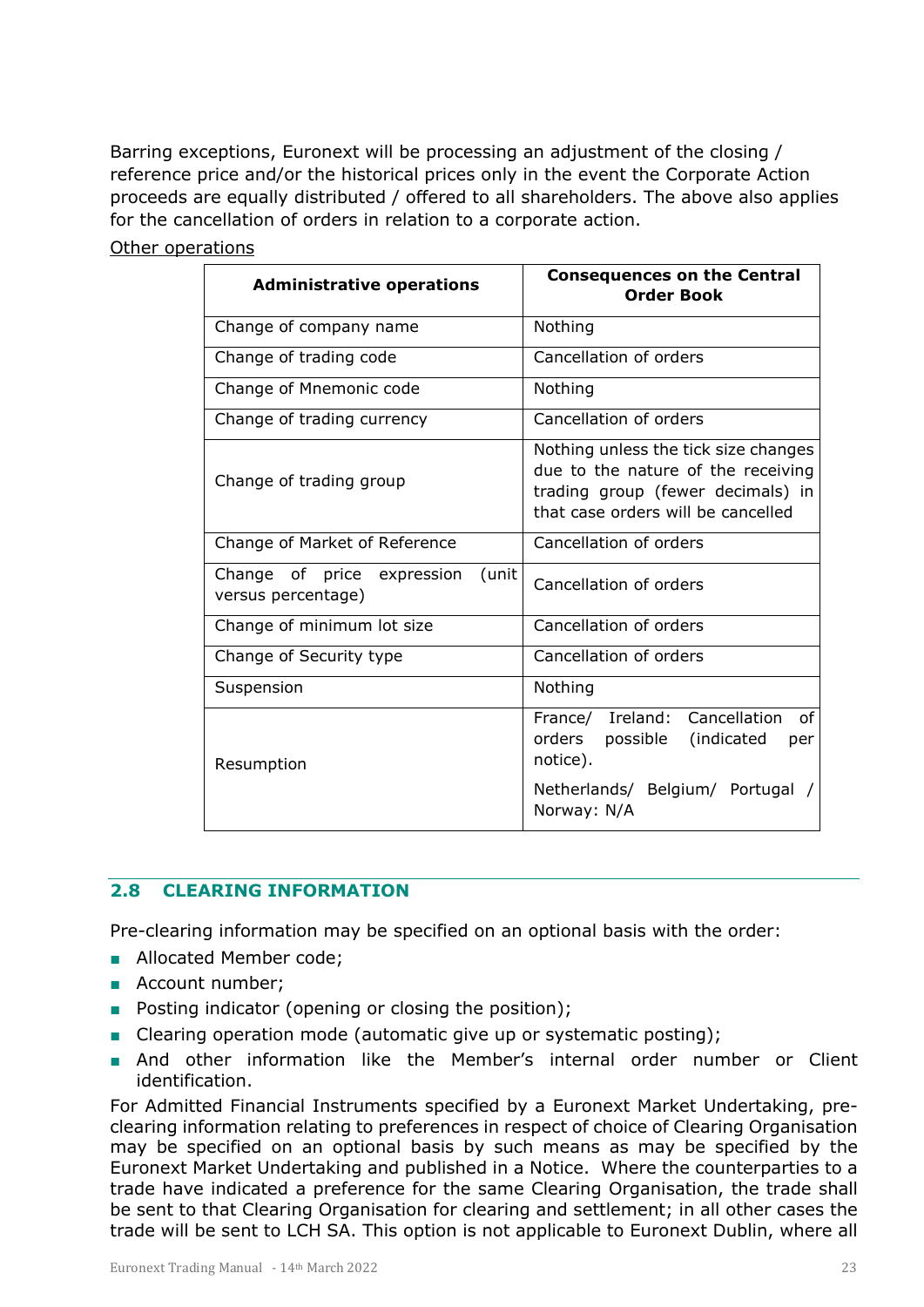trades are cleared by EuroCCP, nor to Oslo Børs where trades are subject to specific interoperability post-trade arrangements.

In relation to securities admitted to trading on Dublin and Oslo Børs markets, those transactions that are deemed to have been effected on the Dublin or Oslo Børs regulated market or multilateral trading facility, as appropriate, without having been processed in the central order book, so-called "OBOE (Off Book On Exchange)" trades, are not sent to the clearing house.

#### <span id="page-23-0"></span>**2.9 ORDER PROCESSING**

#### <span id="page-23-1"></span>**2.9.1 Scope**

The provisions of this section apply to all orders, regardless of whether they are Client orders or principal orders, for Securities admitted to trading on the Euronext regulated markets, including electronic orders, i.e. orders routed or transmitted electronically without human intervention by Members, as well as orders processed manually.

If the Member does not hold the Client account, the clearing agreement between the Member and the Clearing Member must set forth the responsibilities of each party in implementing the filtering process.

#### <span id="page-23-2"></span>**2.9.2 Order identification**

All orders entered into the Euronext Trading Platform must specify the order's origin, i.e. whether the order is:

- a principal order,
- a client order,
- an order placed by an Affiliate for its own account,
- submitted pursuant to a Liquidity Provision Agreement,
- submitted pursuant to a market-making agreement,
- a Retail Liquidity Firm Quote,
- a Retail Order.

For purposes of Block Trade publication rules, order as identified as Affiliate or Liquidity Provider orders are processed as principal orders.

For electronic orders the audit-trail must include the electronic address of the order deliverer or those elements that authenticate the order in case of an Internet transmission.

Euronext uses Short Codes (then mapped to the long codes) as one of the order characteristics. For the purpose of applying the Kill functionality the short code to be used will be the one of the first submission of the order.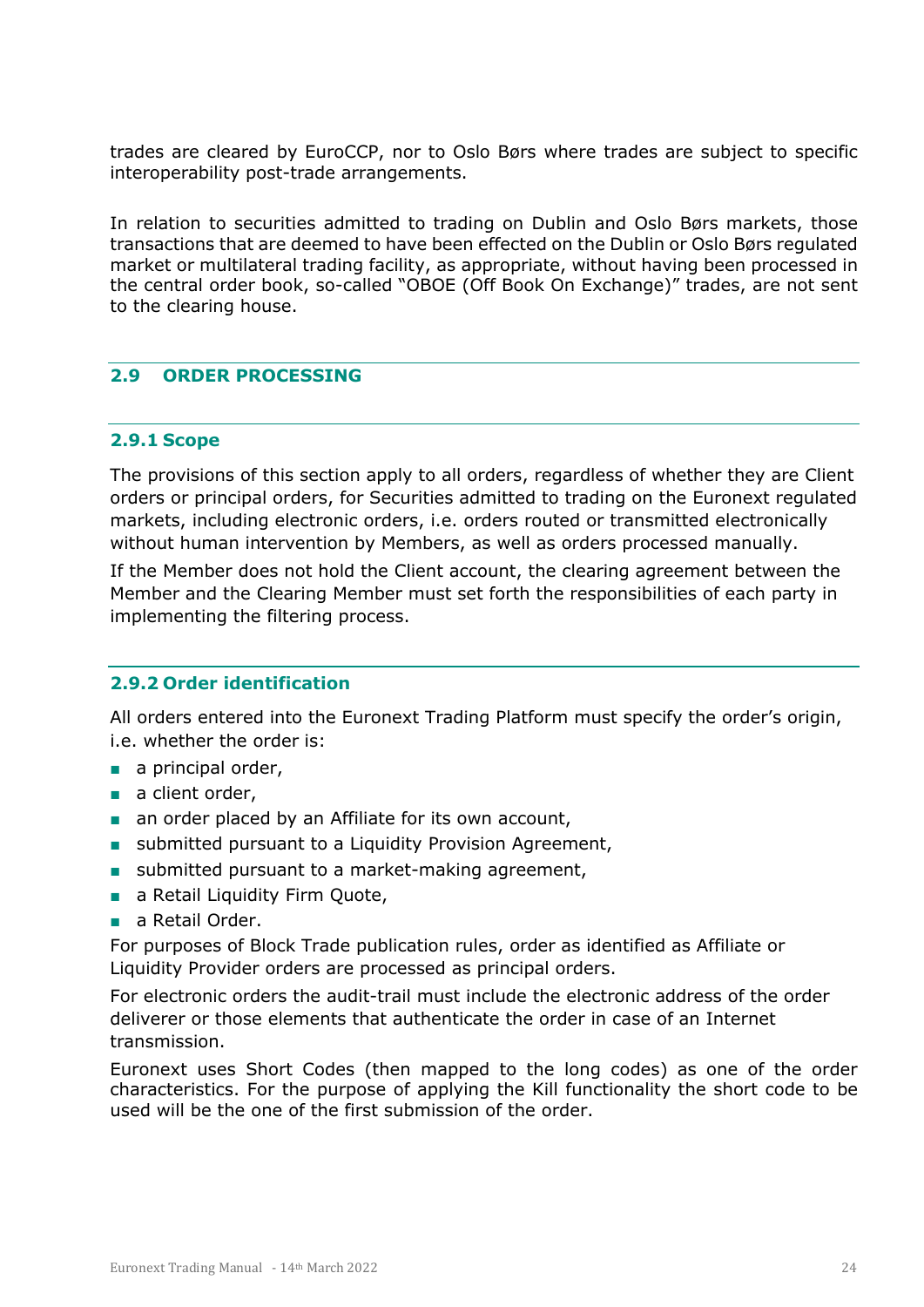#### <span id="page-24-0"></span>**2.9.3 Filtering orders**

Order filtering control – which can be realised in co-ordination with a Clearing Member or a custodian if this is necessary - must include at least one warning/confirmation function based on the level of risk accepted by Member. This function must make it possible to identify:

- Orders that have not been adequately margined. Depending on the type of settlement concerned, this will mean that:
- The initial margin required has not been provided, or
- The Client's account has insufficient cash reserves or a lack of the Securities that are the object of the Transaction.
- Orders that exceed a maximum level of accumulated commitments (unsettled positions), for a given account or Client, set according to the credit standing of the said Client or a risk ceiling established internally by the Member.

The process of the risk control must be applied separately for every Security. In this respect, it must be possible for the Member to ensure that the consolidation of several individual orders for the same Security, transmitted on behalf of the same Client, does not result in a breach of the relevant risk threshold.

The part on filtering orders below does not apply to the LP quote driven market model.

The Member is responsible for the validation of prices and volumes of each order. Certain types of orders (see below) must be systematically validated or, failing this, rejected before being presented to the market:

- Orders that are clearly disproportionate in comparison to the liquidity of the Security, evaluated on the basis of the market's normal absorption capacity for the Security;
- Orders with a price which differs significantly from prevailing market prices or which is obviously likely to trigger an excessive price swing or a collar).

#### <span id="page-24-1"></span>**2.9.4 Order validation**

When an order is entered into the Euronext Trading Platform, it must comply with the following thresholds. Failing this, the order will be rejected with no confirmation possibility.

The order validation process will be based on the parameters as shown below for bonds and equities.

#### a) Common control

For all types of financial instruments: if the order quantity (\*) is greater than or equal to the common control limit , the order will be rejected.

- $*$ I.e. 50 million € in nominal amount for bonds traded FMT
	- 50 million in number of securities for other instruments 500 million NOK in nominal amount for bonds traded FMT on Oslo Børs markets 999 999 999 in number of securities for other instruments traded on Oslo Børs markets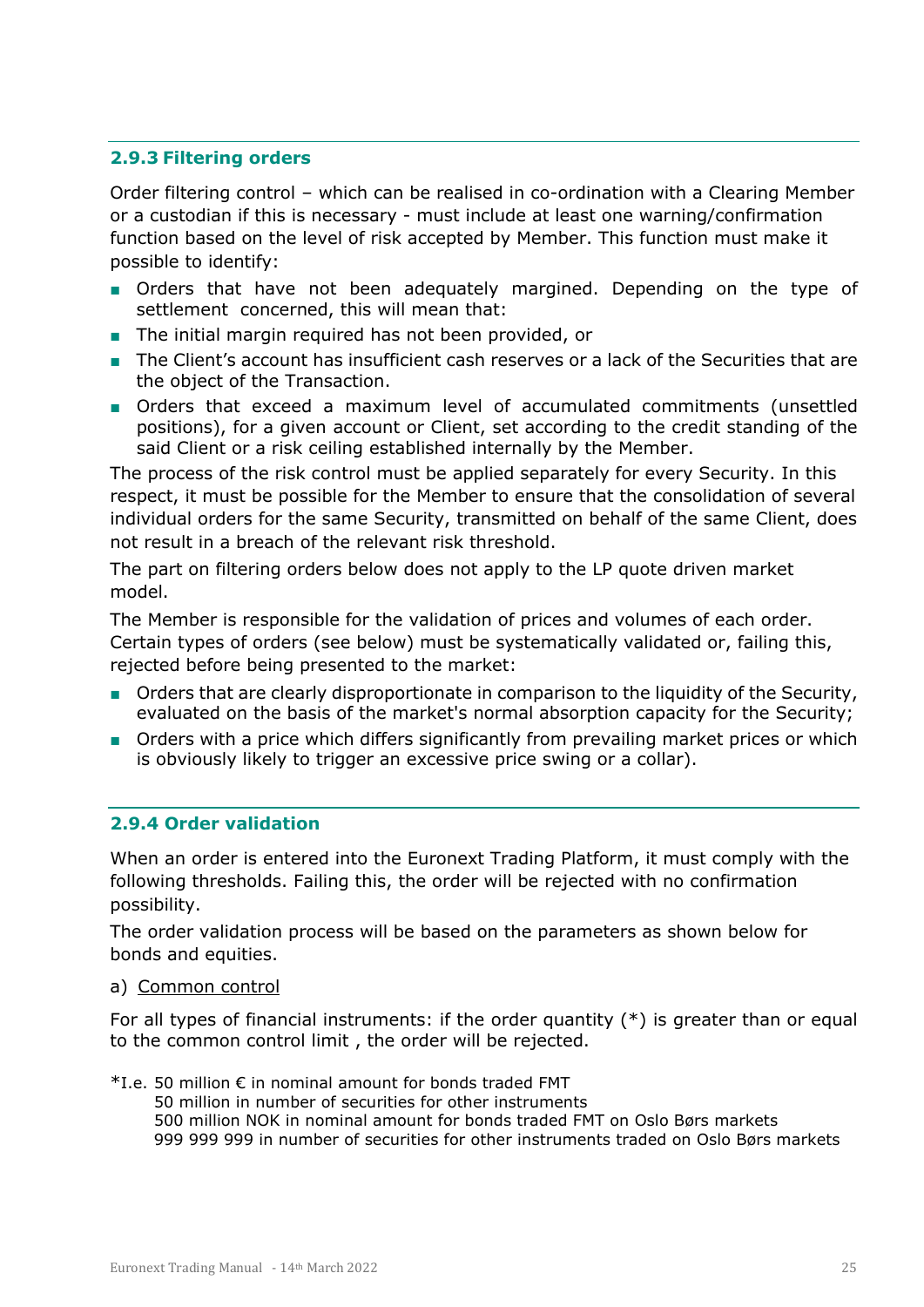#### b) Instrument-specific control

#### *Bonds (\*)*

For instruments treated as bonds, if the order quantity is greater than or equal to the "Quantity Threshold" set for the trading group the instrument belongs to, the order will be rejected.

#### *Equities, ETF's Structured Products, L&B Stocks*[1]

The value of orders is expressed in the following format:

Quantity of securities that is to be traded  $\times$  price for which a single unit is to be bought or sold.

For instruments not treated as bonds, if the order value is greater than or equal to the "Amount Threshold" set for the trading group the instrument belongs to, the order will be rejected.

"Quantity Threshold" and "Amount Threshold" parameters are published in the Appendix to this Trading Manual.

[1] Bonds traded in the central order book on the Euronext markets are traded in the FMT/% format. Bonds with a decreasing nominal value and French convertible bonds are traded in EUR/UNT. Information on the lot size and type of listing can be found in the 553 referential data files which are sent each day

#### <span id="page-25-0"></span>**2.9.5 Retail Trading Facility**

 Pursuant to Euronext Rules, a Retail Member Organisation must have sufficient reason to believe that orders submitted under this capacity originate from a retail client.

Two requirements must be met:

- i) Criteria
- on average, the monthly trade ratio for the trading activity undertaken by the Member as a Retail Member Organisation on Euronext (i.e. flagged accordingly) during continuous trading needs to be below 3 to 1.

*Trade ratio = orders introduced[\[1\]](#page-25-1) / trades executed*

■ on average, the monthly cancellation rate for the trading activity undertaken by the Member as a Retail Member Organisation on Euronext (i.e. flagged accordingly) during continuous trading needs to be below 50%.

<span id="page-25-1"></span>\_\_\_\_\_\_\_\_\_\_\_\_\_\_\_\_\_\_\_\_\_\_\_\_\_\_\_\_\_\_\_\_\_\_\_\_\_\_\_\_\_\_\_\_\_\_\_\_\_\_\_\_\_\_\_\_\_\_\_\_\_\_\_\_\_\_\_\_\_\_\_\_\_\_\_\_\_\_\_\_\_\_\_\_\_\_\_\_\_\_\_\_\_\_\_\_\_\_\_\_\_\_\_\_\_\_\_\_\_\_\_\_\_\_\_\_\_\_\_\_\_\_\_\_\_\_\_\_\_\_\_\_\_\_\_\_\_\_\_\_\_\_\_\_\_\_\_\_\_\_\_\_\_\_\_\_\_\_\_\_

*Cancellation rate = orders cancelled / orders introduced*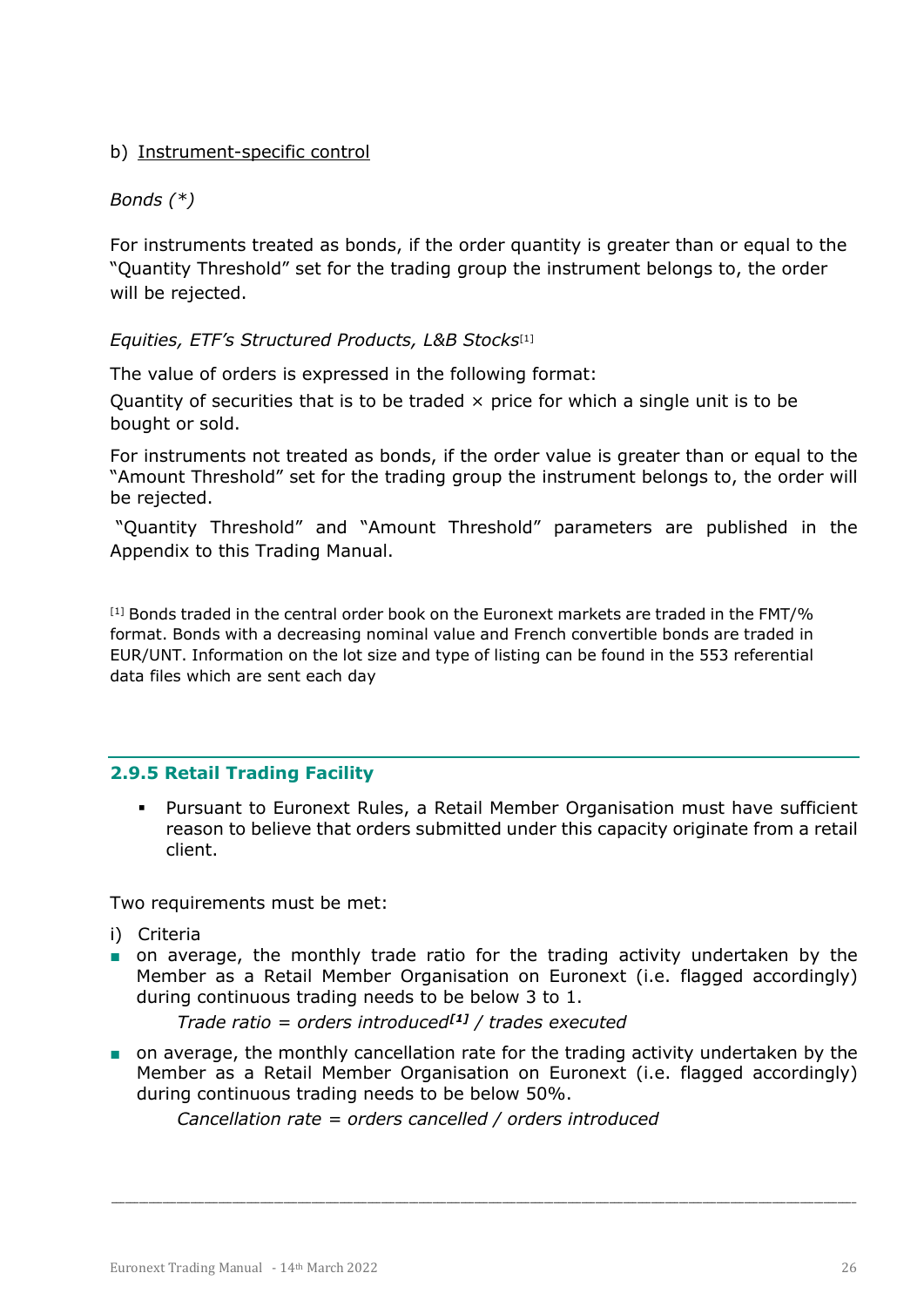#### ii) Due diligence

If a Retail Member Organisation does not have itself direct contact with the Client allowing it to classify such Client as "non-professional", it shall conduct sufficient due diligence to satisfy the "reasonable belief" test. Factors considered in such assessment shall include:

- whether the Client is a natural person or not; or

- whether the nature of the Client's order flow is such that it can be concluded that such orders do not originate from a trading algorithm or any equivalent computerized process.

 Orders can only be executed through the Retail Trading Facility during continuous trading.

[1] In that ratio, the 'orders introduced' do not take into account the IOC orders which are rejected because not immediately executed.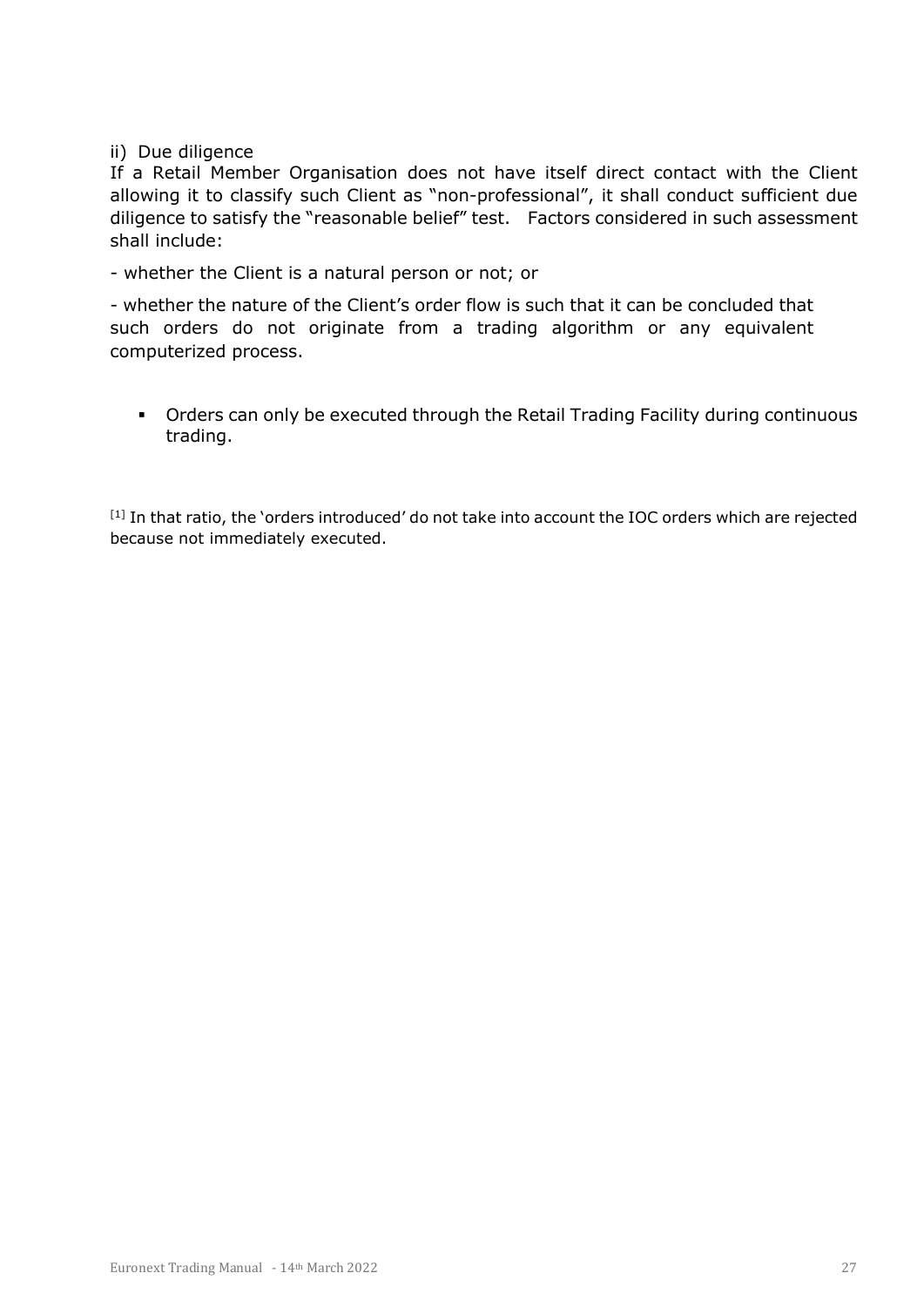## <span id="page-27-0"></span>**3. TRADING**

All orders entered into the Euronext Trading Platform are acknowledged and assigned a sequential order number per Security. For each trade, Members receive an execution message showing the quantity traded and the execution price. In the event of partial execution, the unexecuted part of the order is shown in the execution message. In the event of cancellation of trades or orders by Euronext the Member will receive a notice.

Execution priority principle

Orders in the Central Order Book shall be executed according to the execution priority principle as defined in Rule 4401/1 (Euronext Rulebook1).

#### <span id="page-27-1"></span>**3.1 DETERMINATION OF PRICES AND ALLOCATION OF SECURITIES DURING AN UNCROSSING**

The uncrossing price is the price with the maximum executable volume. Additionally if necessary the reference price is taken into account when establishing the uncrossing price*.*

#### <span id="page-27-2"></span>**3.1.1 Maximum Execution Principle**

The uncrossing price is determined on the basis of the Central Order Book position at the end of call phases. The uncrossing price is the price with the highest executable volume for each limit.

#### <span id="page-27-3"></span>**3.1.2 Minimum Surplus**

Should the aforementioned process result in more than one limit with the highest executable order volume, the lowest surplus for each limit is taken into account as a further criterion. The uncrossing price is the price with the highest executable volume and the lowest surplus.

#### <span id="page-27-4"></span>**3.1.3 Reference Price**

Should the aforementioned process result in more than one limit with the highest executable order volume, the reference price is included as additional criterion. The uncrossing price will be the one closest to the reference price.

The reference price - as a general rule - is the last traded price in the Central Order Book. If this price is not available (e.g. after a long period of suspension, a merger/ reconstruction of the Issuer or new issue trading for the first time), a reference price will be determined by Euronext. Euronext can also set the reference price in function of other relevant information like a takeover, the bid price, the price on another market, the price of a related Security etc.

Market Orders only: If only market orders are executable against one another, they are matched at the reference price.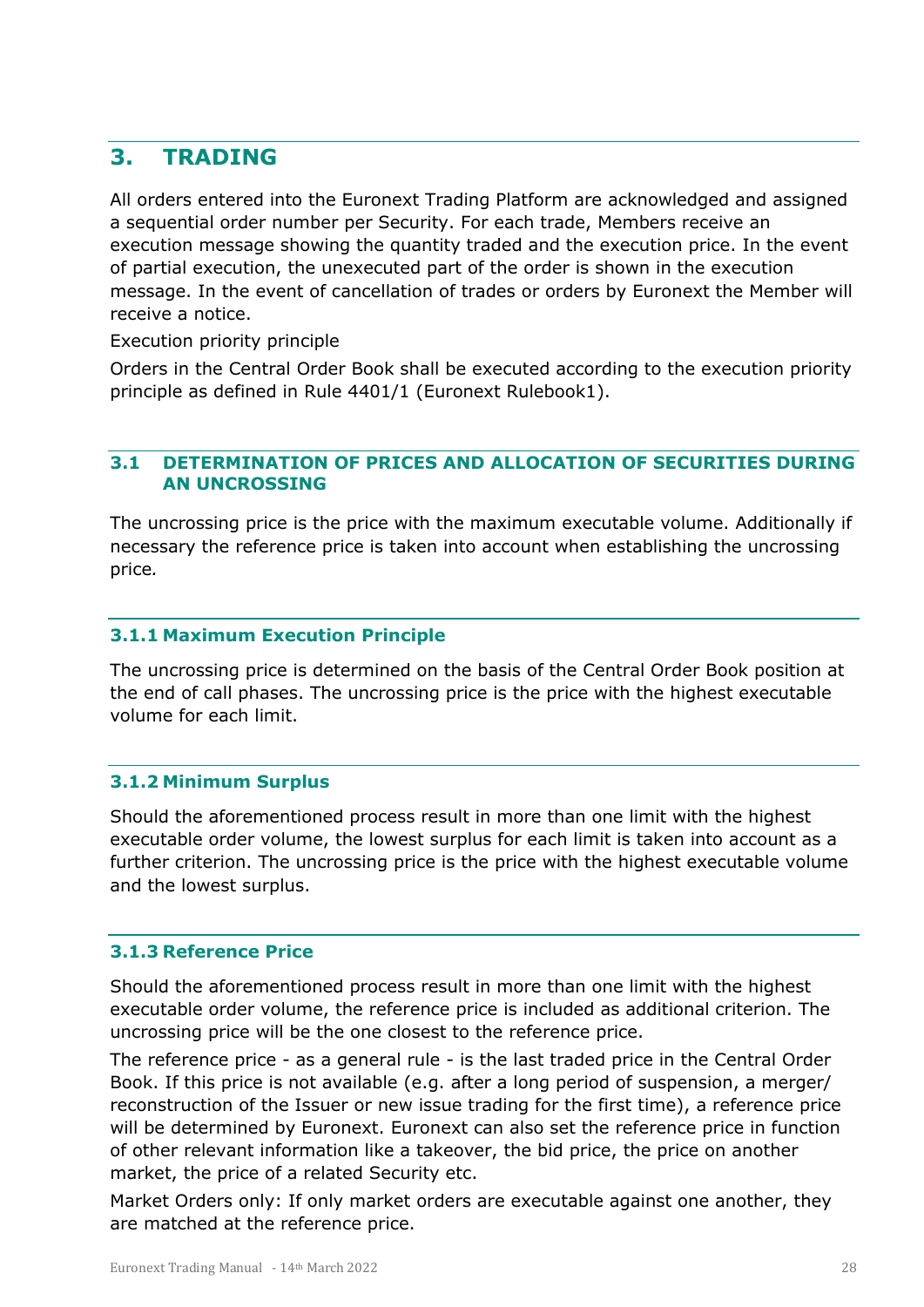No Price: An uncrossing price cannot be determined if orders are not executable against one another. In this case, the best bid/ask limit (if available) is displayed.

At set times, as specified for each trading group in the appendix, the Euronext Trading Platform automatically matches the orders present.

Market orders, buy orders with a limit above the traded price and sell orders with a limit below the traded price are filled in their entirety, including the hidden-size quantity if any (price priority).

In case of an imbalance between supply and demand, orders with a limit equal to the opening price are filled on a first-come/first-served basis (time priority).

#### <span id="page-28-0"></span>**3.1.4 Other Matching Principles**

If only market orders are executable against one another, they are matched at the reference price.

In the other situations, market orders (up to the counterparty available), buy orders with a limit above the uncrossing price and sell orders with a limit below the uncrossing price are filled in their entirety.

In case of an imbalance between supply and demand for orders with a limit equal to the uncrossing price, such orders are filled on a first-come/first-served basis pursuant to time priority.

Applicable for the LP Quote driven Market Model

Instruments governed by the LP quote driven market model will not have an Opening Uncrossing. Rather, they will go from Call directly into Continuous phase. As a result, there will be no dissemination of Indicative Matching Price (IMP) before continuous trading in market data for these instruments.

For further information on the related specific execution / matching principles, please refer to section 3.2.4 Continuous Uncrossing process .

#### <span id="page-28-1"></span>**3.2 DETERMINATION OF PRICES OF SECURITIES DURING THE MAIN TRADING SESSION**

#### <span id="page-28-2"></span>**3.2.1 Order Driven Market Model**

Each new incoming order (except a stop order) is immediately checked for execution against orders on the other side of the Central Order Book.

Orders can be executed in full, in one or more steps, partially or not at all. Thus, each new incoming order may generate none, one or several trades. Orders in the Central Order Book will be executed according to the execution priority principle. Orders or parts thereof which have not been executed are sorted in the Central Order Book according to price/time priority.

Price determination in continuous trading is carried out according to the following rules in addition to the execution priority principle: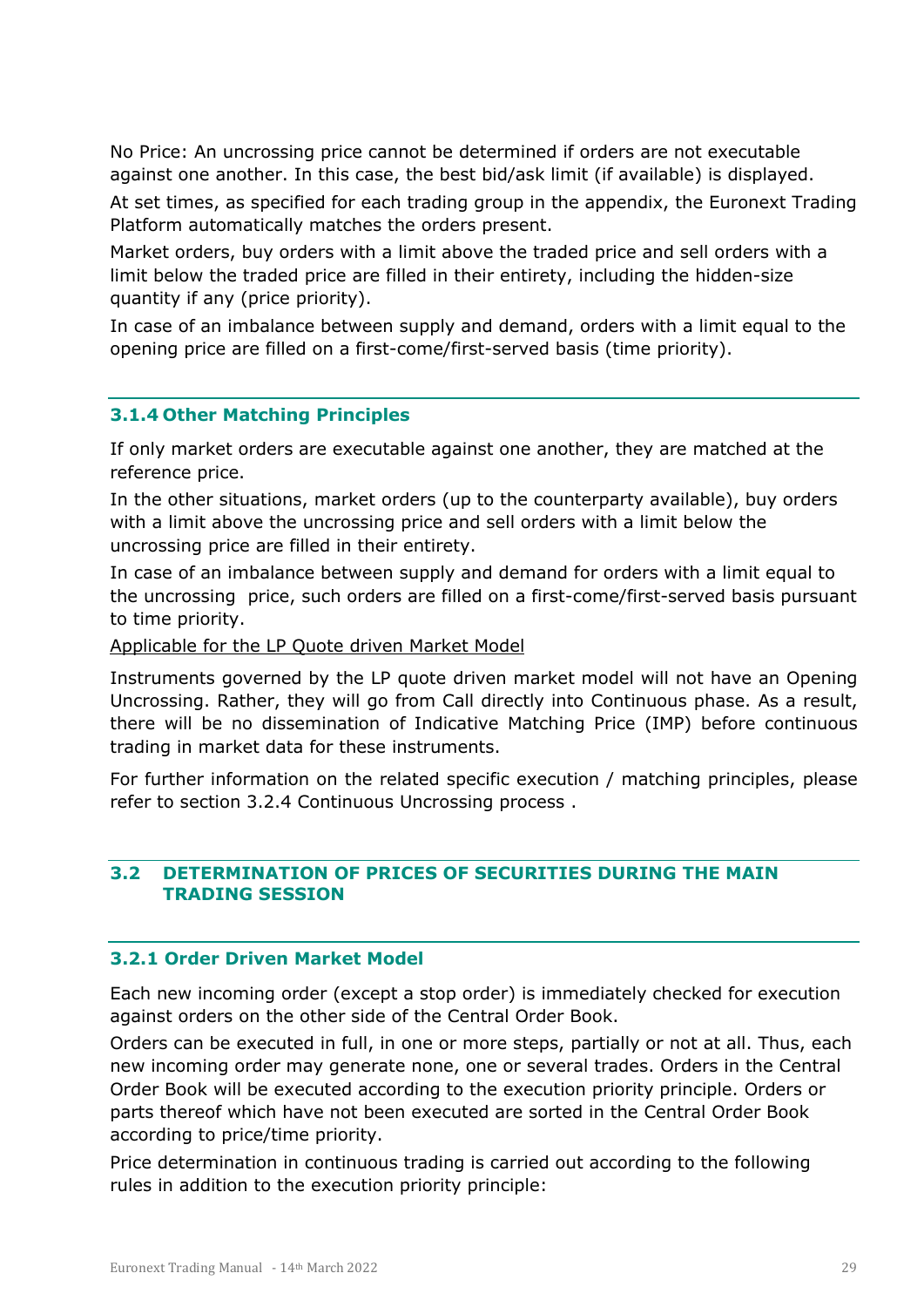■ Rule 1:

If an incoming market order or limit order meets an order book in which there are only limit orders on the other side, the highest bid limit or lowest ask limit, respectively, in the Central Order Book determines the price for the executable volume of the market order. The next limit order determines the price of any remaining volume, and so on until no volume remains.

■ Rule 2:

If an incoming market order meets an order book in which there are only market orders on the other side, this market order is executed at the reference price (as far as possible with regard to the quantity).

- Rule 3:
	- If an incoming market order meets an order book in which there are market orders and limit orders on the other side, or
	- if an incoming limit order meets an order book in which there are only market orders on the other side, or
	- if an incoming limit order meets an order book in which there are market orders and limit orders on the other side,

then the incoming order is executed against the market orders in accordance with the execution priority principle with respect to non-executed bid market orders at the reference price or higher (at the highest limit of the executable orders) or at the reference price or lower (at the lowest limit of the executable orders) with respect to non-executed ask market orders.

Pure market orders that have not been executed in the Central Order Book must be executed immediately with the next Transaction (if possible). In this case, the following principles must be taken into consideration for continuous trading:

■ Principle 1:

Pure market orders are given the reference price as a "virtual" price. On this basis, the execution is carried out at the reference price provided that this does not violate the execution priority principle.

■ Principle 2:

If orders cannot be executed at the reference price, they are executed in accordance with the price/time priority by means of price determination above or below the reference price (non-executed bid market orders or ask market orders). A limit within the Central Order Book or a limit of an incoming order determines the price.

#### <span id="page-29-0"></span>**3.2.2 LP Quote Driven Market Model**

#### Main principles

For certain warrants and certificates where the activity of an LP is, in the sole opinion of Euronext, considered as mandatory to maintain an efficient market, the outstanding orders of such LP shall have first the status of indicative quotes (hereafter in this context "the indications of interest") during continuous trading phase. However, the incoming LP orders that are immediately executable against the rest of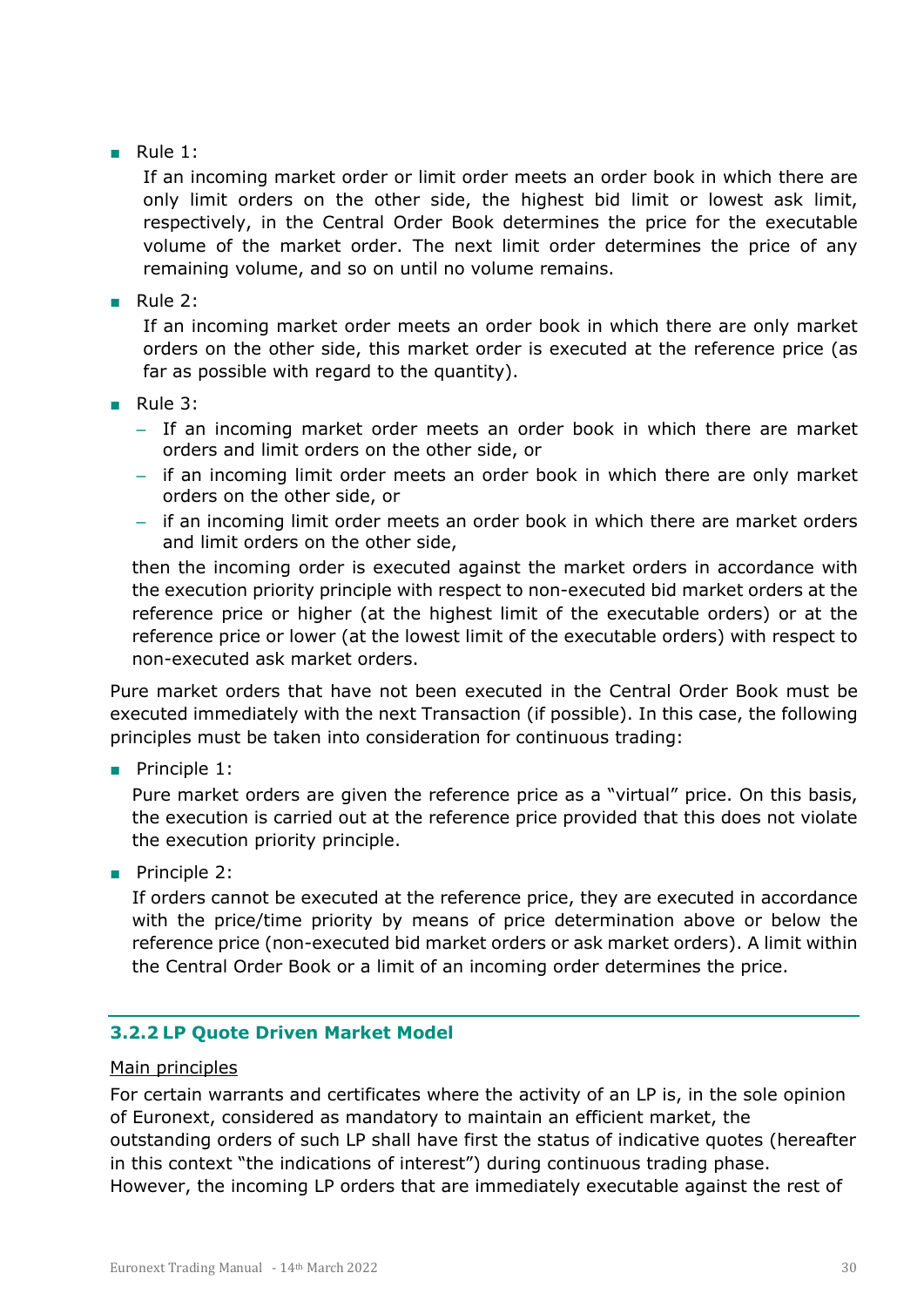the central order book shall be executed as firm orders and their balance, if any, shall be treated as indications of interest.

To allow for such market organization, market-to-limit orders shall not be allowed and stop orders shall run on a "stop-on-quote" basis, implying that they are triggered by reference to the LP indication of interest on the relevant side.

#### This implies that:

For certain warrants and certificates where, for the purposes of this Rule 4401/2, the activity of a Liquidity Provider is, in the sole opinion of Euronext, considered as mandatory to maintain an efficient market,

#### Either

Following the entering of an opposite order that could match the initial indication of interest; or

further to an attempt by two other orders to match inside the indication of interest spread,

the LP shall receive first a "request for execution" consisting of an alert that does not mention the side, price nor the quantity of the incoming order. After a refreshment period providing the LP with an opportunity to update its indications of interest where appropriate, LP indications of interest shall be turned into orders executable, on an immediate basis only, against other orders if:

#### Or

The LP has not refreshed its indications of interest in a way that would make the orders un-executable in the first case;

the LP has shifted its indications of interest and improved the relevant side thereof so as to make it executable in the second instance.

In both circumstances, the immediately active orders of the LP shall match according to the standard price/time priority, time priority of the LP active order being given by the time of the associated indication of interest provided the latter has not been altered in a way that downgrades its priority. Following execution, the balance of such orders shall return to the indication of interest status.

Euronext shall be empowered to suppress the refresh process if it determines that it results in a poor execution quality for a particular instrument, as measured solely by Euronext.

The Appendix to the Trading Manual specifies to which warrants and certificates such provision applies.

#### Operating Mode

Each new incoming order is immediately checked for execution against orders on the other side of the order book. The execution of orders during the main trading session is effected according to the price/time priority principle. Each new order is immediately checked to see if it can be executed against orders on the other side of the order book; the limits of the orders sitting in the book determine the price, it being understood that in the RFE trading mode the LP may improve such limit before execution.

For Securities traded according to the RFE mode, the attempt to execute an incoming order other than an LP one generates the following process: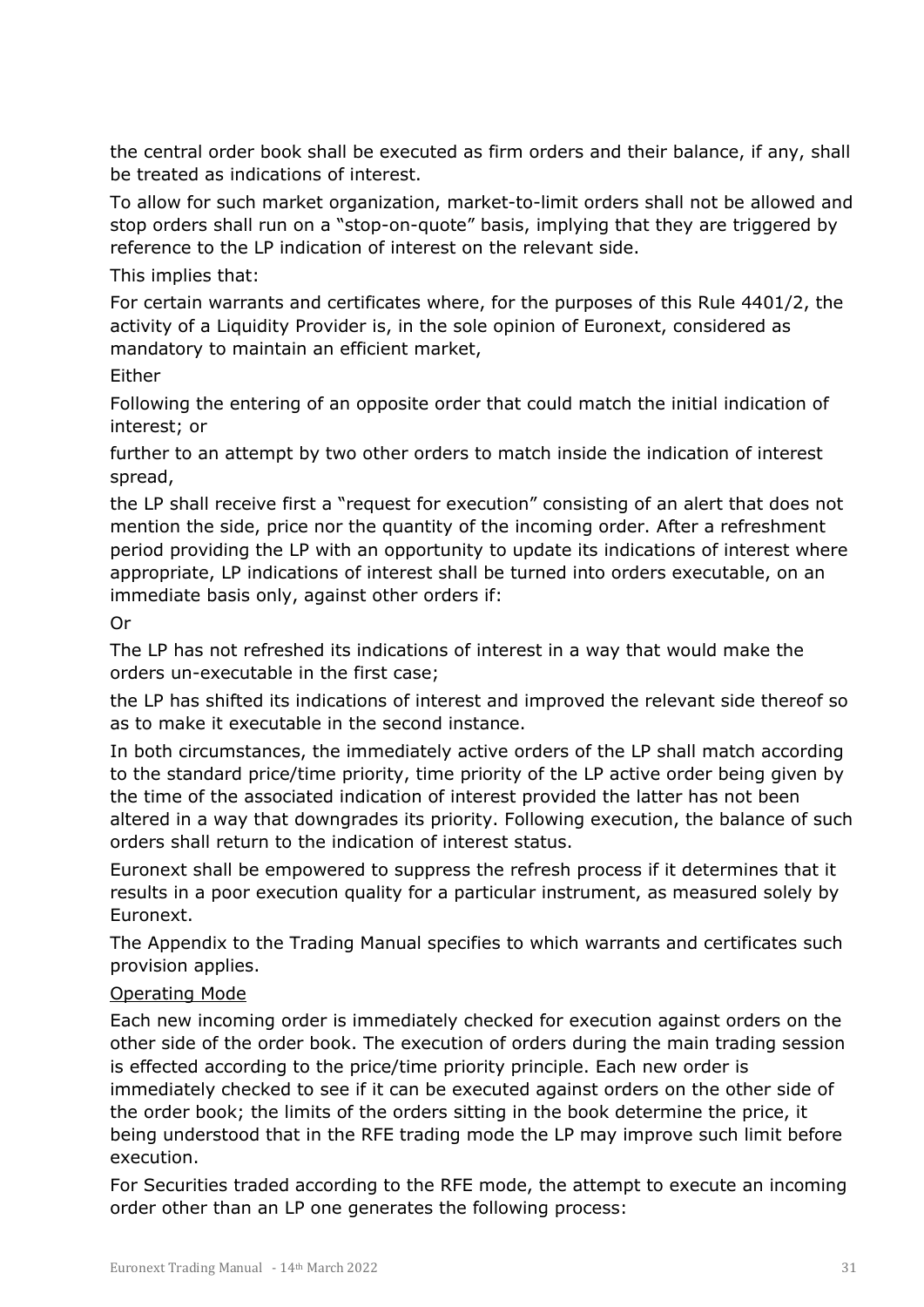- an RFE message is sent to the Liquidity provider;
- the Liquidity provider may, within the refresh period, update its indications of interest already posted;
- after such update, or the expiration of the refresh period without any action by the LP where such is the case, LP quotes are considered firm and may trade against the other orders depending on their resulting execution priority following the action performed.

Orders can be executed in full, in one or more steps, partially or not at all. Thus, each new incoming order may generate none, one or several trades. Orders in the order book will be executed according to the price/time priority principle. Orders or parts thereof which have not been executed are sorted in the order book according to price/time priority.

#### <span id="page-31-0"></span>**3.2.3 Continuous uncrossing process**

At the start of continuous trading or if a reservation within the meaning of article 3.4.2 has been triggered, as soon as the posting of indications of interest by the Liquidity Provider allows to trade, orders collected or reserved in the central order book will be executed successively, by matching upon each step of the process the best two orders on each side, sorted out by price/time. The price of each trade results from the price of the order with the earliest timestamp.

Each trade is generated so as to keep its price in the Liquidity Provider's bid/ask spread: in the event where matching would lead to a price outside such spread, the price is adjusted to the Liquidity Provider's price that was to be crossed.

If one of the Liquidity Provider orders is fully filled in the course of that process, the Security is reserved after completion of all the preceding trades already executable. Otherwise, continuous trading starts or resumes as the case may be.

#### <span id="page-31-1"></span>**3.3 TRADE OR INDICATIVE PRICE CANCELLATIONS**

<span id="page-31-2"></span>Trade cancellations may be carried out under specific conditions published by Notice.

#### **3.4 SECURITY STATUS**

#### <span id="page-31-3"></span>**3.4.1 Suspended status**

In case of a trading halt in accordance with Rule 4403/2 Rulebook I, resumption of trading is preceded by publication of a Notice by Euronext if the suspension extends beyond the Trading Day.

During the period of suspension, in general, orders entered by Members and transmitted to the Euronext Trading Platform are recorded in the Central Order Book but do not give rise to trades. In certain circumstances order entry may be prohibited.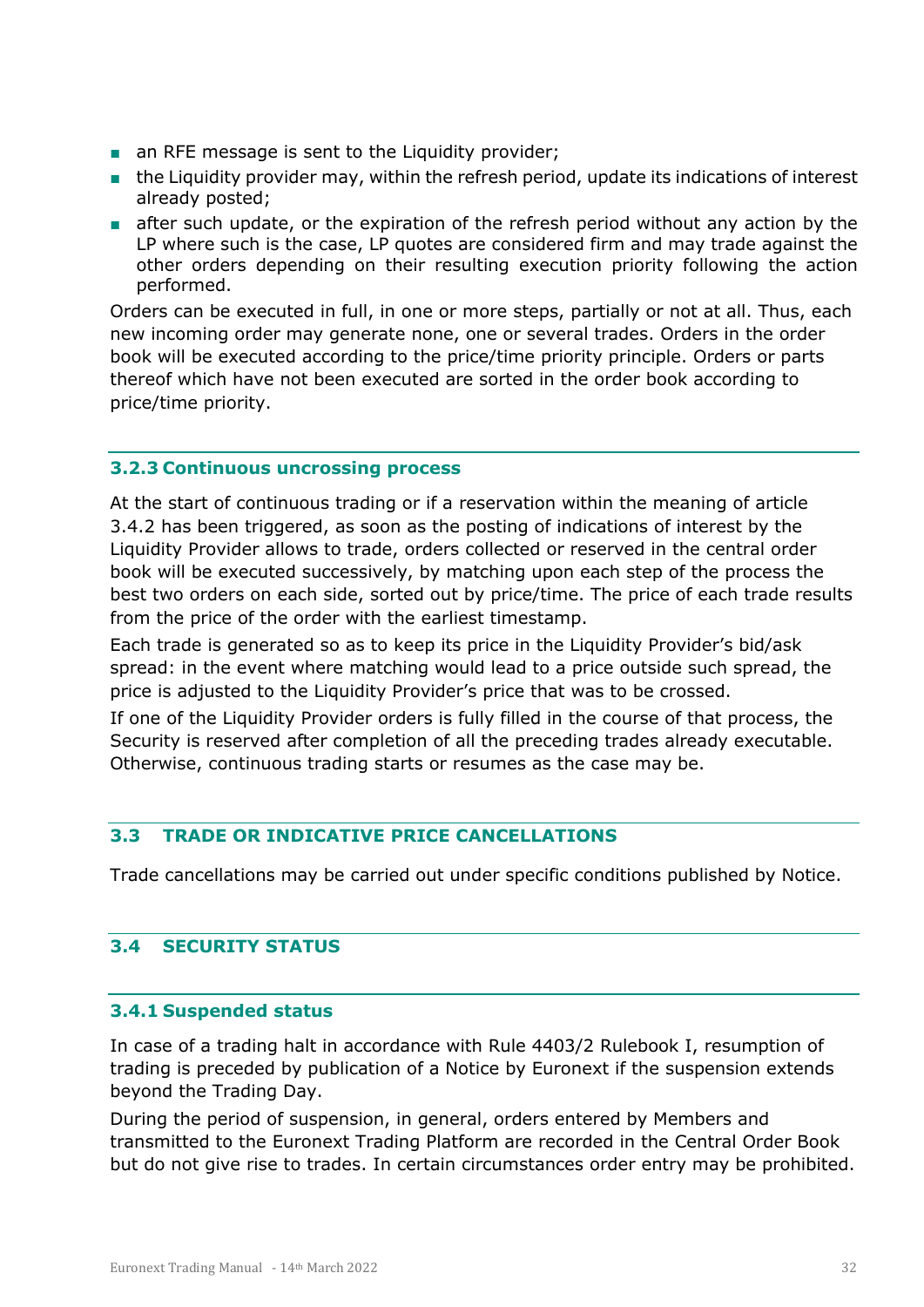#### <span id="page-32-0"></span>**3.4.2 Reserved status**

#### <span id="page-32-1"></span>**3.4.2.1 On the order driven market model**

A Security is said to be "reserved":

- When normal trading pursuant to section 3:
	- has led to the breach of a collar; and, as a consequence of this breach,
	- an order accumulation period has been triggered.
- After several collars triggering Euronext stop the trading pursuing rule 1601 of Euronext Rule Book.

<span id="page-32-2"></span>More details are available in section 4.

#### **3.4.2.2 On the LP quote driven market model**

A security is said to be "reserved":

- when the LP does not post prices in accordance with its presence obligations, which may consist depending on the market circumstances of two-way prices, bid-only, or offer-only.;
- when an order of the LP has just been completely filled, pending the entry of a new order by the LP (the balance, if any, of the aggressing order being automatically placed in the central order book);
- in the specific situation where a virtual collar is to be crossed as described below in article 3.4.4.

#### <span id="page-32-3"></span>**3.4.3 Entry-prohibited status**

Euronext may temporarily prohibit the entry of orders concerning a given Security in two cases: if the Security is suspended or if the trading parameters are to be modified.

#### <span id="page-32-4"></span>**3.4.4 Bid-only status (Only applicable for the LP Quote Driven market model)**

Pursuant to LP commitments' framework, the LP may be allowed to post only bid orders under the relevant circumstances where he has no more securities in inventory, without trading being reserved. In such a case, a virtual offer order will however be internally generated in the trading system so as to trigger reservation for attempts to trade beyond such internal limit. The range used for such virtual order is defined in the Appendix to this Trading Manual.

#### <span id="page-32-5"></span>**3.4.5 Offer-only status (Only applicable for the LP Quote Driven market model)**

Pursuant to LP commitments' framework, the LP may be allowed to post only offer orders under the relevant circumstances where the application of the required spread would lead to a bid at or below zero, without trading being reserved.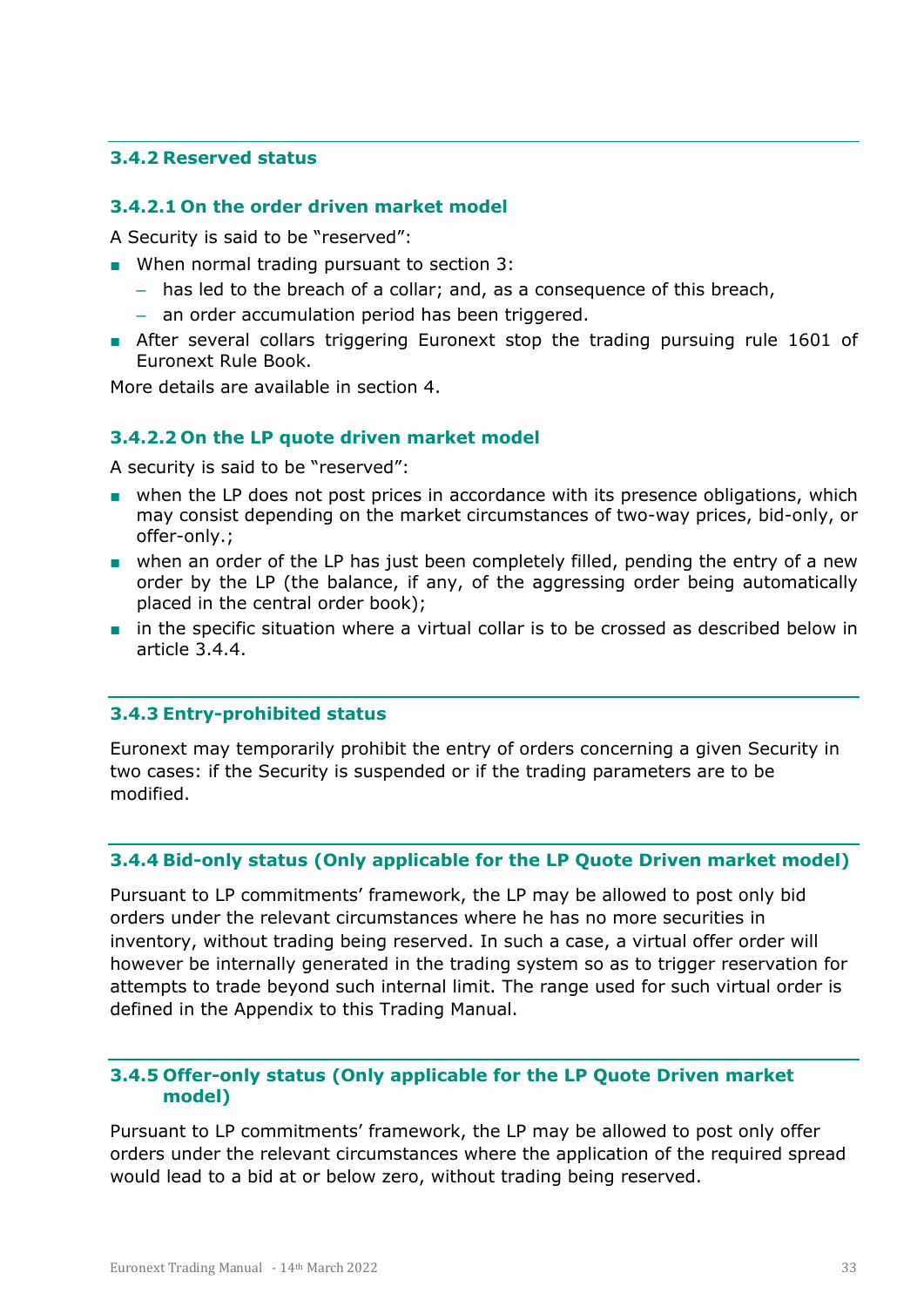#### <span id="page-33-0"></span>**3.4.6 Payment after knock-out (PAKO)**

Upon request of the issuer, a Security with knock-out clauses may be switched to a PAKO mode if its barrier has been reached. PAKO mode does not target price discovery and merely aims at facilitating the payment of residual value due to holders: it implies accordingly that the LP, the sole person responsible for the determination of the residual value, only is allowed to enter bid orders, at the relevant residual value. Other members can place only sell orders to be matched consequently at the value posted by the LP.

#### <span id="page-33-1"></span>**3.4.7 Information concerning the status of Securities**

When changes occur in the status of a Security (e.g. suspension, reservation), an information message is disseminated via the Euronext Trading Platform.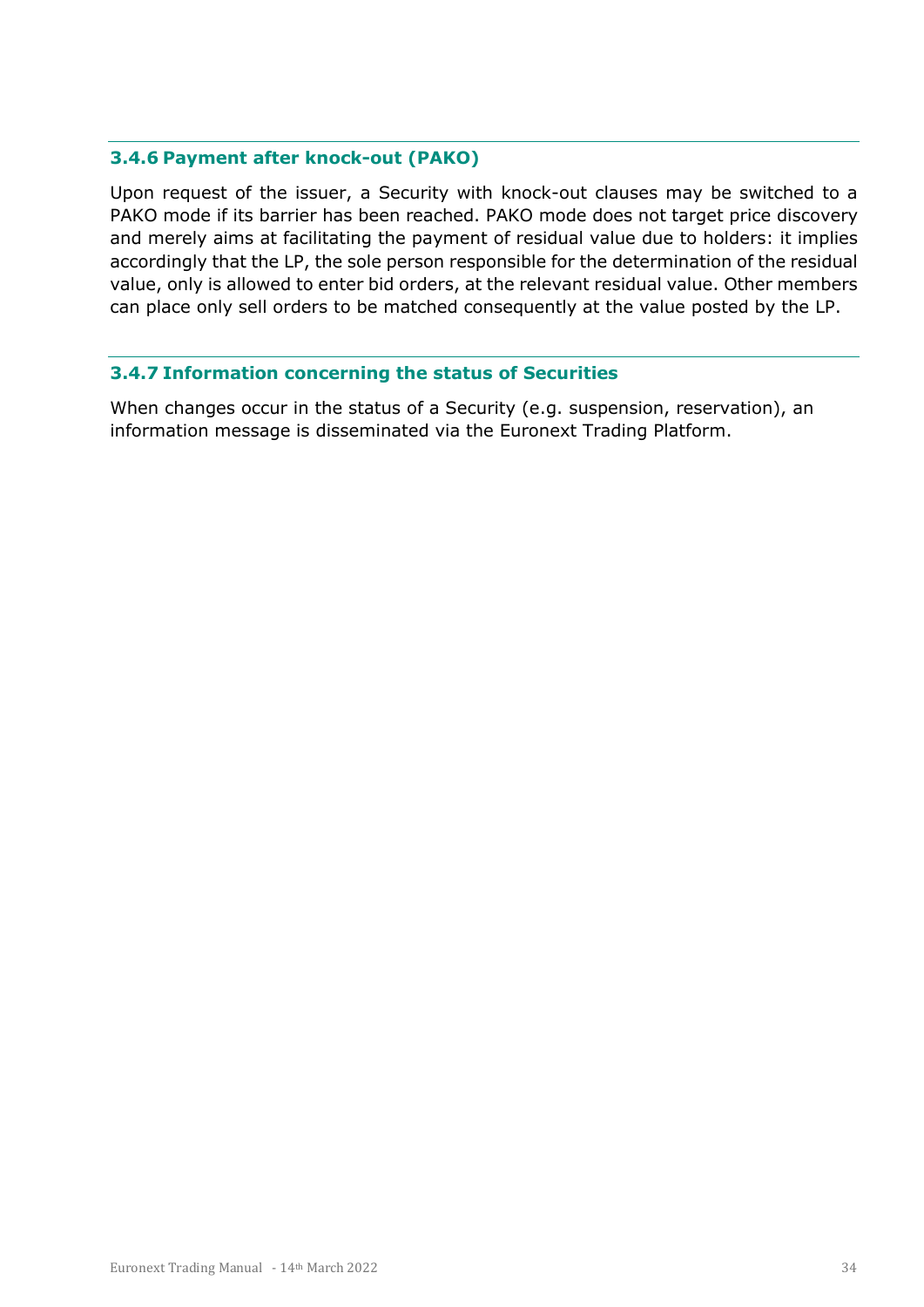# <span id="page-34-0"></span>**4. TRADING: REFERENCE PRICE, COLLARS AND RESERVATIONS**

As a rule, prices move freely according to market supply and demand.

However, Euronext will temporarily reserve trading or reject an order in a security if the buy or sell orders recorded in the Euronext Trading Platform would inevitably result in a price beyond a certain trading safeguard threshold referred to hereafter as collars.

#### <span id="page-34-1"></span>**4.1 REFERENCE PRICE**

<span id="page-34-2"></span>For the Order Driven Market Model unless indicated otherwise.

#### **4.1.1 The reference price and price range**

The price range is defined around the reference price. The price of a security can develop within the price range around the reference price. The price range defines the maximum deviation (symmetrically positive and negative) from the reference price.

All price ranges, which are defined per trading group, can be found in the Appendix. Price ranges may differ between the uncrossing and the continuous phases, as set-out in the Appendix.

The reference price can follow two methods, depending on the Security type and its prevailing price formation mode:

- The reference price is determined directly from the prices generated by the central order book; or
- The reference price is determined by an external feed of benchmark prices aiming at giving an indication of the theoretical value.

#### <span id="page-34-3"></span>**4.1.2 Determination of the reference price**

The reference price is primarily generated by the Central Order Book.

Determination for the reference price during the opening uncrossing and continuous trading phase

Before markets open:

- The last traded price (generally the previous day's closing price) adjusted if necessary for events such as corporate actions; or
- The last indicative price disseminated; or
- Any other price set by Euronext regarding available information.

At the opening uncrossing:

- The opening price becomes the new reference price; or
- If the Security opens without trades (no matching orders), the reference price remains unchanged. The first price traded will become the new reference price. In the event where the first execution involves several trades, the reference price will be defined by the price of the last trade of this first execution.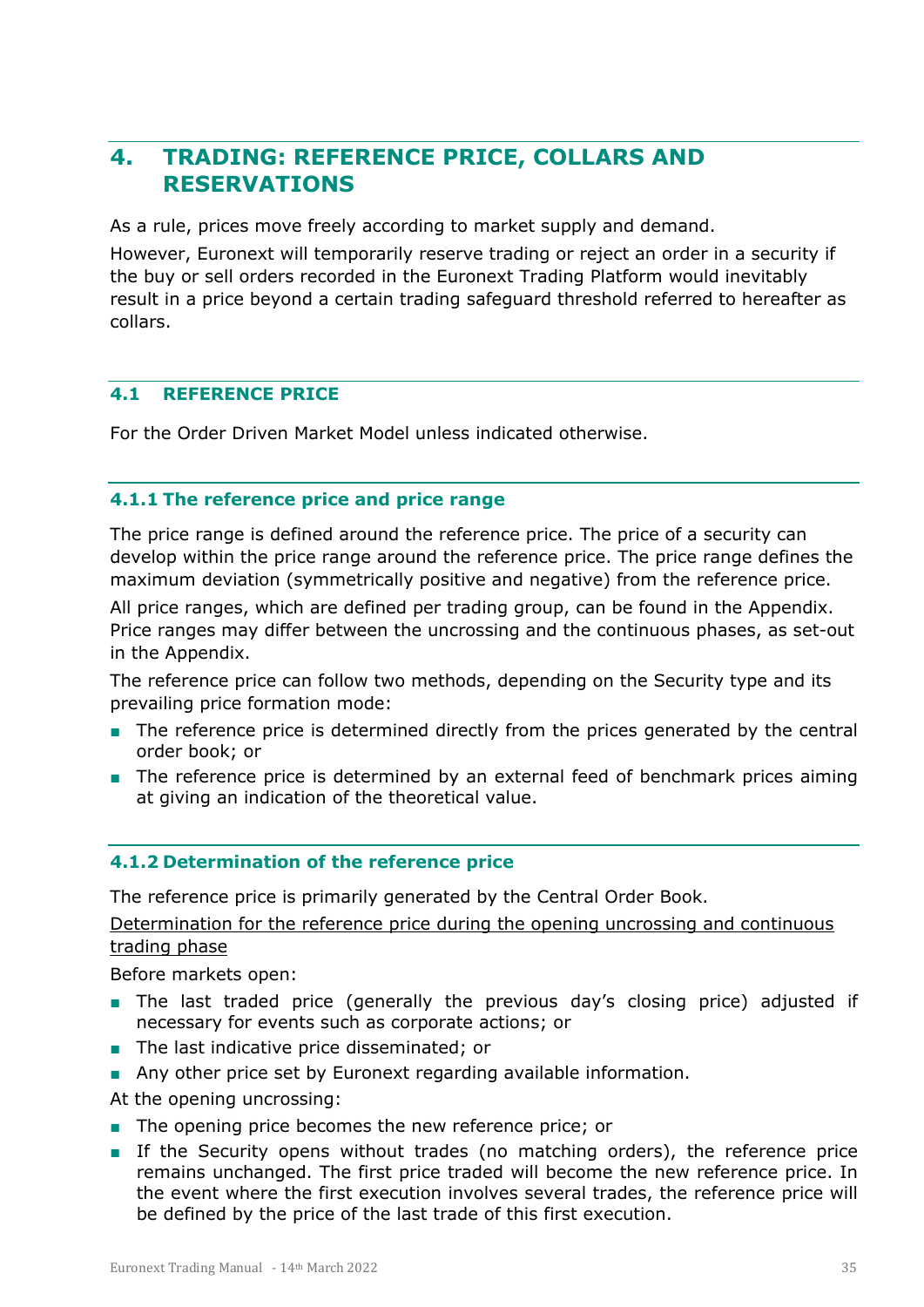■ If the Security is automatically reserved (no trades occur because potential trades were outside the collars Euronext will modify the reference price and the uncrossing process is resumed until it is possible to quote an opening price

During the continuous trading phase

The dynamic reference price is re-adjusted during continuous trading only after an incoming order has been matched (as far as possible) against orders in the Central Order Book. When an incoming order is matched by more than one order on the Central Order Book, the dynamic reference price is only updated with the last trade generated in this way.

#### <span id="page-35-0"></span>**4.1.3 Special provisions for reference prices for specific types of securities**

#### <span id="page-35-1"></span>**4.1.3.1 "Penny stock" policy**

In addition, Euronext applies a special policy to low price equities (so-called "penny stocks"), defined for the purposes of this rule as equities with a market price below 0.20€ (or equivalent order of magnitude deemed appropriate if not traded in euros). To account for their specific situation, the static collars shall be set with a minimum of +/-0.02€ (or equivalent order of magnitude deemed appropriate if not traded in euros) around their static reference price. More details on penny stocks are available in the appendix to this Trading Manual.

#### <span id="page-35-2"></span>**4.1.3.2 Securities linked to a benchmark: use of external reference prices**

For certain Securities (notably ancillary Securities), the determination of the reference price is linked to a benchmark. In such a case, Euronext determines the benchmark and the conditions under which the reference price may be updated from time to time throughout the Trading Day.

#### <span id="page-35-3"></span>**4.1.3.3 Bonds**

The reference price is determined by the value of the benchmark and, barring exceptions, the historical yield gap between the debt Security and the benchmark. The Security's characteristics (notably the duration and the maturity) are taken into consideration in determining the fluctuation range.

The Liquidity Provider may ask Euronext to adapt the reference price according to the market circumstances.

#### <span id="page-35-4"></span>**4.1.3.4 Covered warrants**

The reference price is determined by the value of the underlying Security or index and the other relevant pricing parameters. The premium value is taken into account in determining the fluctuation range.

Euronext may ask the Liquidity Provider (if an LP is appointed) to provide the necessary information in order to adapt the reference price according to a theoretical pricing of the Security.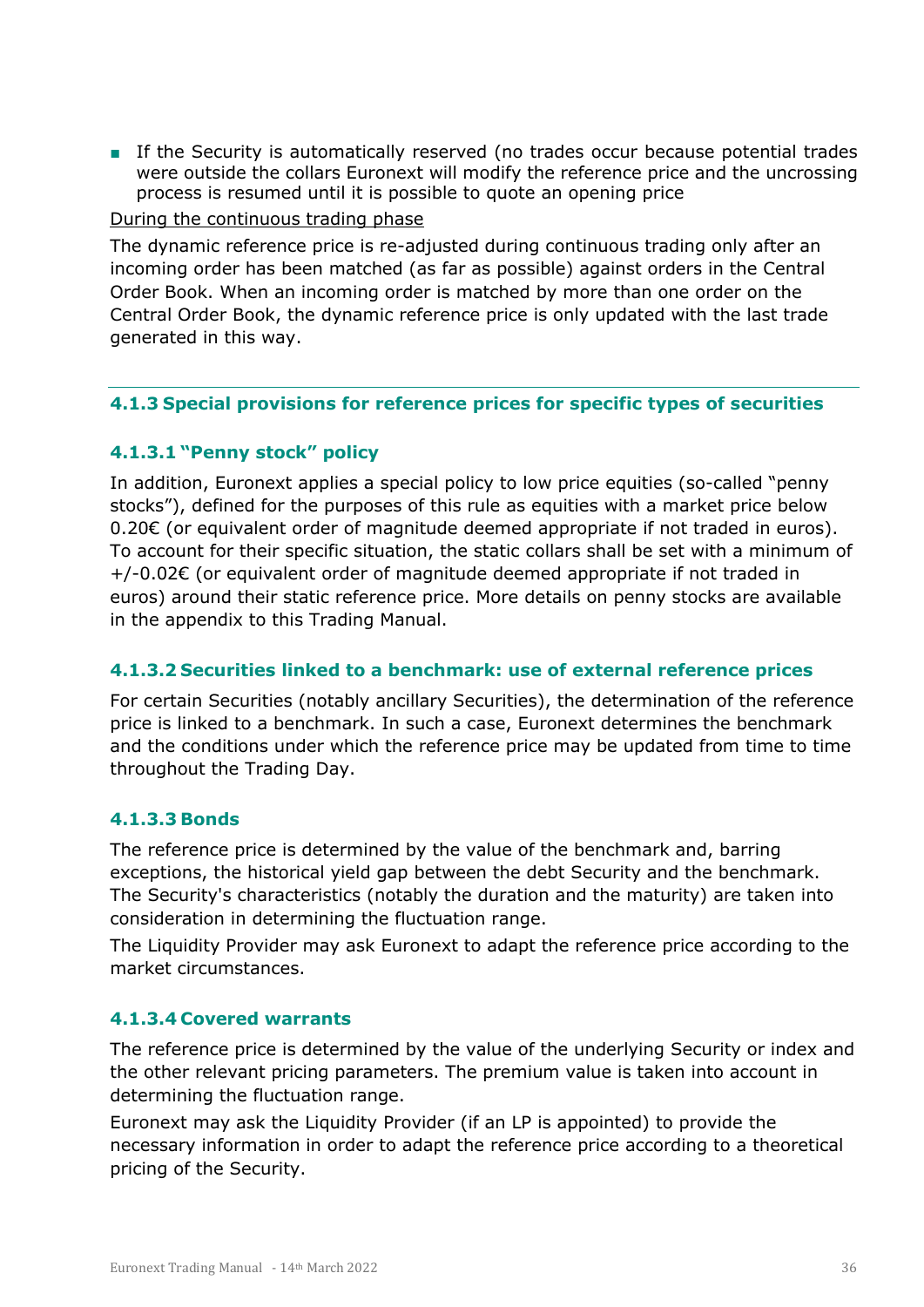#### <span id="page-36-0"></span>**4.1.3.5 ETFs, ETNs and ETVs**

Collars consist of applying a range above or below an estimate of the net asset value (« indicative net asset value » referred to as « iNAV ») for ETFs or , as appropriate, an iNAV or a reference price contributed by the selected Liquidity provider for ETNs and ETVs, as updated during the Trading Day according to the movements of the underlying index or asset.

The level of this range is set between 0.25% and 3%, in steps pre-defined of 0.25%. ETFs based on money market indices may be submitted to lower ranges. The collars are decided by Euronext upon the issuer's suggestion based on the tests run and its findings that the collars will sustain high market quality and reduce and prevent trading at aberrant prices as best as possible. Upon request of the issuer the collars allocated to each ETF, ETN and ETV can be changed.

For products providing a cap or a floor-value, the trading collars resulting from the above-mentioned rules shall not break the said cap or floor-value.

Trading shall be halted in case of impossibility of updating the collars i.e.:

- unavailability for Euronext of the underlying index during its normal period of calculation; or
- impossibility for Euronext to obtain the daily NAV, to compute the iNAV or obtain it from the entity responsible for the computation

Nevertheless, the noticing of an error in the iNAV shall not put into question the Trades already made without prejudice however to the cancellation rules for aberrant price.

This article 4.1.3.5 is not applicable to ETFs admitted to trading on Oslo Børs where collars remain computed by reference to the last traded price.

#### <span id="page-36-1"></span>**4.2 COLLARS AND RESERVATIONS FOR THE ORDER DRIVEN MARKET MODEL**

#### General principle

An aggressing order can match available orders in the order book and can get partially executed before causing a collar breach. At the moment of the collar breach the system automatically reserves the security. In the central order book, for the partially executed aggressing order creating the collar breach, the quantity of the order is changed and only the unexecuted quantity will remain.

When a security reserves due to a collar breach, Euronext disseminates this information to members through market data. The time at which the trading will resume and the new price range if modified will equally be communicated to the markets by Euronext through market data.

During the reservation period, members can enter, modify or cancel orders without matching. The re-opening of the security is done by uncrossing.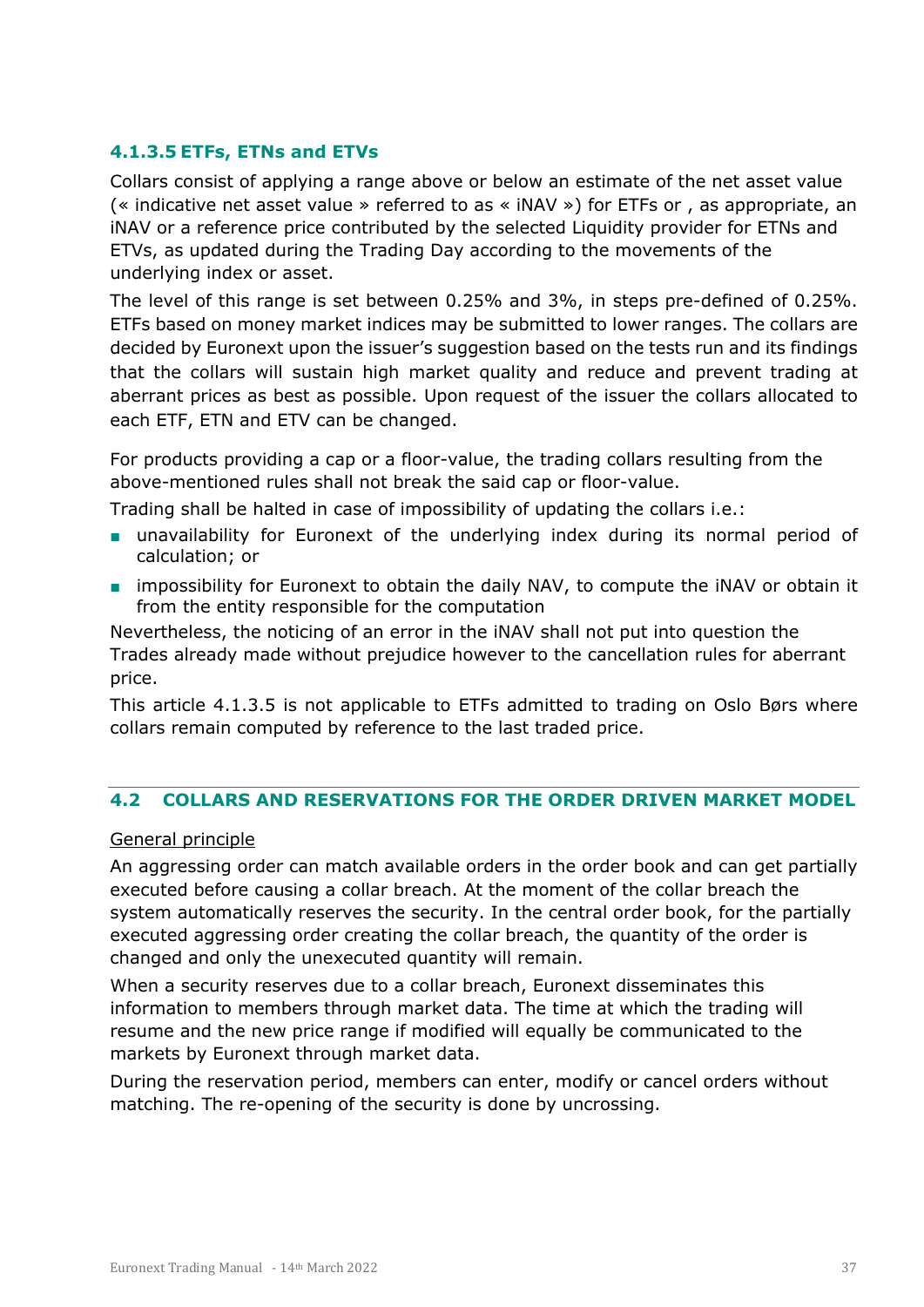#### <span id="page-37-0"></span>**4.2.1 Dynamic Collars**

#### <span id="page-37-1"></span>**4.2.1.1 Dynamic Collars during continuous trading**

All trading groups that operate on a continuous basis are subject to dynamic collars. If a sent order causes a matching price that breaches the collars, trading reserves.

#### <span id="page-37-2"></span>**4.2.1.2 Dynamic Collars for securities traded by uncrossing**

If outstanding buy and sell orders are likely to result in trades that would breach the collars, Euronext initiates a reservation period on the security until the next uncrossing.

#### <span id="page-37-3"></span>**4.2.2 Static collars during the continuous session**

A reference price is also used for calculating static collars. The static reference price will be equal to the opening price. If a security has not yet traded the last reference price at of the previous trading day will be used (i.e. the closing price). The static reference price will change as soon as the security has traded for the first time, the first traded price will become the new static reference price. The static reference price does not move automatically as is the case with the dynamic reference price. Upon the breach of the static collars, trading reserves and the static reference price will be adjusted according to the same principle as the dynamic collars. In specific market conditions a different approach to the adjustment of the static reference price may be taken at Euronext's discretion.

As far as equities collars are concerned, Euronext policy depends on the respective liquidity of equities, according to the following principle: Euronext will not amend the static reference price until a static collar has been reached. If Euronext determines to adjust the static reference price, the new static reference price will be defined by the static collar reached.

#### <span id="page-37-4"></span>**4.2.3 [reserved]**

#### <span id="page-37-5"></span>**4.2.4 Trading resumptions during the main trading session after a reservation due to a collar breach**

For securities trading continuous:

General principle

Euronext initiates a reservation period if, during the continuous trading phase, the theoretical price at which a security can be traded breaches the applicable thresholds. The reservation period shall last at least 3 minutes.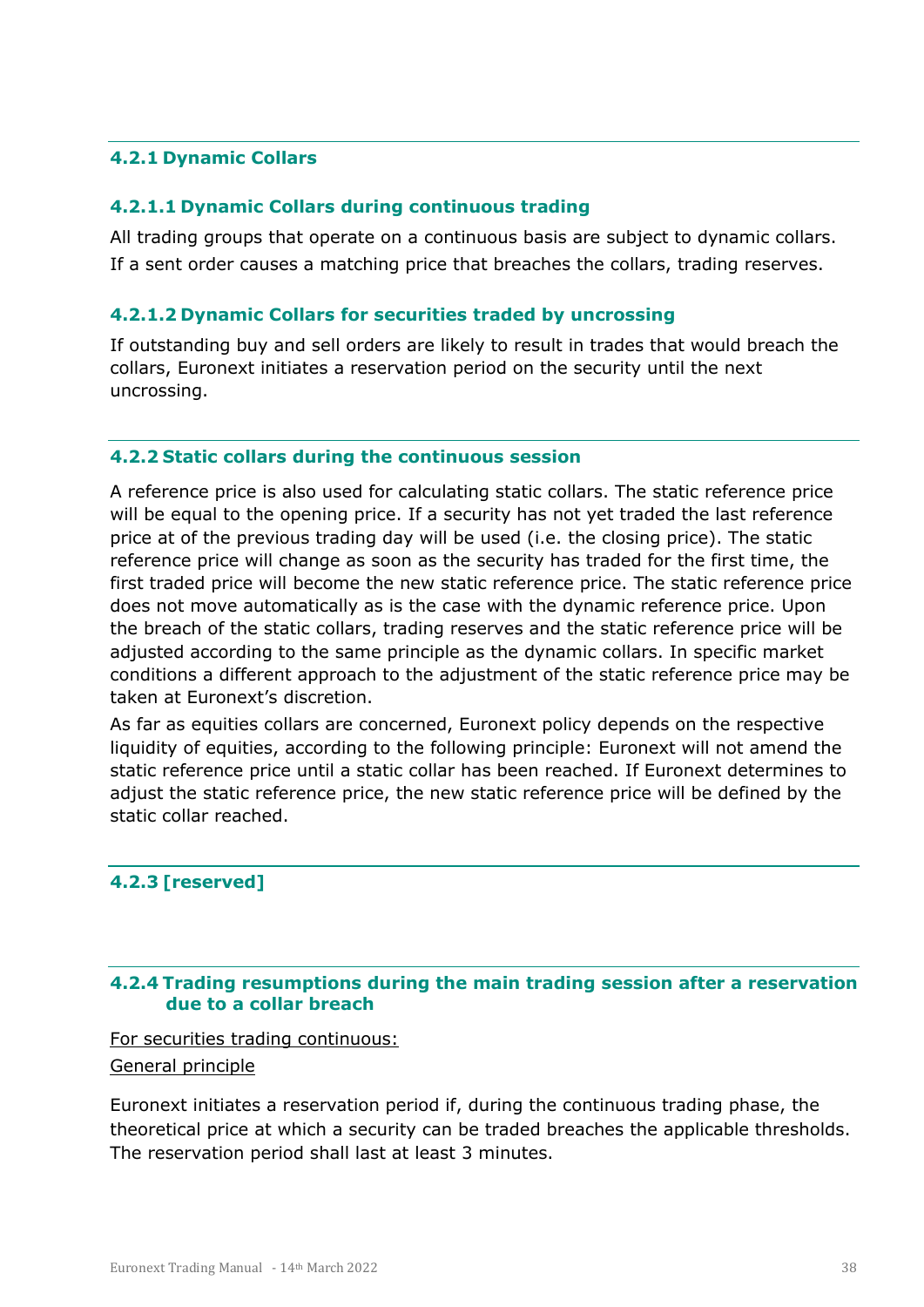#### Dynamic collars

Upon the first reservation caused by dynamic collars breach, the attempt to resume trading may take place following two possible processes depending on the type of securities:

- Manual process with parameters determined by Euronext after an assessment of market conditions;
- Automatic process with updated dynamic collars using the interval for uncrossing process mentioned in the Appendix. If upon this first trading resumption attempt, the updated collars are breached in the same direction (i.e. second consecutive downwards or second consecutive upwards reservation), any decision to adjust the collars and the reference price before resuming continuous trading will be made after an assessment of market conditions.

#### Static collars

In the event of static collar breach, Euronext will, if warranted by market conditions, modify the static thresholds and, depending on the direction of the market, either the upper or lower thresholds will become the new reference price.

#### Index constituents

If a security that is an index constituent (AEX, BEL20, CAC40, ISEQ 20, OBX, PSI20) halts for a second time in the same direction (i.e. second consecutive downwards or second consecutive upwards reservation), a minimum reservation period of 10 minutes will apply. For securities that are not constituents of the before mentioned indices, the minimum reservation period will remain 3 minutes.

#### For Securities traded by uncrossing:

If outstanding buy and sell orders are likely to result in trades that would breach the collars, Euronext initiates a reservation period on the security until the next uncrossing. Members may enter orders for a reserved Financial Instrument. Such orders become eligible for execution at the next uncrossing.

*Euronext may in certain market conditions modify the length of the reservation period and may accept fluctuation ranges broader than those stipulated in the Appendix.*

#### <span id="page-38-0"></span>**4.3 REFERENCE PRICE, COLLARS AND RESERVATIONS FOR THE LP QUOTE DRIVEN MARKET MODEL**

Pursuant to the operating mode described in section 3.2.2 and 3.4.2 LP indications of interest shall play the role of collars.

Accordingly, trades shall take place inside the bid/ask spread resulting of such indications of interest as the case may be, boundaries included. As a consequence, trading shall be reserved when the LP has not posted indications of interest in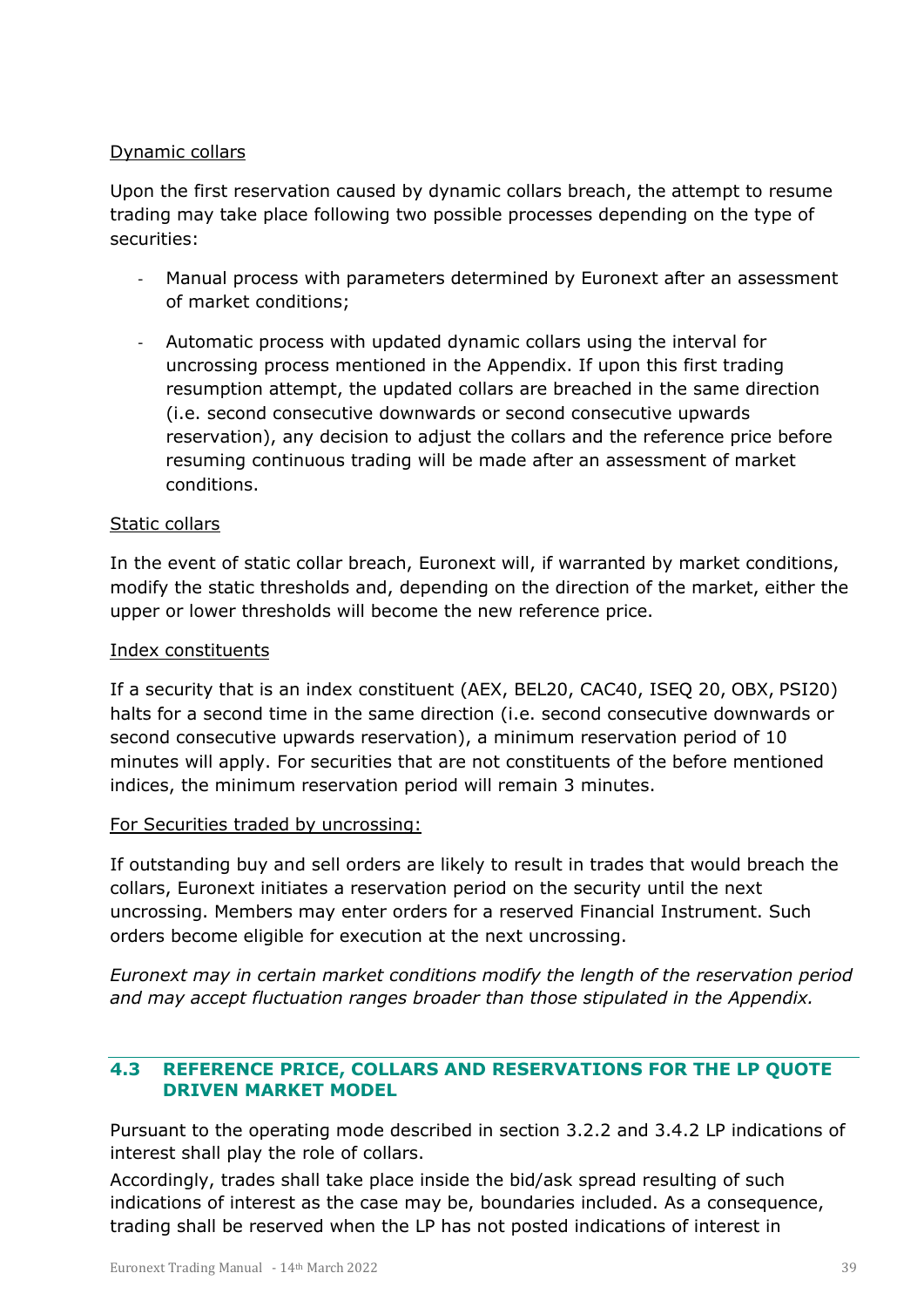compliance with its presence obligations, it being understood that such obligation may consist of bid-only or offer-only posting in specific circumstances.

#### <span id="page-39-0"></span>**4.4 INDICATIVE PRICE/VALUATION PRICE**

#### <span id="page-39-1"></span>**4.4.1 Price trend**

Euronext can decide to assign an indicative price to a Security at the end of the session to reflect the trend on the order book. For a Security to be eligible for the assignment of an indicative price, both of the following conditions must be met:

- the Security is authorised for entry and is either authorised for trading or on upside/ downside reserved status; and
- no trades were recorded during the day.

The Security's reference price for the next Trading Day will be changed as follows:

- If the indication is "Ask", the reference price is decreased to the day's maximum allowed decline;
- If the indication is "Bid", the reference price is increased to the day's maximum allowed advance.

Market Operation Department can also set other indicative price based on other available information.

#### <span id="page-39-2"></span>**4.4.2 Valuation price applicable for the LP quote driven Market Model**

#### Principle

Twice a day, at the end of the opening uncrossing and upon closing, Euronext carries out a valuation process when the following conditions are met:

- 1) as far as the opening uncrossing is concerned, there is no trade already resulting from that uncrossing phase;
- 2) the Liquidity Provider is present in the Central Order Book according to its obligations, provided that in an offer-only situation no valuation price will be produced.

The valuation price is equal to the mid-point of the best bid and offer limits of the Central Order Book. In the case of a bid-only situation, limits will be adjusted where appropriate so as to comply with the virtual offer collar.

The valuation price is generated by sending a valuation instruction for one trading lot. No member shall be involved as counterparty.

#### Identification

A MDG message Price update is disseminated with a particular market data price type "23".

#### Impact on trading

The valuation price produces the effects of any trade carried out in the Central Order Book but is not included in the volumes published by Euronext.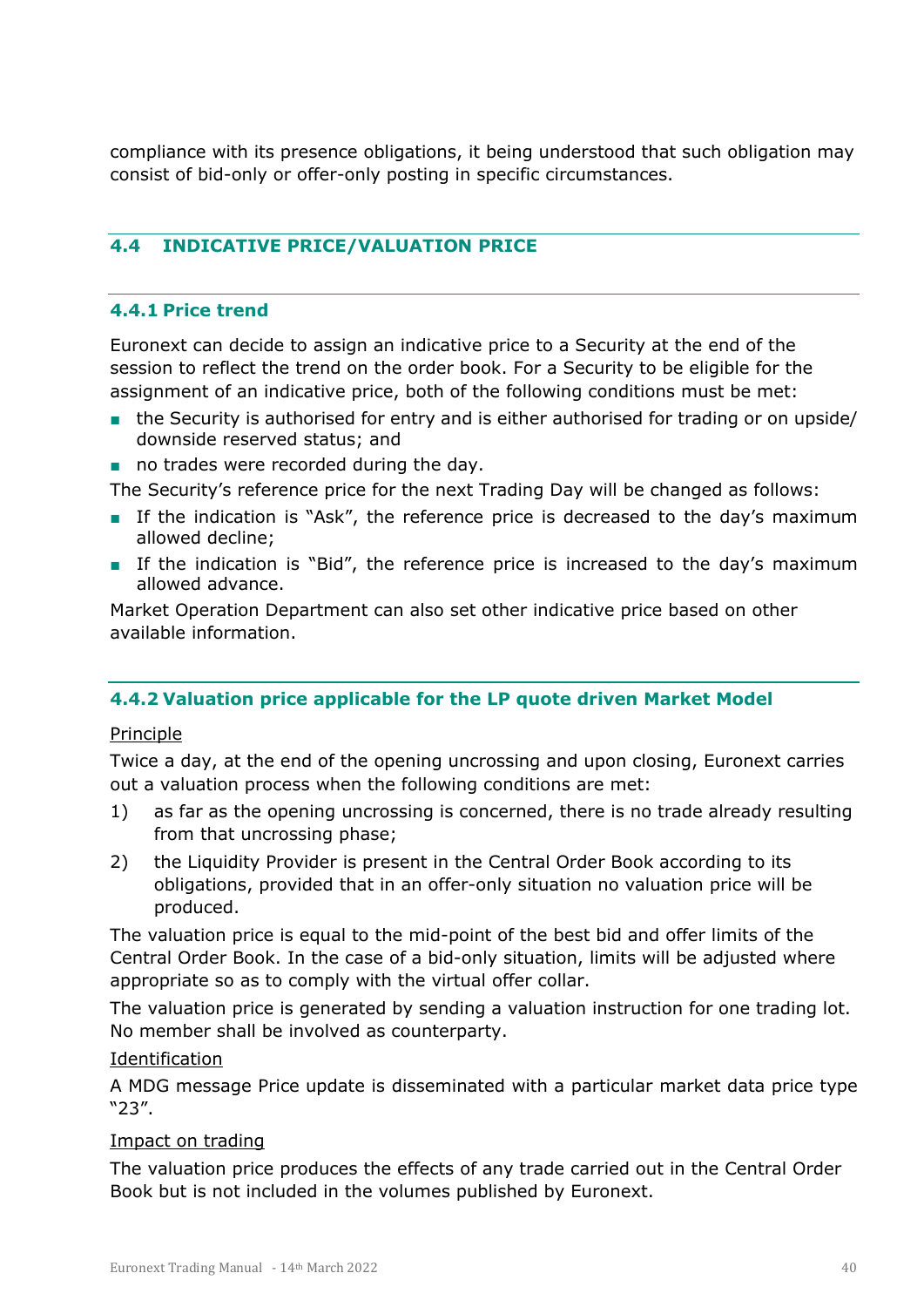#### <span id="page-40-0"></span>**4.4.3 Valuation price Applicable for the Order Driven Market Model**

#### Warrants

Twice a day, Euronext provides an indicative price for warrants where no quotation occurred (see appendix for times). The indicative price is the best bid limit in the Central Order Book.

#### ETFs, ETVs and ETNs (as specified in the Appendix)

#### Principle

Twice a day at the end of opening and closing uncrossing phase, or at the end of the opening uncrossing phase only as far as equities are concerned, Euronext carries out a valuation process when all four of the following conditions are met:

1) There is no trade during the uncrossing phase;

2) At least one Liquidity Provider order is present on the buy side of the Central Order Book;

3) At least one Liquidity Provider order is present on the sell side of the Central Order Book; and

4) The valuation price is within the collars.

The valuation price is generated by sending a valuation instruction for one trading lot. No member shall be involved as counterparty.

The valuation price is equal to the mid-point of the best bid and offer limits of the Central Order Book.

#### Identification

A MDG message Price update is disseminated with a particular market data price type "23".

#### Legal regime

The valuation price produces the effects of any trade carried out in the Central Order Book, including where appropriate use as reference for some off-order book trades or trading price thresholds setting on the next Trading Day, but is not included in the volumes published by Euronext.

#### **Equities**

#### Principle

Liquidity Providers active on a Share are allowed to send a valuation price message in order to provide the market with a reference price and update the collars accordingly.

A valuation price is sent out as a particular Order Entry Message "Price Input". This instruction shall be placed during the order accumulation period preceding the first auction of the day.

#### Identification

A MDG message Price update is disseminated with a particular market data price type "23".

#### Legal regime

The valuation price produces the effects of any trade carried out in the Central Order Book, including where appropriate use as reference for some off-order book trades or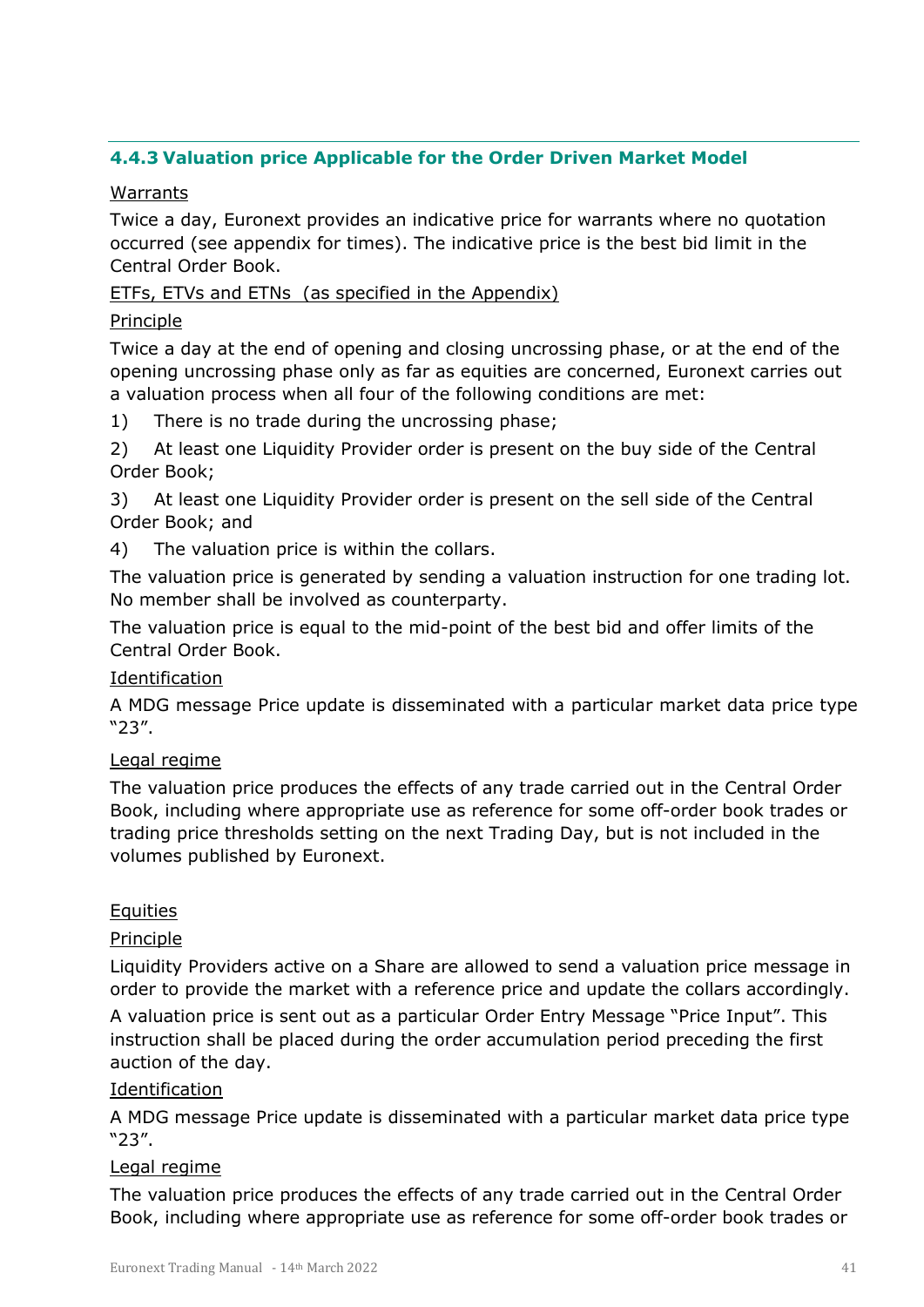trading price thresholds setting on the next Trading Day, but is not included in the volumes published by Euronext.

#### <span id="page-41-0"></span>**4.5 SPECIAL PROVISIONS FOR INITIAL PUBLIC OFFERINGS (IPOS)**

During the first day of trading of a new Security, Euronext shall apply the provisions of sections 4.5.1 and 4.5.2.

However, if trading conditions warrant, and provided the market is duly informed in advance, Euronext may modify the length of the reservation period and may accept broader fluctuation ranges if the protection of the fair and orderly market and the position of the investors on the market requires doing so.

#### <span id="page-41-1"></span>**4.5.1 Single listing**

In case of a single listed Security on one of the Euronext Markets, the price range will be set at a percentage around the reference price that is larger than the standard bandwidth of the trading group that the product will be listed in. The exact percentage will be communicated per listing notice as the price range may vary per issue. The reference price is the issuing price.

If the price is outside the price range of the security, trading will be reserved. Trading will resume within a timeframe at Euronext's discretion according to market conditions. If it is determined to resume trading, a new reference price will be used. The new reference price will be the collar (up or down) reached previously. In specific cases Euronext may decide to use a different way to determine the new reference price if due to market conditions the abovementioned reference price determination wouldn't allow trading to resume. The price range will be set back to the applicable width of the respective trading group at Euronext's discretion when it considers the market to be stabilised. The bandwidth around the reference price is as stipulated in the appendix to the Trading Manual

For Securities traded continuously, this procedure will be repeated until an opening price will be established. At the opening, the opening price will be the new reference price with a the applicable price range (specific percentages per trading group as stipulated in the appendix of the trading manual). Usual trading rules in term of collars and of reservation period shall apply.

For Securities traded by uncrossing, Euronext will proceed with two new attempts every 15 minutes if the product halts on the opening by changing the reference price, The new reference price will be the collar (up or down) depending on the level of the theoretical opening price. The change of the price range will be compliant with the applicable price range (specific percentages per trading group as stipulated in the appendix of the trading manual.).Euronext will inform the participants about the mode of trading continuation.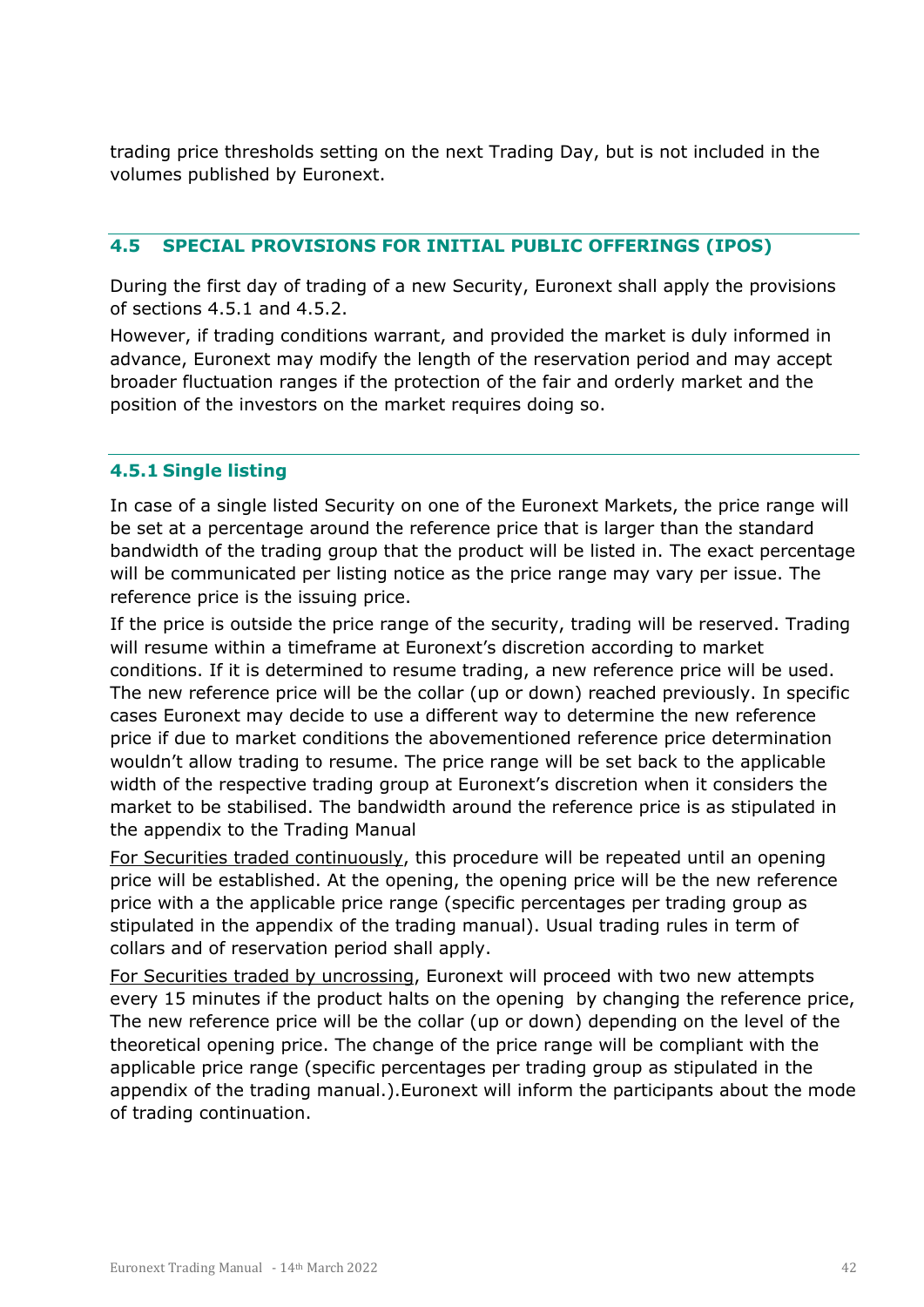#### <span id="page-42-0"></span>**4.5.2 Multi listing**

For the purpose of this section, Euronext shall determine on its own which market, the market of reference is for a security (if the Security is admitted to trading on several markets).

#### <span id="page-42-1"></span>**4.5.2.1 Security simultaneously listed on several markets**

One of the Euronext Securities Markets is the Market of Reference

If one of the Euronext Securities Market is the market of reference, the procedure "single listing" described hereupon will apply for this market.

For the Securities admitted to trading simultaneously on several Euronext Securities Markets, Euronext will publish the timetable for the opening for all the concerned markets.

#### None of Euronext Securities Markets is the Market of Reference

If Euronext is not the market of reference, Euronext will not proceed with the opening of the security until the first traded price in the security will have been established on the market of reference. Euronext will set the opening time of the security at the earliest 5 minutes after the first traded price on the main market will have been established and confirmed. The reference price will be the first traded price on the market of reference. The price range will be set at  $+/-10\%$ . At the opening, the opening price will be the new reference price with a price range of  $+/$ - 5%. Usual trading rules in term of collars and of reservation period shall apply.

For securities traded in uncrossing mode, the same procedure applies.

#### <span id="page-42-2"></span>**4.5.2.2 Security already traded on another market**

If the Security is already traded on another market, Euronext will proceed with the opening in accordance with the usual time and trading rules. The reference price will be the closing price on the market of reference.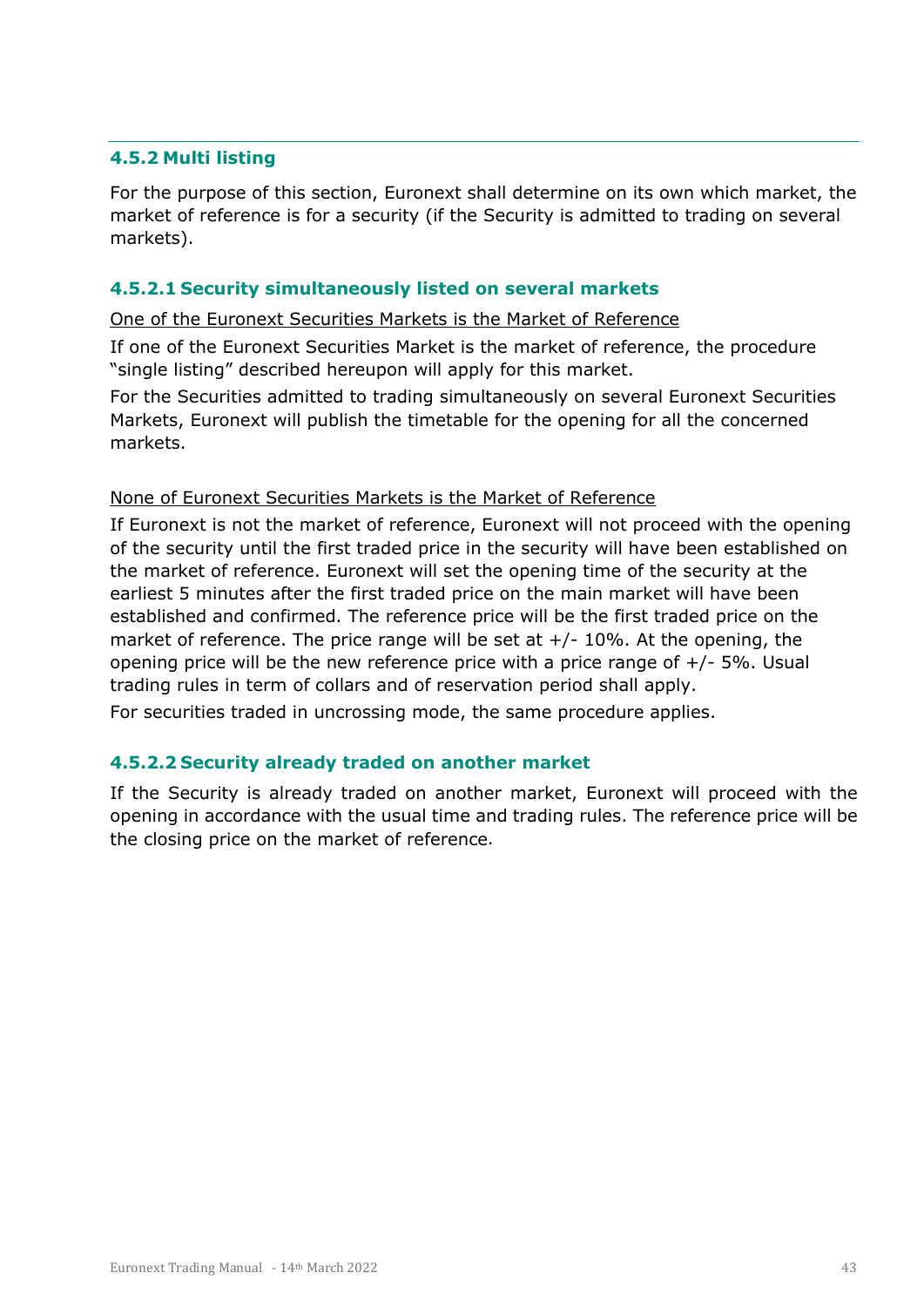# <span id="page-43-0"></span>**5. DISSEMINATION OF MARKET DATA**

Market data are disseminated throughout the Euronext Trading Platform. Euronext disseminates the following data.

#### <span id="page-43-1"></span>**5.1 MARKET BY ORDERS**

The market by orders shows all buy orders (listed from highest to lowest) and sell orders (listed low to high). For each order, the Euronext Trading Platform reports the disclosed quantity and the displayed price entered. During the order accumulation periods, the theoretical price is disseminated as soon as it can be calculated. In addition, the identity of Members having produced the orders is displayed on the fixed income segments of trading venues run by Oslo Børs.

#### <span id="page-43-2"></span>**5.2 MARKET BY LIMITS**

The market by limit's information are disseminated through the feed for the full depth of the order book. For each limit, the system reports the number of orders and the aggregated volume displayed in the Central Order Book at that price.

LP Indications of interest are marked with a specific flag.

During the order accumulation periods, the theoretical price is disseminated as soon as it can be calculated. For buy orders with prices higher than the theoretical price and for sell order with prices lower than the theoretical price, the price limit displayed is the theoretical price.

#### <span id="page-43-3"></span>**5.3 TRADES**

For each trade, the following information is disseminated immediately to Members:

- quantity;
- price;
- time of the Trade:
- Trade identification number.

<span id="page-43-4"></span>Guaranteed Cross Transactions are disseminated with a special indicator.

#### **5.4 TRADING DAY PRICE SUMMARY**

In addition, Euronext specifically disseminates:

An opening price, if any. In continuous trading mode, the opening price is the opening uncrossing price or, if no match was possible during such uncrossing, the first trade of the continuous session;